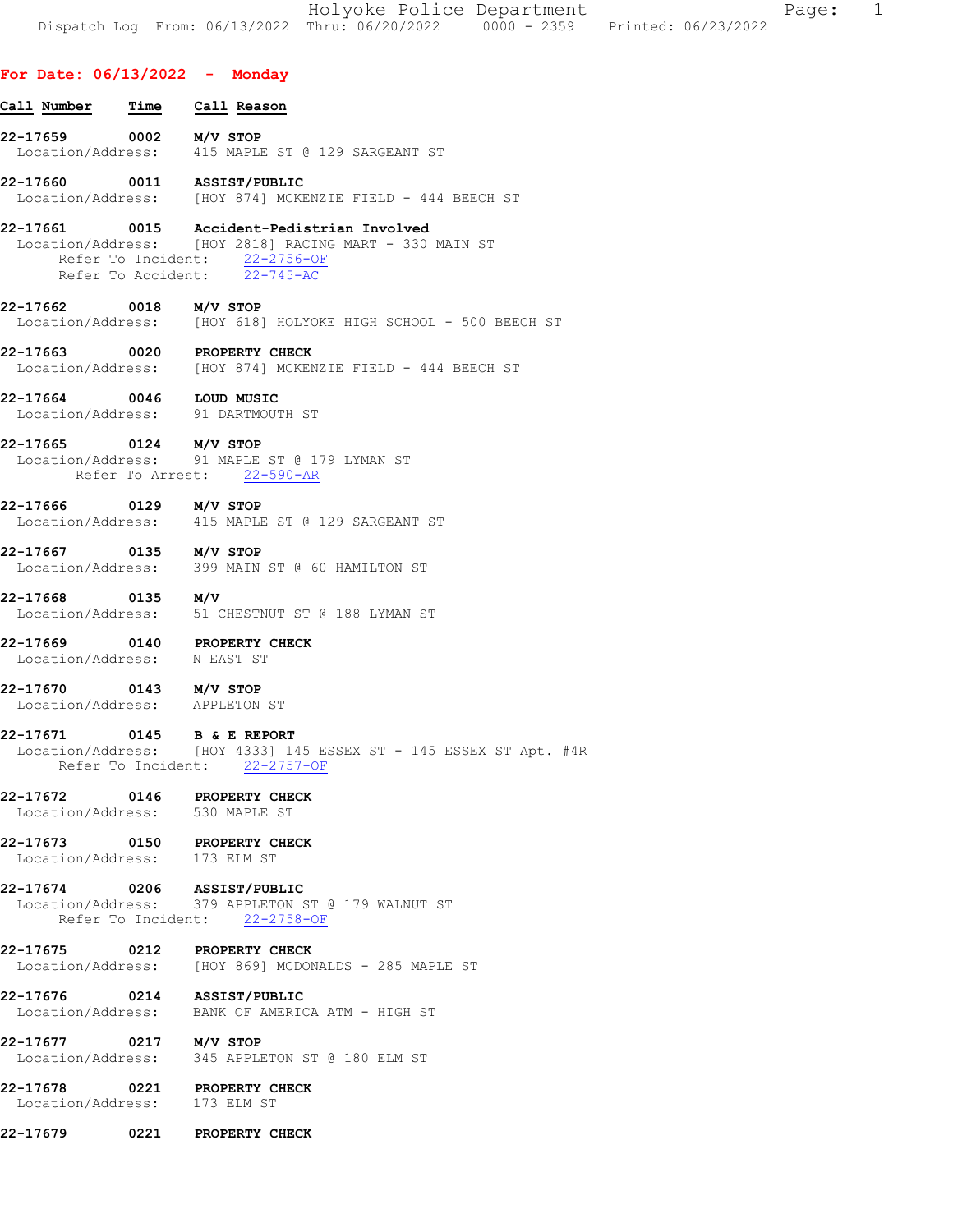|                                                                 |                | Holyoke Police Department<br>2<br>Page:<br>Dispatch Log From: 06/13/2022 Thru: 06/20/2022 0000 - 2359 Printed: 06/23/2022 |
|-----------------------------------------------------------------|----------------|---------------------------------------------------------------------------------------------------------------------------|
|                                                                 |                | Location/Address: W FRANKLIN ST                                                                                           |
| 22-17680                                                        |                | 0225 M/V STOP<br>Location/Address: 1871 NORTHAMPTON ST @ 1 CHERRY ST                                                      |
| 22-17681 0227 PROPERTY CHECK                                    |                | Location/Address: [HOY 1501] ERNEST E PROULX MUNICIPAL PARKING FACILITY - 505 DWIGHT ST                                   |
| 22-17682                                                        |                | 0229 CHECK WELLBEING/ASSIST<br>Location/Address: [HOY 2953] HOLYOKE PUBLIC LIBRARY - 250 CHESTNUT ST                      |
|                                                                 |                | 22-17683 0236 PARKING VIOLATION<br>Location/Address: [HOY 2658] TRUSKOWSKI, ROBERT W. - 306 CHERRY ST                     |
| 22-17684 0247 PROPERTY CHECK                                    |                | Location: FRONT STREET GARAGE                                                                                             |
| 22-17685 0249 PROPERTY CHECK                                    |                | Location/Address: [HOY 1501] ERNEST E PROULX MUNICIPAL PARKING FACILITY - 505 DWIGHT ST                                   |
| 22-17686                                                        |                | 0301 AMBULANCE/ FIRE<br>Location/Address: 61 COMMERCIAL ST @ 1 FRANKLIN ST                                                |
| 22-17687 0312 PROPERTY CHECK                                    |                | Location: [HOY 1399] COMMUNITY FIELD                                                                                      |
| 22-17688 0319 PROPERTY CHECK                                    | Location: ELKS |                                                                                                                           |
| 22-17689 0321 M/V STOP<br>Location/Address: JACKSON ST          |                |                                                                                                                           |
| 22-17690 0327 PROPERTY CHECK                                    |                | Location/Address: [HOY 2953] HOLYOKE PUBLIC LIBRARY - 250 CHESTNUT ST                                                     |
| 22-17691                                                        |                | 0328 PROPERTY CHECK<br>Location/Address: [HOY 1180] SPRINGDALE PARK - 844 MAIN ST                                         |
| 22-17692 0345 PROPERTY CHECK<br>Location/Address: N EAST ST     |                |                                                                                                                           |
| 22-17693                                                        |                | 0348 PROPERTY CHECK<br>Location/Address: [HOY 4545] DEMENTED FX - 530 MAIN ST                                             |
| 22-17694 0349<br>Location/Address: WESTFIELD RD                 |                | <b>ACCIDENT</b><br>Refer To Accident: 22-746-AC                                                                           |
| 22-17695 0354 M/V STOP<br>Location/Address: HIGH ST             |                |                                                                                                                           |
| 22-17697 0406 AMBULANCE                                         |                | Location/Address: 196 OAK ST Apt. #3L                                                                                     |
| 22-17696 0407 PROPERTY CHECK<br>Location/Address: 598 DWIGHT ST |                |                                                                                                                           |
| 22-17698 0501 ALARM                                             |                | Location/Address: [HOY 1737] 32 PINEHURST RD                                                                              |
| 22-17699 0528 PROPERTY CHECK                                    |                | Location/Address: [HOY 1501] ERNEST E PROULX MUNICIPAL PARKING FACILITY - 505 DWIGHT ST                                   |
| 22-17700 0540 PROPERTY CHECK                                    |                | Location: FRONT STREET GARAGE                                                                                             |
| 22-17702 0639 FOLLOW UP<br>Location/Address: 169 BEECH ST       |                | Refer To Incident: 22-2761-OF                                                                                             |
| 22-17703 0702 SHOPLIFTING                                       |                |                                                                                                                           |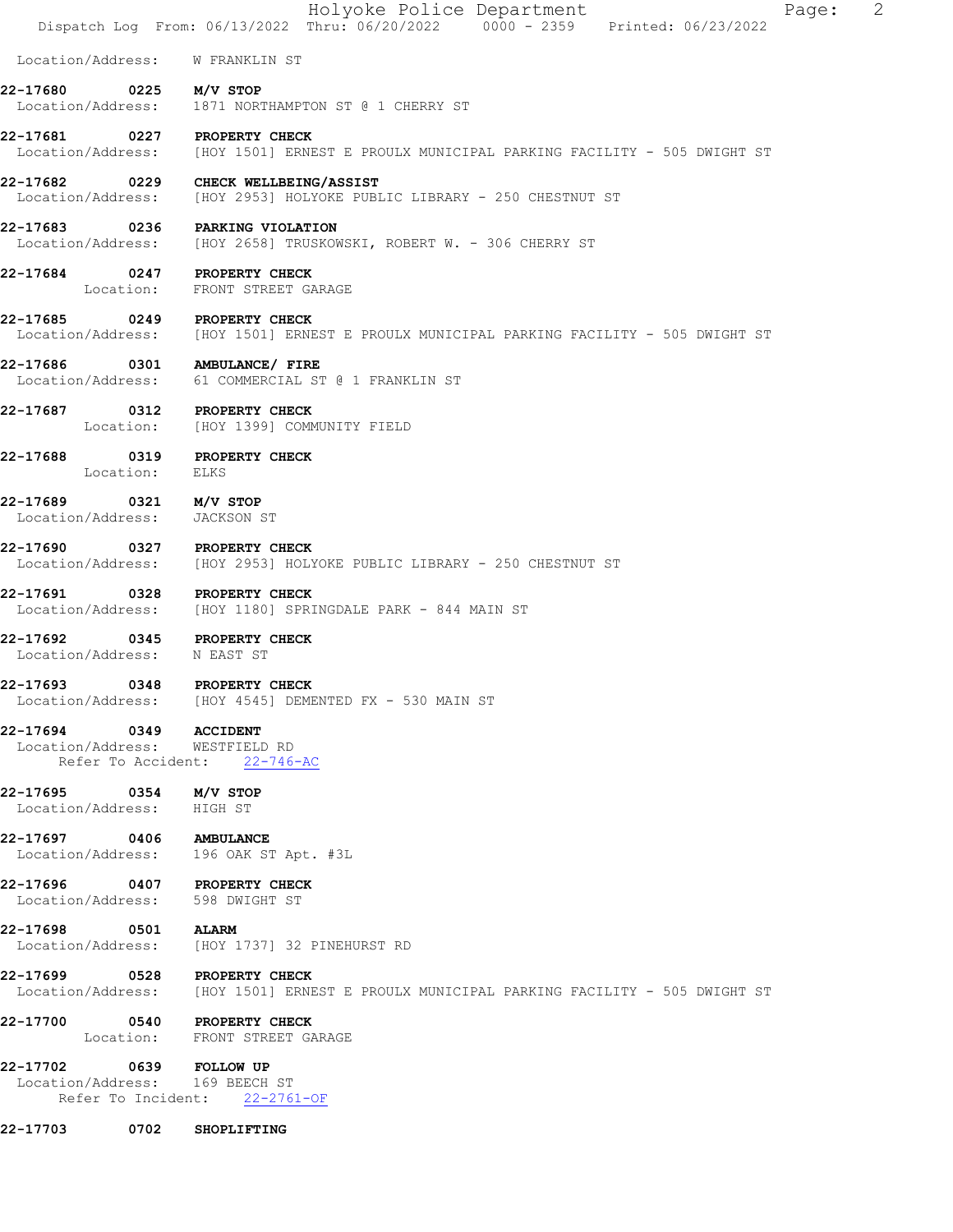|                                              |              |                                                                                                 |  | Holyoke Police Department<br>Dispatch Log From: 06/13/2022 Thru: 06/20/2022 0000 - 2359 Printed: 06/23/2022 |  | Page: | $\mathcal{S}$ |
|----------------------------------------------|--------------|-------------------------------------------------------------------------------------------------|--|-------------------------------------------------------------------------------------------------------------|--|-------|---------------|
|                                              |              | Location/Address: [HOY 1199] STOP & SHOP - 28 LINCOLN ST<br>Refer To Arrest: 22-591-AR          |  |                                                                                                             |  |       |               |
| $22 - 17704$<br>Location/Address: HIGH ST    | 0704         | M/V STOP                                                                                        |  |                                                                                                             |  |       |               |
| 22-17705 0714 B & E REPORT                   |              | Location/Address: [HOY 306] CURRAN CONSTRUCTION - 109 LYMAN ST<br>Refer To Incident: 22-2760-OF |  |                                                                                                             |  |       |               |
| 22-17708                                     | 0825         | <b>TRANSPORT</b>                                                                                |  | Location/Address: [HOY 1390] HOLYOKE POLICE DEPT - 138 APPLETON ST                                          |  |       |               |
| 22-17710 0828 FOLLOW UP<br>Location/Address: |              | 18 QUIRK AVE Apt. #5                                                                            |  |                                                                                                             |  |       |               |
| 22-17709 0829 AMBULANCE/ FIRE                |              |                                                                                                 |  | Location/Address: [HOY 3486] 5 GAMELIN ST - 5 GAMELIN ST Apt. #337                                          |  |       |               |
| 22-17711 0843 ASSIST/PUBLIC                  |              |                                                                                                 |  | Location/Address: [HOY 1000] PECK JR HIGH SCHOOL - 1916 NORTHAMPTON ST                                      |  |       |               |
| 22-17712 0845 ASSIST/PUBLIC                  |              | Location/Address: 213 ELM ST @ 141 ESSEX ST                                                     |  |                                                                                                             |  |       |               |
| 22-17715 0915 AMBULANCE/ FIRE                |              | Location/Address: [HOY 1407] HOLYOKE HEALTH CENTER - 230 MAPLE ST                               |  |                                                                                                             |  |       |               |
| 22-17716 0918 PROPERTY CHECK                 |              | Location/Address: [HOY 2561] 365 APPLETON ST - 365 APPLETON ST                                  |  |                                                                                                             |  |       |               |
| 22-17714                                     | 0920 SERVICE | Location/Address: 211 WALNUT ST @ 149 ESSEX ST                                                  |  |                                                                                                             |  |       |               |
| 22-17717 0940 FOLLOW UP                      |              | Location/Address: 1451 DWIGHT ST Apt. #3L<br>Refer To Arrest: 22-592-AR                         |  |                                                                                                             |  |       |               |
| 22-17718<br>Refer To Accident:               |              | 0945 ACCIDENT<br>Location/Address: 1116 MAIN ST @ 8 JONES FERRY RD<br>$22 - 747 - AC$           |  |                                                                                                             |  |       |               |
| 22-17720                                     | 0948         | PROPERTY CHECK<br>Location/Address: [HOY 1301] WAR MEMORIAL - 310 APPLETON ST                   |  |                                                                                                             |  |       |               |
| 22-17721<br>Location/Address:                | 0948         | PROPERTY CHECK<br>[HOY 869] MCDONALDS - 285 MAPLE ST                                            |  |                                                                                                             |  |       |               |
| 22-17722 0951<br>Location/Address:           |              | PROPERTY CHECK                                                                                  |  | [HOY 2953] HOLYOKE PUBLIC LIBRARY - 250 CHESTNUT ST                                                         |  |       |               |
| $22 - 17723$<br>Location/Address:            | 0952         | <b>PROPERTY CHECK</b><br>102 PINE ST                                                            |  |                                                                                                             |  |       |               |
| 22-17719 0953                                |              | <b>AMBULANCE/ FIRE</b><br>Location/Address: [HOY 3460] DAY BROOK AVE - 298 JARVIS AVE           |  |                                                                                                             |  |       |               |
| 22-17724<br>Location/Address:                | 1000         | <b>FOLLOW UP</b><br>[HOY 379] EDARON MAIN OFFICE - 100 APPLETON ST                              |  |                                                                                                             |  |       |               |
| 22-17725<br>Location/Address:                | 1001         | <b>ALARM</b><br>[HOY 241] CITY HALL - 536 DWIGHT ST                                             |  |                                                                                                             |  |       |               |
| 22-17726<br>Location/Address:                | 1002         | <b>FOLLOW UP</b>                                                                                |  | [HOY 1354] HOLYOKE CREDIT UNION - 490 WESTFIELD RD                                                          |  |       |               |
| 22-17727<br>Location/Address:                | 1006         | <b>FOLLOW UP</b><br>[HOY 3334] MILTON HILTON LLC - 1 CABOT ST                                   |  |                                                                                                             |  |       |               |
| 22-17728                                     |              | 1007 PROPERTY CHECK<br>Location/Address: [HOY 4333] 145 ESSEX ST - 145 ESSEX ST                 |  |                                                                                                             |  |       |               |
|                                              |              |                                                                                                 |  |                                                                                                             |  |       |               |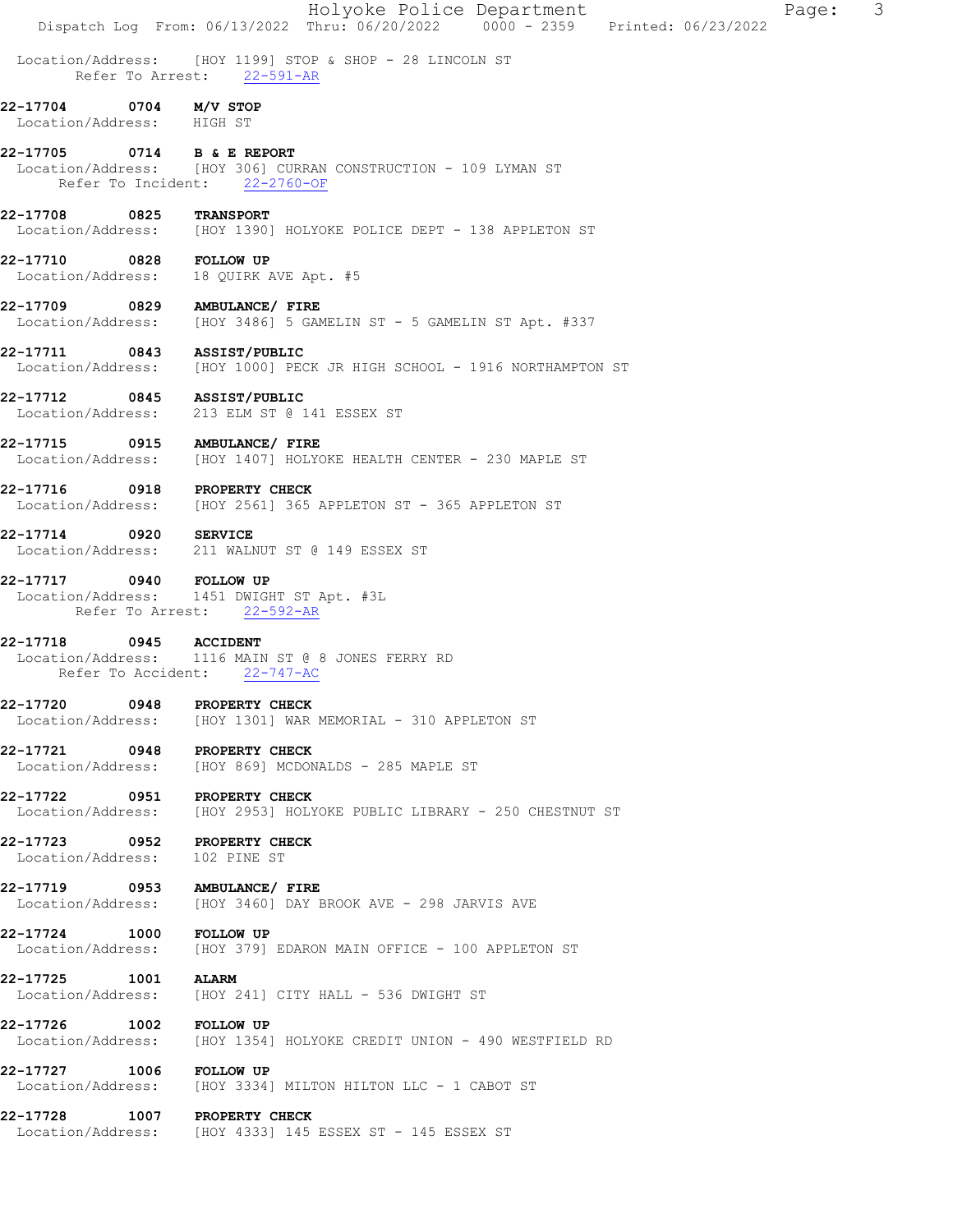|                                                                 | Holyoke Police Department<br>4<br>Page:<br>Dispatch Log From: 06/13/2022 Thru: 06/20/2022 0000 - 2359 Printed: 06/23/2022   |
|-----------------------------------------------------------------|-----------------------------------------------------------------------------------------------------------------------------|
| 22-17729 1010 FOLLOW UP                                         | Location/Address: [HOY 1163] SONOCO PRODUCTS - 200 S WATER ST                                                               |
| 1010<br>22-17730                                                | <b>ALARM</b><br>Location/Address: IAR HABITATION - 440 HIGH ST                                                              |
| 22-17731<br>Location/Address: 50 HOLYOKE ST                     | 1011 FOLLOW UP                                                                                                              |
| 22-17732 1019 PREVENT BREACH<br>Location/Address: 30 HAMPDEN ST |                                                                                                                             |
| 22-17733<br>Location/Address:                                   | 1023 FOLLOW UP<br>[HOY 553] HAZEN PAPER - 210 S WATER ST                                                                    |
| 22-17734 1023 FOLLOW UP<br>Location/Address:                    | [HOY 2886] CVS PHARMACY - 250 WHITING FARMS RD                                                                              |
| 22-17736<br>Location/Address:                                   | 1037 FOLLOW UP<br>[HOY 2613] BANK OF AMERICA - 40 LINCOLN ST                                                                |
| 22-17739 1041<br>Location/Address:                              | <b>WARRANT</b><br>APPLETON ST                                                                                               |
| 22-17738<br>Location/Address: 30 HAMPDEN ST                     | 1043 MALICIOUS DAMAGE                                                                                                       |
| 22-17737 1046 FOLLOW UP                                         | Location/Address: 1451 DWIGHT ST Apt. #3L                                                                                   |
| 22-17740                                                        | 1046 STREET STOP<br>Location/Address: [HOY 3608] 145 ESSEX ST - 145 ESSEX ST                                                |
| 22-17741<br>1056                                                | <b>FOLLOW UP</b><br>Location/Address: [HOY 4249] MOTEL 6 - 1515 NORTHAMPTON ST Apt. #115                                    |
| 22-17742                                                        | 1058 CHECK WELLBEING/ASSIST<br>Location/Address: [HOY 4457] 24 MAPLE CREST CIR - 24 MAPLECREST CIR Apt. #G                  |
| 22-17743                                                        | 1100 FOLLOW UP<br>Location/Address: [HOY 3839] 43 TAYLOR ST - 43 TAYLOR ST                                                  |
|                                                                 | 22-17744 1101 CHECK WELLBEING/ASSIST<br>Location/Address: [HOY 2501] SOCIAL SECURITY ADM. U.S. GOVT. - 200 HIGH ST Apt. #2F |
| 22-17745 1109 ACCIDENT                                          | Location/Address: 241 OAK ST @ 249 CABOT ST<br>Refer To Accident: 22-748-AC                                                 |
| 22-17748 1112 FOLLOW UP                                         | Location/Address: 30 JEFFERSON ST                                                                                           |
|                                                                 | 22-17746 1114 AMBULANCE/FIRE<br>Location/Address: [HOY 350] DILLON'S PACKAGE STORE - 589 HIGH ST                            |
| 22-17750 1124 FOLLOW UP<br>Location/Address: 44 PARKER ST       |                                                                                                                             |
|                                                                 | 22-17749 1127 PARKING VIOLATION<br>Location/Address: [HOY 1389] 182 PEARL ST                                                |
| 22-17751 1127 ASSIST/PUBLIC                                     | Location/Address: 489 APPLETON ST @ 55 LOCUST ST                                                                            |
| 22-17752 1128 SEC. 35                                           | Location/Address: [HOY 619] HOLYOKE HOSPITAL - 575 BEECH ST Apt. #M5                                                        |
|                                                                 | 22-17753 1131 CHECK WELLBEING/ASSIST<br>Location/Address: 7 MAPLECREST CIR<br>Refer To Incident: 22-2765-OF                 |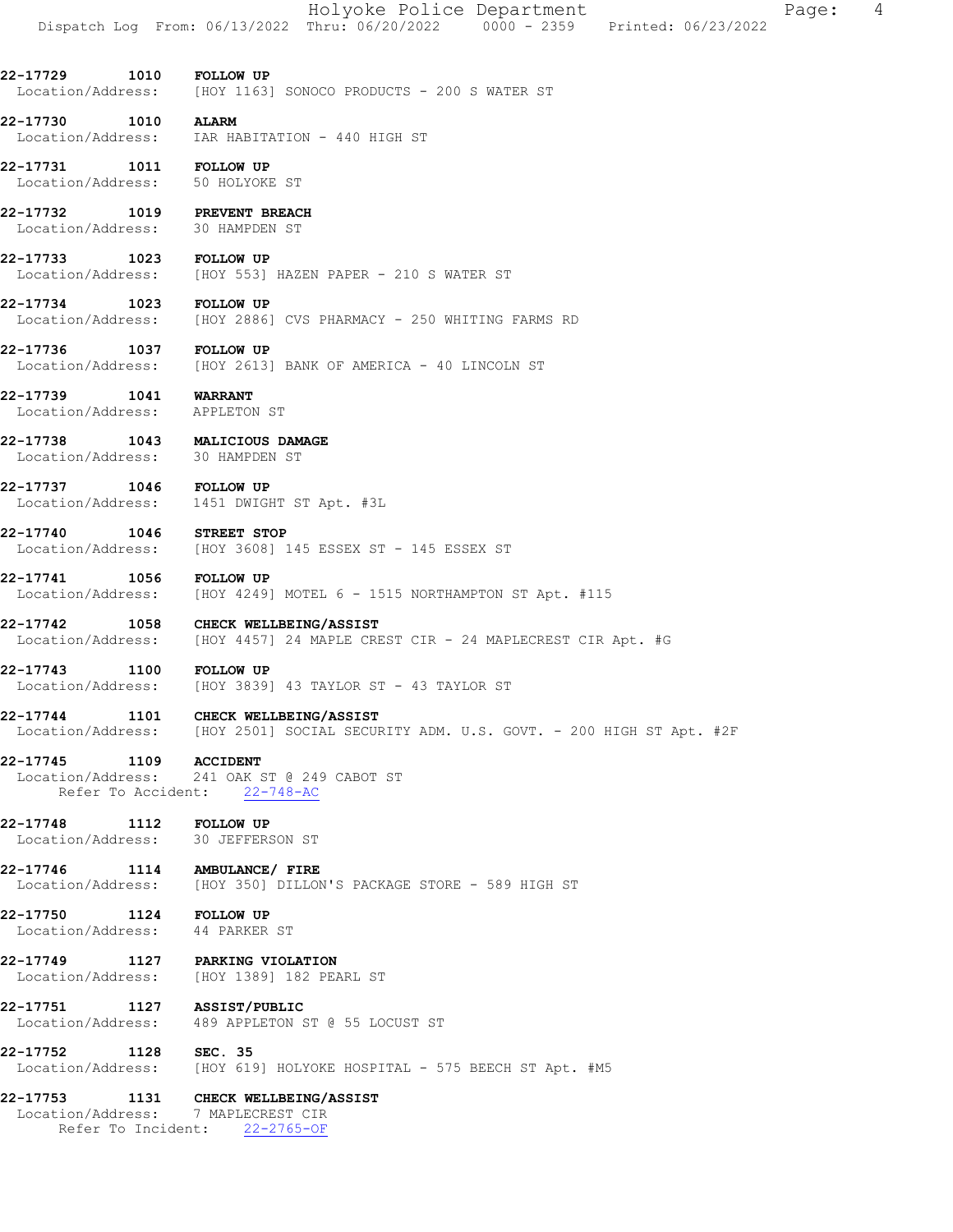|                                                         |                    | Holyoke Police Department<br>$5^{\circ}$<br>Page:<br>Dispatch Log From: 06/13/2022 Thru: 06/20/2022 0000 - 2359 Printed: 06/23/2022            |
|---------------------------------------------------------|--------------------|------------------------------------------------------------------------------------------------------------------------------------------------|
| 22-17754 1133 FOLLOW UP                                 |                    | Location/Address: [HOY 3526] 679 HIGH ST - 679 HIGH ST Apt. #2F                                                                                |
| 22-17755 1141 LARCENY                                   |                    | Location/Address: [HOY 2647] HOMEWOOD SUITES BY HILTON - 375 WHITNEY AVE<br>Refer To Incident: 22-2766-OF                                      |
| 22-17756                                                |                    | 1149 ACCIDENT WITH INJURIES<br>Location/Address: 0 RESNIC BLVD @ 570 MAPLE ST<br>Refer To Incident: 22-2798-OF<br>Refer To Accident: 22-749-AC |
| 22-17757                                                |                    | 1154 ROBBERY/ARMED<br>Location/Address: [HOY 3310] EASTHAMPTON SAVINGS BANK - 170 SARGEANT ST<br>Refer To Incident: 22-2762-OF                 |
|                                                         |                    | 22-17758 1156 DISTURBANCE/GENERAL<br>Location/Address: [HOY 1104] ROSARY TOWERS - 21 BOWERS ST Apt. #314                                       |
| 22-17760 1159 FOLLOW UP<br>Location/Address: 273 ELM ST |                    |                                                                                                                                                |
| Location/Address:                                       |                    | 22-17762 1222 AMBULANCE/ FIRE<br>23 ESSEX ST Apt. #1L                                                                                          |
| 22-17763                                                | 1235               | <b>TRANSPORT</b><br>Location/Address: [HOY 602] HOLYOKE DISTRICT COURT - 20 COURT PLAZA                                                        |
| 22-17764 1236 PREVENT BREACH                            |                    | Location/Address: [HOY 3343] WINSOR REALTY COMPANY-LUCJAN HRONOWSKI - 173 ELM ST Apt. #1L                                                      |
| 22-17765<br>Location/Address:                           |                    | 1240 AMBULANCE/ FIRE<br>[HOY 624] HOLYOKE INTERNAL MEDICINE - 10 HOSPITAL DR                                                                   |
|                                                         |                    | 22-17766 1248 CHECK WELLBEING/ASSIST<br>Location/Address: 1225 HAMPDEN ST @ 1486 NORTHAMPTON ST                                                |
| 22-17770                                                |                    | 1253 AMBULANCE/ FIRE<br>Location/Address: [HOY 3599] 688 HIGH ST - 688 HIGH ST Apt. #2L                                                        |
| 22-17767 1312                                           | Refer To Incident: | MALICIOUS DAMAGE<br>Location/Address: 302 CHESTNUT ST Apt. #3B<br>$22 - 2768 - OF$                                                             |
| 22-17769                                                |                    | 1323 DISTURBANCE/GENERAL<br>Location/Address: [HOY 466] GARDEN PARK MGMT - 388 APPLETON ST Apt. #17<br>Refer To Incident: 22-2767-OF           |
| 22-17771                                                |                    | 1351 ACCIDENT WITH INJURIES<br>Location/Address: 107 CARLTON ST @ 1964 NORTHAMPTON ST<br>Refer To Accident: 22-750-AC                          |
| 22-17772 1449 ACCIDENT                                  |                    | Location/Address: 907 DWIGHT ST @ 43 LINDEN ST<br>Refer To Accident: 22-751-AC                                                                 |
| 22-17773 1534                                           |                    | AMBULANCE/ FIRE<br>Location/Address: [HOY 4395] 24 NORTH EAST ST - 24 N EAST ST Apt. #1B                                                       |
| 22-17774 1535 STREET STOP                               |                    | Location/Address: [HOY 529] HAIR HUNTER - 279 APPLETON ST                                                                                      |
| 22-17775<br>Location/Address: 960 MAIN ST               |                    | 1543 CHECK WELLBEING/ASSIST<br>Refer To Incident: 22-2769-OF                                                                                   |
| 22-17776                                                | 1559               | loitering<br>Location/Address: 221 APPLETON ST                                                                                                 |
| 22-17777                                                | 1612               | <b>ACCIDENT</b>                                                                                                                                |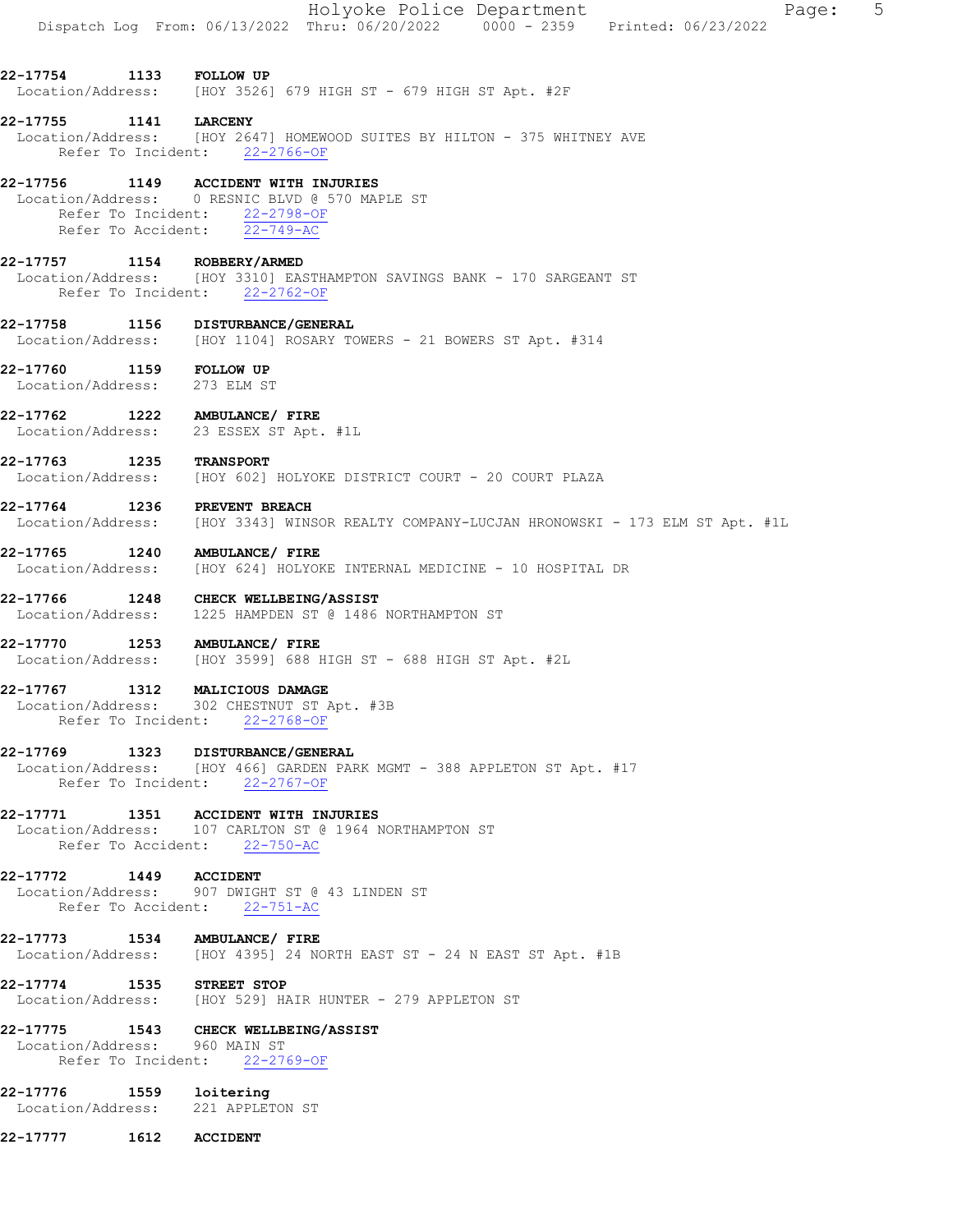|                                                         | Holyoke Police Department<br>6<br>Page:                                                                             |
|---------------------------------------------------------|---------------------------------------------------------------------------------------------------------------------|
|                                                         | Dispatch Log From: 06/13/2022 Thru: 06/20/2022 0000 - 2359 Printed: 06/23/2022                                      |
|                                                         | Location/Address: 190 SUFFOLK ST @ 146 BEECH ST<br>Refer To Accident: 22-752-AC                                     |
| 22-17779<br>Location/Address: 39 MEMORIAL DR            | 1621 LOUD MUSIC                                                                                                     |
| 22-17780                                                | 1633 ACCIDENT HIT & RUN<br>Location/Address: [HOY 1199] STOP & SHOP - 28 LINCOLN ST<br>Refer To Accident: 22-753-AC |
| 22-17781 1638 M/V STOP                                  | Location/Address: [HOY 3176] 105 ELM ST Apt. #1R<br>Refer To Incident: 22-2770-OF                                   |
| 22-17782                                                | 1647 PROPERTY CHECK<br>Location: [HOY 1399] COMMUNITY FIELD                                                         |
| 22-17783 1648 STREET STOP                               | Location/Address: [HOY 869] MCDONALDS - 285 MAPLE ST<br>Refer To Incident: 22-2771-OF                               |
| 22-17784                                                | 1710 STREET STOP<br>Location/Address: 265 LYMAN ST @ 54 BEECH ST<br>Refer To Arrest: 22-593-AR                      |
| 22-17785                                                | 1721 PARKING VIOLATION<br>Location/Address: [HOY 2658] TRUSKOWSKI, ROBERT W. - 306 CHERRY ST                        |
| 22-17789                                                | 1721 ALARM<br>Location/Address: [HOY 1149] BSMC WHITNEY - 30 BOBALA RD                                              |
| 22-17786                                                | 1723 ASSIST STATE POLICE<br>Location/Address: 1577 NORTHAMPTON ST @ 1600 DWIGHT ST                                  |
| 22-17787 1724 M/V STOP                                  | Location/Address: 327 MAPLE ST @ 79 ESSEX ST                                                                        |
| 22-17788                                                | 1724 PROPERTY CHECK<br>Location/Address: [HOY 1301] WAR MEMORIAL - 310 APPLETON ST                                  |
| 22-17790<br>Location/Address: 385 CHERRY ST             | 1732 PARKING VIOLATION                                                                                              |
| 22-17791 1733 FOLLOW UP                                 | Location/Address: [HOY 3868] 2 MONROE ST - 2 MONROE ST Apt. #401                                                    |
| 22-17792 1734 STREET STOP                               | Location/Address: [HOY 1419] SAMS FOOD STORE - 515 HIGH ST<br>Refer To Arrest: 22-594-AR                            |
| 22-17793 1743 PROPERTY CHECK                            | Location/Address: [HOY 2953] HOLYOKE PUBLIC LIBRARY - 250 CHESTNUT ST                                               |
| 22-17794 1745 FOLLOW UP<br>Location/Address: 232 ELM ST |                                                                                                                     |
| 22-17795 1750 STREET STOP                               | Location/Address: 228 HIGH ST @ 559 DWIGHT ST                                                                       |
| 22-17796 1751 M/V STOP                                  | Location/Address: 299 MAPLE ST @ 305 APPLETON ST                                                                    |
| 22-17797 1755 PROPERTY CHECK                            | Location/Address: [HOY 707] IVORY BILLIARDS - 151 CHESTNUT ST                                                       |
| 22-17798 1801 PROPERTY CHECK                            | Location/Address: [HOY 2939] VICTORY THEATER = 81-89 SUFFOLK STREET - 81 SUFFOLK ST                                 |
| 22-17799 1807 ASSIST/PUBLIC                             | Location/Address: [HOY 1390] HOLYOKE POLICE DEPT - 138 APPLETON ST                                                  |
|                                                         |                                                                                                                     |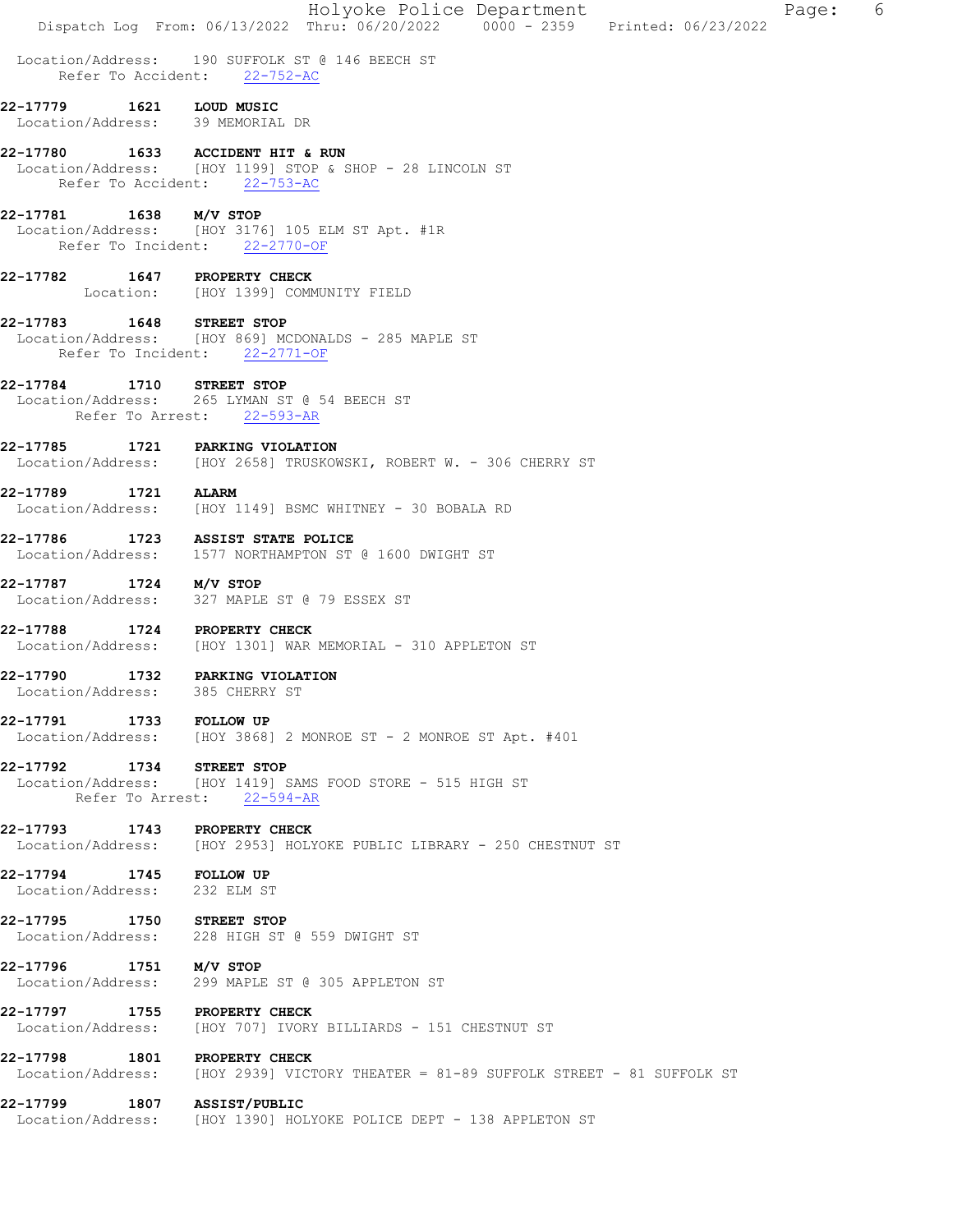| 22-17800 1808 DISABLED MOTOR VEHICLE<br>Location/Address: 50 HOLYOKE ST @ 1 MALL RING RD<br>22-17801 1812 PROPERTY CHECK<br>Location/Address: CLEVELAND ST<br>22-17802 1819 PROPERTY CHECK<br>Location/Address: [HOY 879] MCNULTY PARK - 29 LINCOLN ST<br>22-17803 1819 OVERDOSE<br>Location/Address: [HOY 2751] BURLINGTON COAT FACTORY - 50 HOLYOKE ST<br>Refer To Incident: 22-2772-OF<br>22-17804 1841 AMBULANCE/ FIRE<br>Location/Address: 54 HITCHCOCK ST Apt. #1FL<br>22-17805 1846 UNWANTED GUEST<br>Location/Address: [HOY 869] MCDONALDS - 285 MAPLE ST<br>22-17806 1850 PARKING VIOLATION<br>Location/Address: 23 N EAST ST<br>22-17807 1853 MALICIOUS DAMAGE<br>Location/Address: [HOY 1390] HOLYOKE POLICE DEPT - 138 APPLETON ST<br>Refer To Incident: 22-2773-OF<br>22-17808 1855 PARKING VIOLATION<br>Location/Address: [HOY 133] WHO'S NEXT - 323 MAIN ST<br>Refer To Incident: 22-2774-OF<br>22-17809 1857 PROPERTY CHECK |
|---------------------------------------------------------------------------------------------------------------------------------------------------------------------------------------------------------------------------------------------------------------------------------------------------------------------------------------------------------------------------------------------------------------------------------------------------------------------------------------------------------------------------------------------------------------------------------------------------------------------------------------------------------------------------------------------------------------------------------------------------------------------------------------------------------------------------------------------------------------------------------------------------------------------------------------------|
|                                                                                                                                                                                                                                                                                                                                                                                                                                                                                                                                                                                                                                                                                                                                                                                                                                                                                                                                             |
|                                                                                                                                                                                                                                                                                                                                                                                                                                                                                                                                                                                                                                                                                                                                                                                                                                                                                                                                             |
|                                                                                                                                                                                                                                                                                                                                                                                                                                                                                                                                                                                                                                                                                                                                                                                                                                                                                                                                             |
|                                                                                                                                                                                                                                                                                                                                                                                                                                                                                                                                                                                                                                                                                                                                                                                                                                                                                                                                             |
|                                                                                                                                                                                                                                                                                                                                                                                                                                                                                                                                                                                                                                                                                                                                                                                                                                                                                                                                             |
|                                                                                                                                                                                                                                                                                                                                                                                                                                                                                                                                                                                                                                                                                                                                                                                                                                                                                                                                             |
|                                                                                                                                                                                                                                                                                                                                                                                                                                                                                                                                                                                                                                                                                                                                                                                                                                                                                                                                             |
|                                                                                                                                                                                                                                                                                                                                                                                                                                                                                                                                                                                                                                                                                                                                                                                                                                                                                                                                             |
|                                                                                                                                                                                                                                                                                                                                                                                                                                                                                                                                                                                                                                                                                                                                                                                                                                                                                                                                             |
| Location/Address: N BRIDGE ST                                                                                                                                                                                                                                                                                                                                                                                                                                                                                                                                                                                                                                                                                                                                                                                                                                                                                                               |
| 22-17810 1909 PROPERTY CHECK<br>Location/Address: [HOY 874] MCKENZIE FIELD - 444 BEECH ST                                                                                                                                                                                                                                                                                                                                                                                                                                                                                                                                                                                                                                                                                                                                                                                                                                                   |
| 22-17811 1935 ACCIDENT<br>Location/Address: 69 SARGEANT ST @ 463 MAIN ST<br>Refer To Accident: 22-754-AC                                                                                                                                                                                                                                                                                                                                                                                                                                                                                                                                                                                                                                                                                                                                                                                                                                    |
| 22-17812<br>1935<br><b>ALARM</b><br>Location/Address: [HOY 2953] HOLYOKE PUBLIC LIBRARY - 250 CHESTNUT ST                                                                                                                                                                                                                                                                                                                                                                                                                                                                                                                                                                                                                                                                                                                                                                                                                                   |
| 22-17813 2020 PROPERTY CHECK<br>Location/Address: REAR - 759 DWIGHT ST<br>Refer To Arrest: 22-595-AR<br>Refer To Arrest: 22-596-AR<br>Refer To Arrest: 22-597-AR                                                                                                                                                                                                                                                                                                                                                                                                                                                                                                                                                                                                                                                                                                                                                                            |
| 22-17814<br>2021<br><b>ALARM</b><br>Location/Address: [HOY 1589] PLAZA COURT REALTY INC/DONALD FISETTE - 102 LINDEN ST Apt. #5L                                                                                                                                                                                                                                                                                                                                                                                                                                                                                                                                                                                                                                                                                                                                                                                                             |
| 22-17815 2031 GUN CALL<br>Location/Address: 241 WALNUT ST @ 201 CABOT ST<br>Refer To Incident: 22-2775-OF                                                                                                                                                                                                                                                                                                                                                                                                                                                                                                                                                                                                                                                                                                                                                                                                                                   |
| 22-17816<br>2040 AMBULANCE/ FIRE<br>Location/Address: [HOY 3670] 20 HAMILTON ST - 20 HAMILTON ST Apt. #4L                                                                                                                                                                                                                                                                                                                                                                                                                                                                                                                                                                                                                                                                                                                                                                                                                                   |
| 22-17817 2052 AMBULANCE/ FIRE<br>Location/Address: 208 RACE ST<br>Refer To Incident: 22-2776-OF<br>Refer To Incident: 22-2777-OF                                                                                                                                                                                                                                                                                                                                                                                                                                                                                                                                                                                                                                                                                                                                                                                                            |
| 22-17819<br>2111 ASSIST STATE POLICE<br>Location/Address: WALNUT ST                                                                                                                                                                                                                                                                                                                                                                                                                                                                                                                                                                                                                                                                                                                                                                                                                                                                         |
| 22-17820<br>2115 FOLLOW UP<br>Location/Address: [HOY 1390] HOLYOKE POLICE DEPT - 138 APPLETON ST                                                                                                                                                                                                                                                                                                                                                                                                                                                                                                                                                                                                                                                                                                                                                                                                                                            |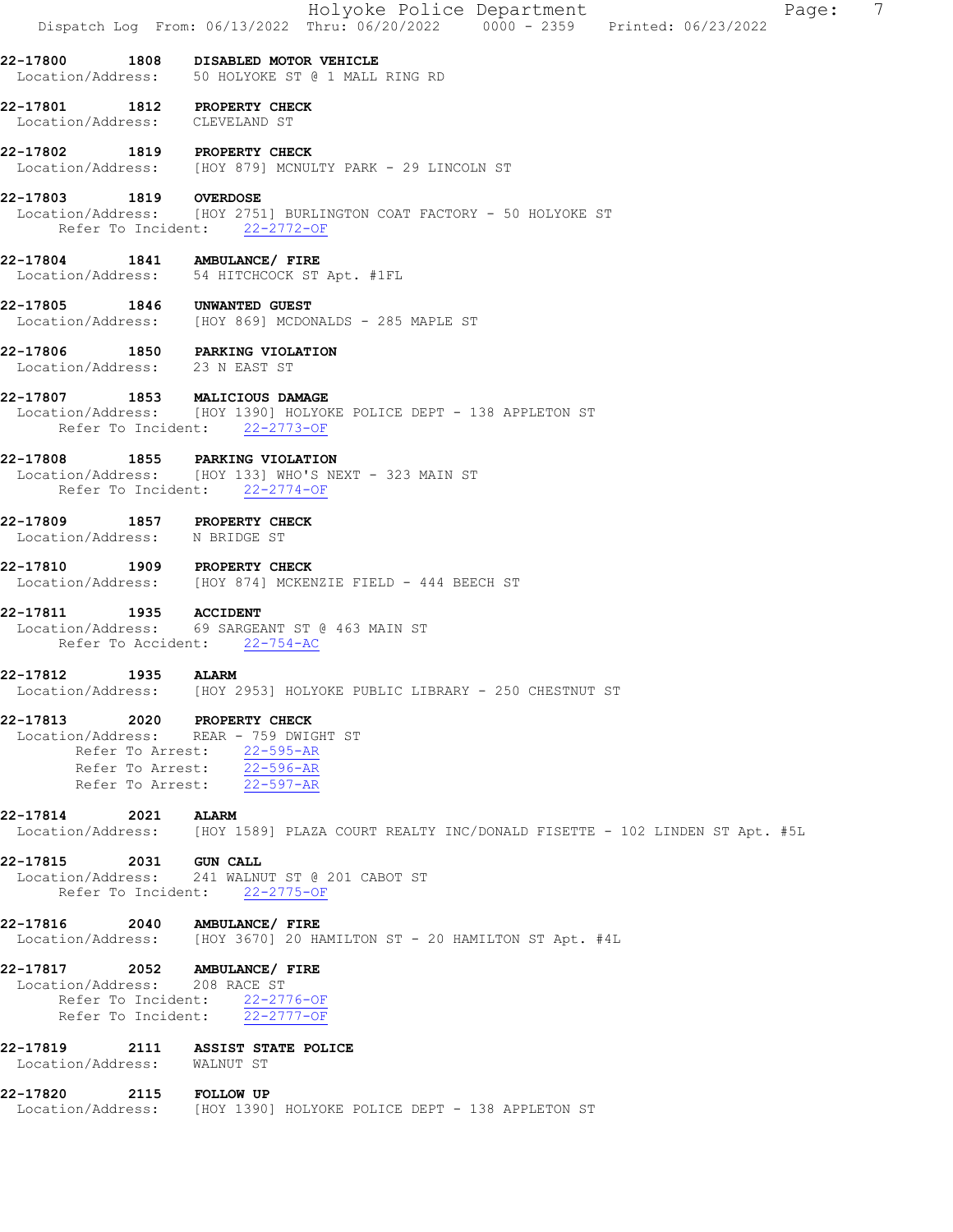|                                                |                            | Holyoke Police Department<br>Page:<br>Dispatch Log From: 06/13/2022 Thru: 06/20/2022 0000 - 2359 Printed: 06/23/2022                                           | - 8 |
|------------------------------------------------|----------------------------|----------------------------------------------------------------------------------------------------------------------------------------------------------------|-----|
| 22-17821<br>Location/Address:                  | 2117                       | <b>ERRATIC DRIVER</b><br>MIDDLE WATER ST                                                                                                                       |     |
| 22-17822                                       |                            | 2126 DISTURBANCE/GENERAL<br>Location/Address: 7 N SUMMER ST Apt. #2B                                                                                           |     |
| 22-17823<br>Location/Address: 7 VIEW ST        | 2129<br>Refer To Incident: | <b>THREATS</b><br>$22 - 2778 - OF$                                                                                                                             |     |
| 22-17824<br>Location/Address:                  |                            | 2154 DISTURBANCE/GENERAL<br>14 N BRIDGE ST Apt. #1FL<br>Refer To Incident: 22-2779-OF<br>Refer To Arrest: 22-598-AR<br>Refer To $P/C$ : $\overline{22-599-AR}$ |     |
| 22-17825                                       | 2206                       | <b>ASSIST/PUBLIC</b><br>Location/Address: [HOY 2807] ROHAN'S NEWS ROOM/ HIGH ST LIQUORS - 648 HIGH ST                                                          |     |
| 22-17827                                       | 2216                       | <b>THREATS</b><br>Location/Address: 76 CABOT ST Apt. #4R                                                                                                       |     |
| 22-17828<br>Location/Address: 270 MAIN ST      | 2226                       | <b>UNWANTED GUEST</b>                                                                                                                                          |     |
| 22-17829<br>Location/Address:                  | 2252<br>Refer To Incident: | <b>ASSAULT</b><br>100 NONOTUCK ST<br>$22 - 2780 - OF$                                                                                                          |     |
| 22-17830                                       |                            | 2257 DISTURBANCE/GENERAL<br>Location/Address: [HOY 2561] 365 APPLETON ST - 365 APPLETON ST                                                                     |     |
| 22-17831<br>Location/Address:                  | 2315                       | <b>AMBULANCE</b><br>475 MAPLE ST Apt. #706                                                                                                                     |     |
| 22-17832 2318<br>Location/Address: 71 LYMAN ST |                            | <b>AMBULANCE</b>                                                                                                                                               |     |
| 22-17833<br>Location/Address:                  | 2336                       | LOUD MUSIC<br>193 OAK ST                                                                                                                                       |     |
| 22-17834                                       | 2343<br>Refer To Incident: | <b>AMBULANCE</b><br>Location/Address: [HOY 3935] 145 CABOT ST - 145 CABOT ST Apt. #2<br>$22 - 2782 - OF$                                                       |     |
| 22-17835<br>Location/Address:                  | 2356                       | UNWANTED GUEST<br>5 ADAMS ST Apt. #3C<br>Refer To Incident: 22-2781-OF                                                                                         |     |
| For Date: $06/14/2022 - Tuesday$               |                            |                                                                                                                                                                |     |
| 22-17836                                       | 0017                       | PROPERTY CHECK<br>Location/Address: 149 ESSEX ST Apt. #4FL                                                                                                     |     |
| 22-17837<br>Location/Address:                  | 0031                       | <b>ALARM</b><br>[HOY 867] DOLLAR GENERAL - 2261 NORTHAMPTON ST                                                                                                 |     |
| 22-17838<br>Location/Address:                  | 0034                       | AMBULANCE/ FIRE<br>230 WALNUT ST                                                                                                                               |     |
| 22-17839                                       | 0049                       | <b>PROPERTY CHECK</b><br>Location/Address: [HOY 394] ERNEST SERVICE STATION - 1280 DWIGHT ST                                                                   |     |
| 22-17840<br>Location/Address:                  | 0050                       | PROPERTY CHECK<br>[HOY 874] MCKENZIE FIELD - 444 BEECH ST                                                                                                      |     |
| 22-17841<br>Location/Address: 283 BEECH ST     |                            | 0108 PREVENT BREACH                                                                                                                                            |     |
| 22-17842                                       | 0110                       | <b>PREVENT BREACH</b>                                                                                                                                          |     |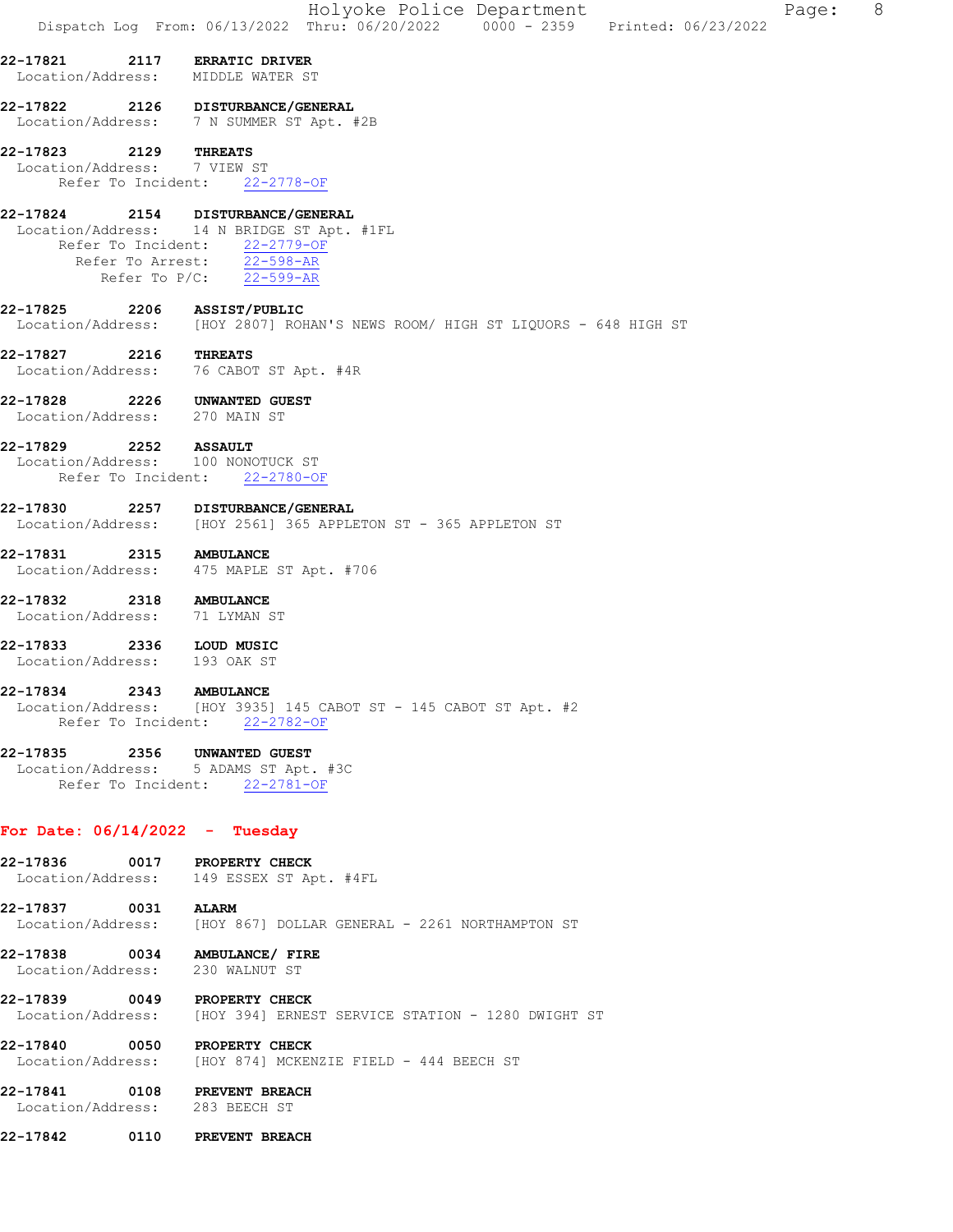|                                                   |      | Holyoke Police Department<br>9<br>Page:<br>Dispatch Log From: 06/13/2022 Thru: 06/20/2022 0000 - 2359 Printed: 06/23/2022                                     |  |
|---------------------------------------------------|------|---------------------------------------------------------------------------------------------------------------------------------------------------------------|--|
| Location/Address:                                 |      | 101 ELM ST Apt. #3R                                                                                                                                           |  |
| 22-17843                                          | 0125 | <b>TRANSPORT</b><br>Location/Address: [LUD] 627 RANDALL RD                                                                                                    |  |
| 22-17844 0143 AMBULANCE                           |      | Location/Address: [HOY 2818] RACING MART - 330 MAIN ST                                                                                                        |  |
| 22-17845                                          |      | 0143 M/V STOP<br>Location/Address: 275 ELM ST @ 87 HAMPSHIRE ST                                                                                               |  |
| 22-17846 0149 ASSIST/PUBLIC                       |      | Location/Address: [HOY 2692] CARE ONE - 260 EASTHAMPTON RD<br>Refer To Incident: 22-2783-OF                                                                   |  |
| 22-17847                                          |      | 0207 ACCIDENT<br>Location/Address: 4 ADAMS ST @ 572 S CANAL ST<br>Refer To Incident: 22-2785-OF<br>Refer To Arrest: 22-601-AR<br>Refer To Accident: 22-755-AC |  |
| 22-17848<br>Location/Address: W FRANKLIN ST       |      | 0214 PROPERTY CHECK                                                                                                                                           |  |
|                                                   |      | 22-17849 0219 PROPERTY CHECK<br>Location: [HOY 1399] COMMUNITY FIELD                                                                                          |  |
| 22-17850                                          |      | 0227 PARKING VIOLATION<br>Location/Address: [HOY 2658] TRUSKOWSKI, ROBERT W. - 306 CHERRY ST                                                                  |  |
| 22-17851 0239 ASSIST/PUBLIC                       |      | Location/Address: [HOY 619] HOLYOKE HOSPITAL - 575 BEECH ST                                                                                                   |  |
|                                                   |      | 22-17852 0243 Be on the lookout for<br>Location: [SPR] SPRINGFIELD                                                                                            |  |
| 22-17853 0320<br>Location/Address:                |      | <b>STREET STOP</b><br>10 CANBY ST<br>Refer To Incident: 22-2784-OF                                                                                            |  |
| 22-17854<br>Location/Address:                     |      | 0439 AMBULANCE<br>815 DWIGHT ST Apt. #1                                                                                                                       |  |
| 22-17855 0452 STREET STOP                         |      | Location/Address: 531 MAPLE ST @ 1 NORFOLK ST                                                                                                                 |  |
| 22-17856 0556                                     |      | <b>ALARM</b><br>Location/Address: [HOY 1422] MAROX CORPORATION - 373 WHITNEY AVE                                                                              |  |
| 22-17857 0647 ASSIST/PUBLIC<br>Location/Address:  |      | 14 N BRIDGE ST Apt. #1FL                                                                                                                                      |  |
| 22-17858 0656<br>Location/Address:                |      | AMBULANCE/ FIRE<br>129 TOKENEKE RD                                                                                                                            |  |
| 22-17859 0708                                     |      | <b>ALARM</b><br>Location/Address: [HOY 226] CHINA HOUSE - 322 APPLETON ST                                                                                     |  |
| Location/Address:                                 |      | 22-17860 0717 AMBULANCE/ FIRE<br>[HOY 4249] MOTEL 6 - 1515 NORTHAMPTON ST Apt. #122                                                                           |  |
| 22-17861 0724                                     |      | PARKING VIOLATION<br>Location/Address: [HOY 362] DPW - CANAL ST                                                                                               |  |
| 22-17864 0805 PROPERTY CHECK<br>Location/Address: |      | 31 FRANKLIN ST                                                                                                                                                |  |
| 22-17863 0808 PROPERTY CHECK                      |      | Location/Address: [HOY 3496] 446 MAPLE ST - 446 MAPLE ST                                                                                                      |  |
| 22-17865                                          |      | 0847 CHECK WELLBEING/ASSIST                                                                                                                                   |  |
|                                                   |      |                                                                                                                                                               |  |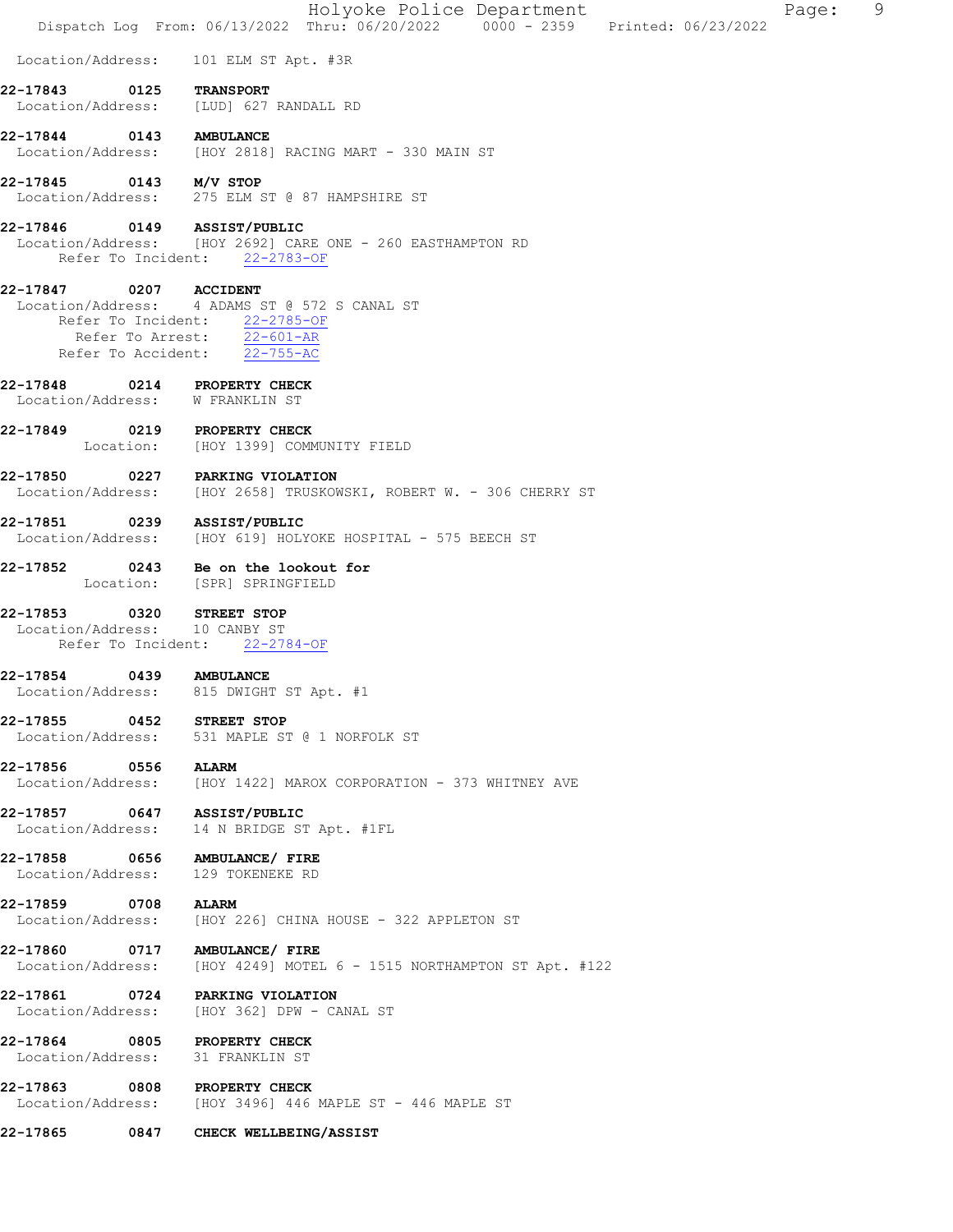|                                    |                    | Holyoke Police Department<br>10<br>Page:<br>Dispatch Log From: 06/13/2022 Thru: 06/20/2022 0000 - 2359 Printed: 06/23/2022 |
|------------------------------------|--------------------|----------------------------------------------------------------------------------------------------------------------------|
| Location/Address:                  |                    | JONES POINT PARK - 1 OXFORD RD @ 1 CLEVELAND ST                                                                            |
| 22-17866<br>Location/Address:      |                    | 0851 SEC 35<br>283 BEECH ST                                                                                                |
| 22-17867<br>Location/Address:      | 0855               | <b>TRANSPORT</b><br>[HOY 602] HOLYOKE DISTRICT COURT - 20 COURT PLAZA                                                      |
| 22-17868<br>Location/Address:      | 0906               | <b>HARASSMENT</b><br>729 HIGH ST Apt. #4R                                                                                  |
|                                    |                    | 22-17869 0923 AMBULANCE/ FIRE<br>Location/Address: [HOY 1407] HOLYOKE HEALTH CENTER - 230 MAPLE ST                         |
| 22-17870                           |                    | 0932 ASSIST/PUBLIC<br>Location/Address: [HOY 3935] 145 CABOT ST - 145 CABOT ST Apt. #4L<br>Refer To Incident: 22-2786-OF   |
| 22-17871                           | Refer To Incident: | 0932 MISSING PERSON<br>Location/Address: 328 PINE ST<br>$22 - 2787 - OF$                                                   |
| Location/Address:                  |                    | 22-17872 0939 AMBULANCE/ FIRE<br>507 PLEASANT ST Apt. #1L                                                                  |
| 22-17873                           |                    | 0943 Be on the lookout for<br>Location/Address: 328 PINE ST                                                                |
| $22 - 17874$<br>Location/Address:  | 0953               | TRESPASSING<br>[HOY 870] MCDONALDS RESTAURANT - 2194 NORTHAMPTON ST                                                        |
| 22-17876<br>Location/Address:      | 0955               | <b>ADMINISTRATIVE</b><br>[HOY 1451] BONIN FIELD - JACKSON ST                                                               |
|                                    |                    | 22-17877 0959 CITY ORDINANCE<br>Location/Address: [HOY 3343] 173 ELM ST Apt. #3LR                                          |
| 22-17878                           |                    | 1011 FOLLOW UP<br>Location/Address: [HOY 3798] 475 MAPLE ST - 475 MAPLE ST Apt. #505                                       |
| 22-17880                           | 1022               | <b>FOLLOW UP</b><br>Location/Address: 44 PARKER ST                                                                         |
| 22-17879 1023 FOLLOW UP            |                    | Location/Address: 901 DWIGHT ST                                                                                            |
| 22-17881 1028 FOLLOW UP            |                    | Location/Address: 1222 NORTHAMPTON ST                                                                                      |
|                                    |                    | 22-17882 1036 CITY ORDINANCE<br>Location/Address: [HOY 3607] 787 DWIGHT ST - 787 DWIGHT ST                                 |
| 22-17883 1053 LARCENY              |                    | Location/Address: 43 LOWER WESTFIELD RD<br>Refer To Incident: 22-2788-OF                                                   |
| 22-17884 1104                      |                    | AMBULANCE/ FIRE<br>Location/Address: [HOY 1678] STRUM'S DELI & MEATS - 502 WESTFIELD RD                                    |
| 22-17886 1119 FOLLOW UP            |                    | Location/Address: [HOY 3454] 287 ESSEX ST - 287 ESSEX ST                                                                   |
| 22-17888 1127<br>Location/Address: |                    | <b>WARRANT</b><br>[HOY 2818] RACING MART - 330 MAIN ST                                                                     |
|                                    |                    | 22-17889 1127 AMBULANCE/ FIRE<br>Location/Address: [HOY 1349] ZIELINSKI APARTMENTS - 70 WALNUT ST Apt. #302                |
|                                    |                    | 22-17891 1159 AMBULANCE/ FIRE<br>Location/Address: 26 HAMPSHIRE ST @ 590 MAPLE ST                                          |
|                                    |                    |                                                                                                                            |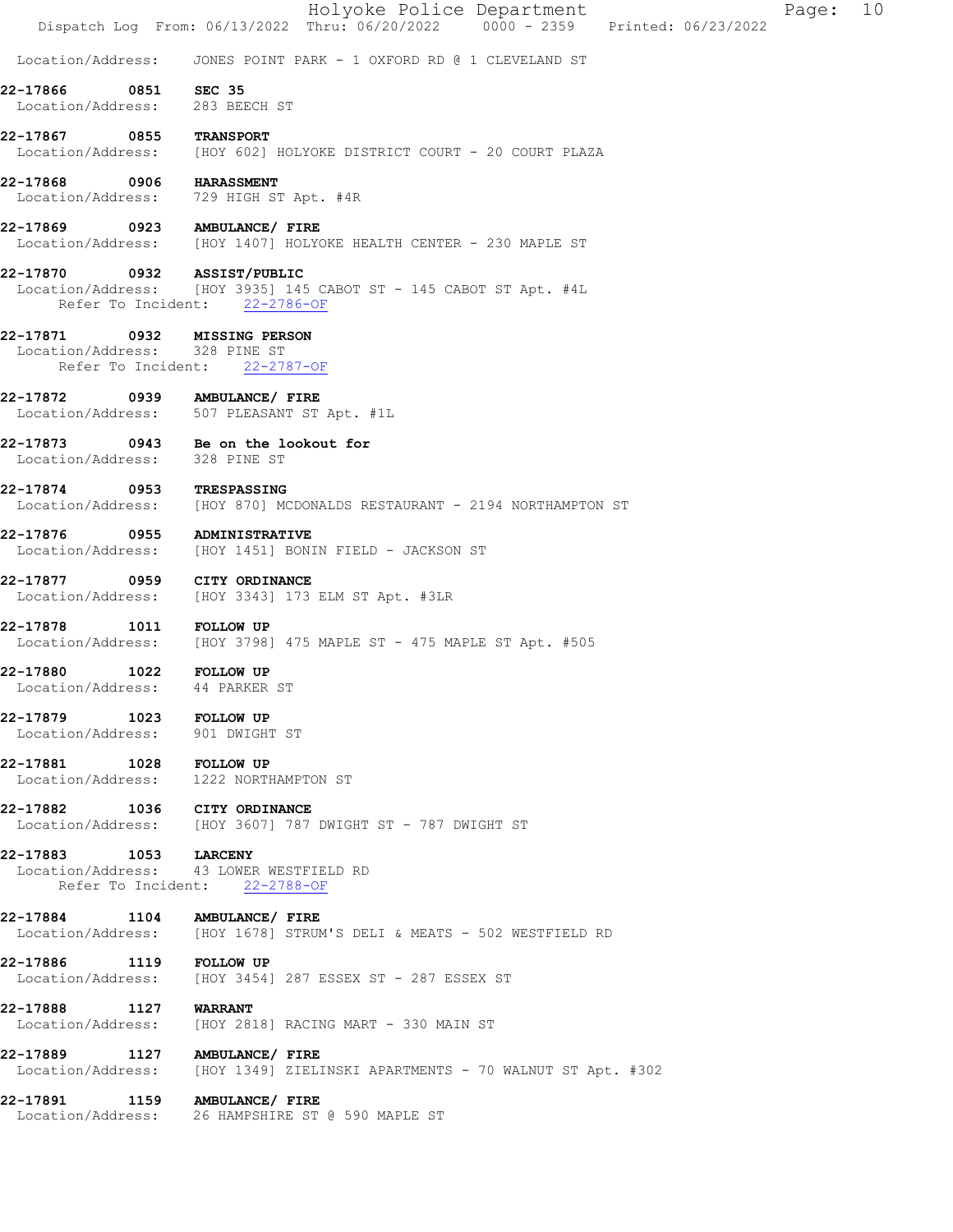| Dispatch Log From: 06/13/2022 Thru: 06/20/2022 0000 - 2359 Printed: 06/23/2022<br>1204 UNWANTED GUEST                    |
|--------------------------------------------------------------------------------------------------------------------------|
|                                                                                                                          |
| Location/Address: [HOY 3227] CIRCLE K LAUNDRY - 337 APPLETON ST                                                          |
| 22-17893 1224 DISTURBANCE/GENERAL<br>Location/Address: 43 N SUMMER ST Apt. #1FL                                          |
|                                                                                                                          |
| 22-17895 1245 ACCIDENT<br>Location/Address: 1 CABOT ST @ 476 N CANAL ST<br>Refer To Accident: 22-757-AC                  |
| 22-17894 1246 ACCIDENT<br>Location/Address: [HOY 192] CAPRI PIZZA - 18 CABOT ST                                          |
| Refer To Accident: 22-756-AC                                                                                             |
| 22-17897 1251 AMBULANCE/ FIRE<br>Location/Address: RACHELS BEST SOAP - 50 HOLYOKE ST                                     |
| 22-17899 1304 PARKING VIOLATION<br>Location/Address: CHERRY ST                                                           |
| 1313 AMBULANCE/ FIRE<br>Location/Address: [HOY 3910] 425 SOUTH ELM ST - 425 S ELM ST Apt. #4L                            |
| 22-17901 1320 ALARM<br>Location/Address: [HOY 3030] ABE MART - 679 MAIN ST                                               |
| 22-17906 1343 CHECK WELLBEING/ASSIST<br>Location/Address: 20 GREENWOOD AVE Apt. #3FL                                     |
| 22-17910 1400 ACCIDENT HIT & RUN<br>Location/Address: 373 HIGH ST @ 289 APPLETON ST<br>Refer To Accident: 22-758-AC      |
| 1401 CITY ORDINANCE<br>Location/Address: [HOY 3343] WINSOR REALTY COMPANY-LUCJAN HRONOWSKI - 173 ELM ST Apt. #1L         |
| 22-17912  1414  AMBULANCE/ FIRE<br>Location/Address: 55 BOWERS ST Apt. #4                                                |
| 1417 FOLLOW UP<br>273 ELM ST                                                                                             |
| <b>1428 HARASSMENT</b><br>Location/Address: [HOY 2655] MISSION CARE - 35 HOLY FAMILY RD<br>Refer To Incident: 22-2789-OF |
| 22-17915 1431 SHOPLIFTING<br>Location/Address: SUN GLASS HUT - 50 HOLYOKE ST<br>Refer To Incident: 22-2790-OF            |
| 22-17916 1433 FOLLOW UP<br>Location/Address: 7 MAPLECREST CIR                                                            |
| 22-17917 1440 HARASSMENT<br>Location/Address: 67 SUFFOLK ST                                                              |
| 22-17918 1448 FIRE<br>WATER TREATMENT FACILITY - WESTFIELD RD                                                            |
| 22-17919 1539 M/V STOP<br>Location/Address: 200 NORTHAMPTON ST                                                           |
| 22-17920 1543 M/V STOP<br>Location/Address: 200 NORTHAMPTON ST                                                           |
| 22-17921 1544 SAFETY HAZARD<br>Location/Address: [HOY 1889] BUCKLEY, MRS - 2010 NORTHAMPTON ST                           |
| 22-17922 1548 M/V STOP<br>Location/Address: 200 NORTHAMPTON ST                                                           |
|                                                                                                                          |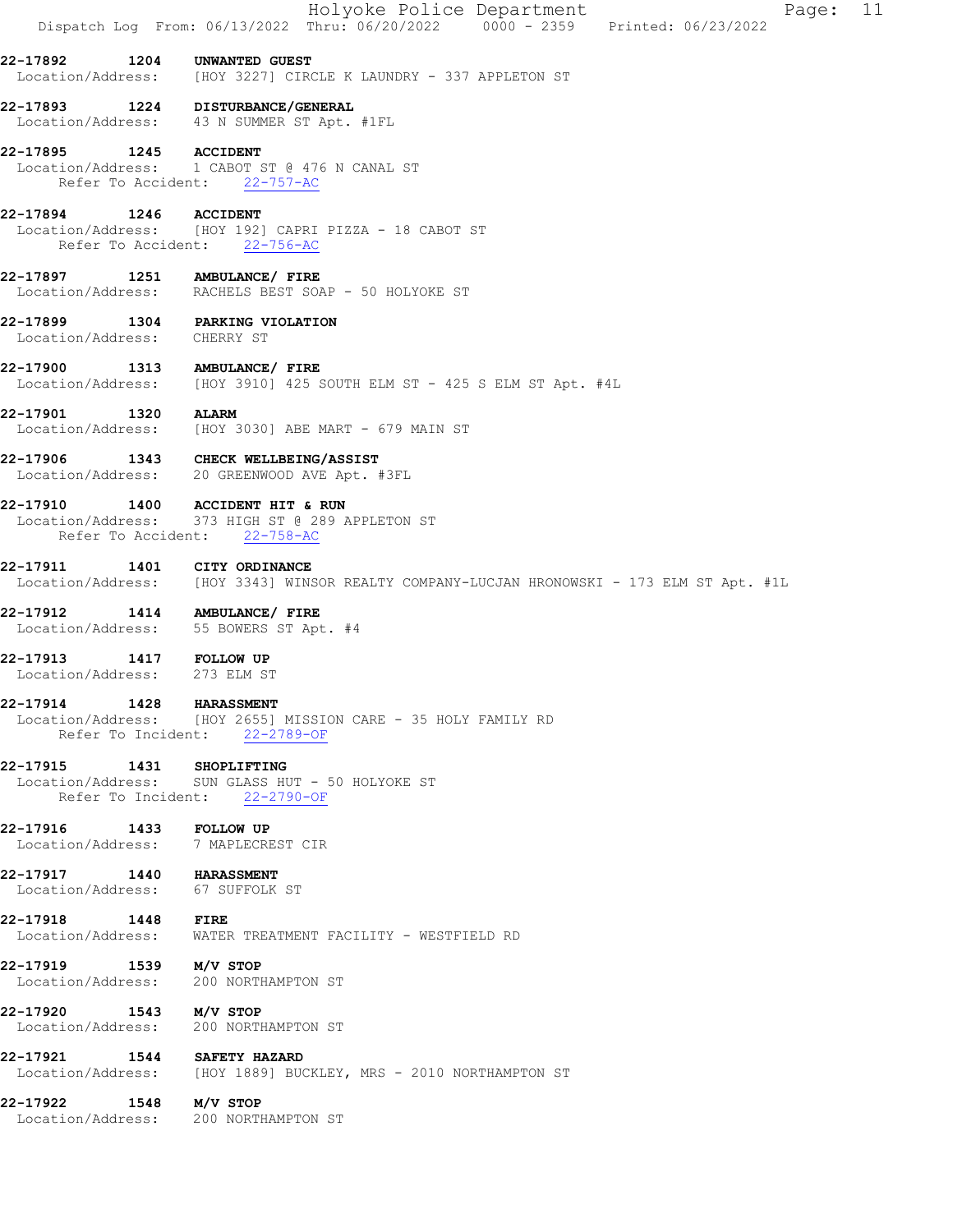|                                             | Holyoke Police Department<br>Page: 12<br>Dispatch Log From: 06/13/2022 Thru: 06/20/2022 0000 - 2359 Printed: 06/23/2022 |  |
|---------------------------------------------|-------------------------------------------------------------------------------------------------------------------------|--|
|                                             | 22-17923 1552 PROPERTY CHECK<br>Location: [HOY 1399] COMMUNITY FIELD                                                    |  |
| 22-17924 1555 M/V STOP                      | Location/Address: 200 NORTHAMPTON ST                                                                                    |  |
|                                             | 22-17925 1555 AMBULANCE/FIRE<br>Location/Address: 1706 NORTHAMPTON ST                                                   |  |
|                                             | 22-17927 1559 ACCIDENT HIT & RUN<br>Location/Address: 426 BEECH ST @ 171 W FRANKLIN ST<br>Refer To Accident: 22-759-AC  |  |
| 22-17926 1600 M/V STOP                      | Location/Address: 200 NORTHAMPTON ST                                                                                    |  |
| 22-17928 1603 M/V STOP                      | Location/Address: 143 LEARY DR                                                                                          |  |
| Location/Address: CHERRY ST                 | 22-17929 1604 PROPERTY CHECK                                                                                            |  |
| 22-17930 1609 M/V STOP                      | Location/Address: 200 NORTHAMPTON ST                                                                                    |  |
| 22-17931 1609 M/V STOP                      | Location/Address: 292 BEECH ST @ 131 HAMPSHIRE ST                                                                       |  |
| 22-17932 1610 M/V STOP                      | Location/Address: 200 NORTHAMPTON ST                                                                                    |  |
| 22-17933 1614 ACCIDENT                      | Location/Address: [HOY 1771] HOLYOKE JUVENILE COURT - 121 ELM ST<br>Refer To Incident: 22-2791-OF                       |  |
| 22-17934 1619 M/V STOP                      | Location/Address: 200 NORTHAMPTON ST                                                                                    |  |
| Location/Address: JARVIS AVE                | 22-17935 1620 PROPERTY CHECK                                                                                            |  |
| 22-17936 1625 M/V STOP<br>Location/Address: | 175 CHESTNUT ST @ 335 APPLETON ST                                                                                       |  |
|                                             | 22-17937 1633 UNWANTED GUEST<br>Location/Address: 874 DWIGHT ST Apt. #REAR                                              |  |
| 22-17938 1650 FOLLOW UP                     | Location/Address: 373 HIGH ST @ 289 APPLETON ST                                                                         |  |
|                                             | 22-17939 1650 PROPERTY CHECK<br>Location/Address: 279 CHERRY ST @ 1 LEARY DR                                            |  |
|                                             | 22-17940 1653 PROPERTY CHECK<br>Location/Address: [HOY 1436] UNITED FORCES POST #351 - 50 ST KOLBE DR                   |  |
|                                             | 22-17941 1713 PROPERTY CHECK<br>Location/Address: 102 PINE ST                                                           |  |
|                                             | 22-17942 1722 CHECK WELLBEING/ASSIST<br>Location/Address: 18 FRANKLIN ST @ 735 HIGH ST                                  |  |
| 22-17943 1724 M/V STOP                      | Location/Address: 200 NORTHAMPTON ST                                                                                    |  |
| 22-17944 1726 FOLLOW UP                     | Location/Address: [HOY 2698] CVS - 400 BEECH ST                                                                         |  |
|                                             | 22-17945 1726 AMBULANCE/ FIRE<br>Location/Address: 451 BEECH ST                                                         |  |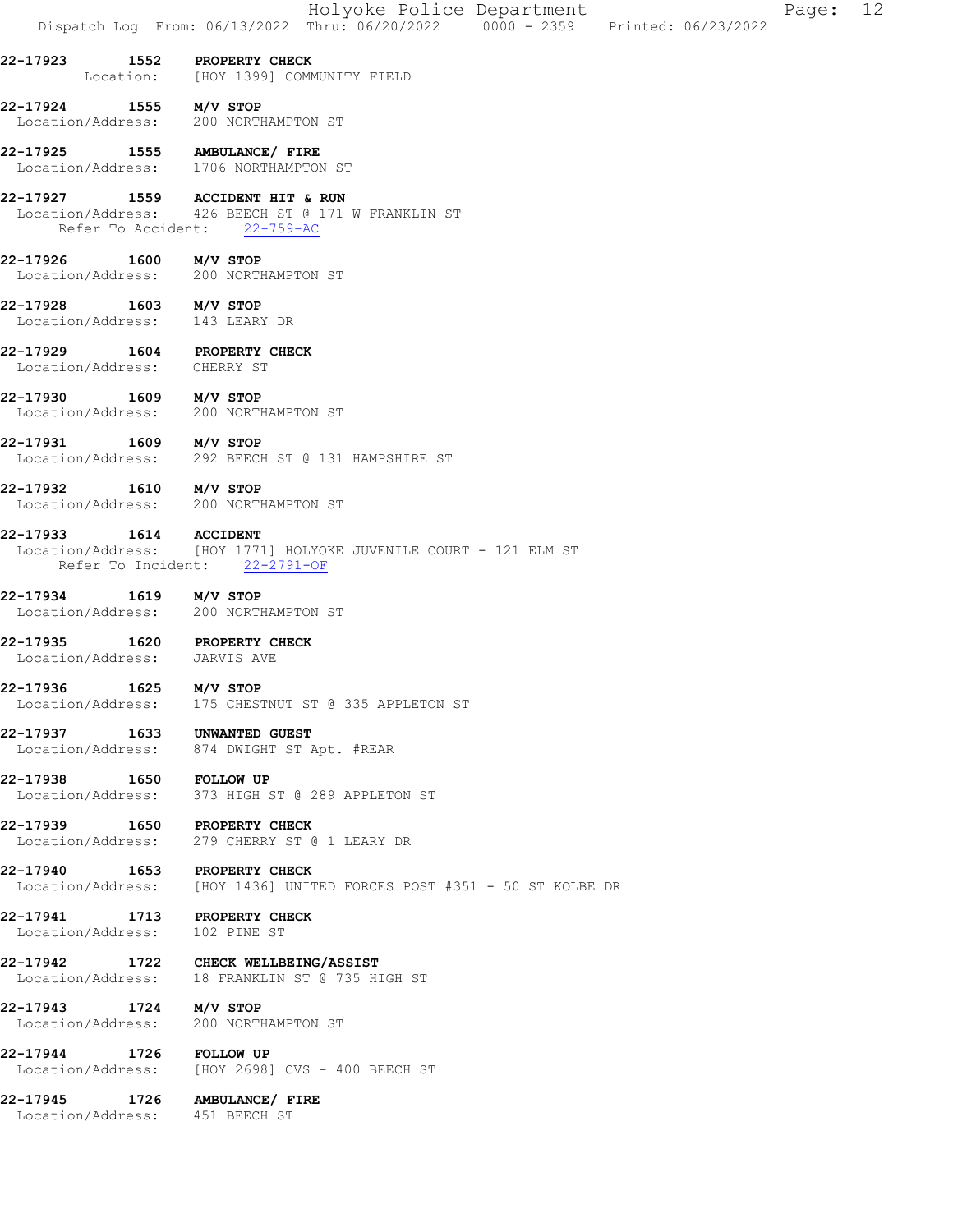|                                                                | Holyoke Police Department<br>Page: 13<br>Dispatch Log From: 06/13/2022 Thru: 06/20/2022 0000 - 2359 Printed: 06/23/2022 |
|----------------------------------------------------------------|-------------------------------------------------------------------------------------------------------------------------|
| 22-17946 1728 M/V STOP                                         | Location/Address: 200 NORTHAMPTON ST                                                                                    |
| 22-17947 1729 PROPERTY CHECK<br>Location/Address: 232 ELM ST   |                                                                                                                         |
| 22-17948 1731 STREET STOP                                      | Location/Address: [HOY 408] FAMILY DOLLAR - 555 HIGH ST<br>Refer To Arrest: 22-602-AR                                   |
| 22-17949 1733 M/V STOP                                         | Location/Address: 200 NORTHAMPTON ST                                                                                    |
| 22-17950 1738 M/V STOP                                         | Location/Address: 200 NORTHAMPTON ST                                                                                    |
| 22-17951 1739 PROPERTY CHECK                                   | Location/Address: [HOY 1467] PULASKI PARK - LYMAN ST                                                                    |
| 22-17952 1742 FOLLOW UP                                        | Location/Address: 119 SUFFOLK ST @ 145 ELM ST                                                                           |
| 22-17953 1743 PARKING VIOLATION                                | Location/Address: 360 CHERRY ST @ 15 DALE ST                                                                            |
| 22-17954                                                       | 1744 PROPERTY CHECK<br>Location/Address: [HOY 2953] HOLYOKE PUBLIC LIBRARY - 250 CHESTNUT ST                            |
| 22-17955 1800 FOLLOW UP                                        | Location/Address: 271 MAIN ST @ 13 SPRING ST                                                                            |
| 22-17956                                                       | 1807 AMBULANCE/ FIRE<br>Location/Address: [HOY 1390] HOLYOKE POLICE DEPT - 138 APPLETON ST                              |
| 22-17957 1812 ASSIST/PUBLIC                                    | Location/Address: 3 JACKSON ST @ 579 S CANAL ST                                                                         |
| 22-17958<br>Location/Address: 131 SARGEANT ST                  | <b>1814 PROPERTY CHECK</b><br>Refer To Arrest: 22-603-AR                                                                |
|                                                                | 22-17959 1838 DISTURBANCE/GENERAL<br>Location/Address: [HOY 874] MCKENZIE FIELD - 444 BEECH ST                          |
| 22-17960 1844 ACCIDENT                                         | Location/Address: [HOY 351] 124 CHESTNUT ST<br>Refer To Accident: 22-760-AC                                             |
| 22-17961 1849 AMBULANCE/ FIRE                                  | Location/Address: [HOY 3588] 47 VERNON ST - 47 VERNON ST                                                                |
| 22-17962 1852 PROPERTY CHECK<br>Location/Address: 446 MAPLE ST |                                                                                                                         |
|                                                                | 22-17963 1855 ASSIST/PUBLIC<br>Location/Address: PLANET FITNESS - 50 HOLYOKE ST                                         |
|                                                                | 22-17964 1857 DISTURBANCE/GENERAL<br>Location/Address: [HOY 3643] 9 NORTH SUMMER ST - 9 N SUMMER ST Apt. #3D            |
| 22-17965 1904 LOUD MUSIC<br>Location/Address: 129 HAMPDEN ST   |                                                                                                                         |
| 22-17966 1905 M/V STOP                                         | Location/Address: 443 HIGH ST @ 63 ESSEX ST                                                                             |
| 22-17967 1912 STREET STOP<br>Location/Address: 12 CRESCENT ST  |                                                                                                                         |
| 22-17968 1913 AMBULANCE/ FIRE                                  | Location/Address: 310 WALNUT ST Apt. #1L                                                                                |
|                                                                |                                                                                                                         |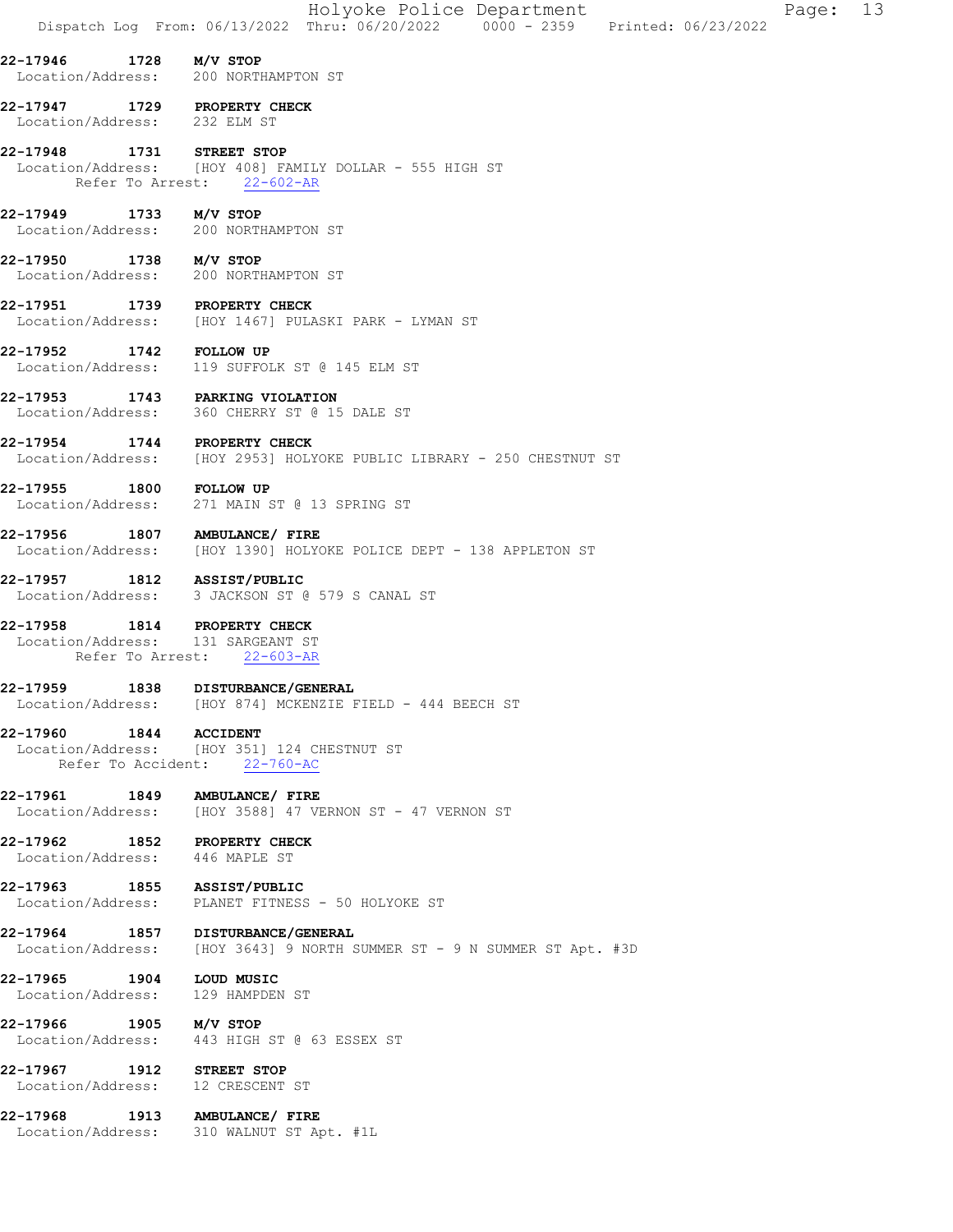|  | Holyoke Police Department |                                                                                | Page: 14 |  |
|--|---------------------------|--------------------------------------------------------------------------------|----------|--|
|  |                           | Dispatch Log From: 06/13/2022 Thru: 06/20/2022 0000 - 2359 Printed: 06/23/2022 |          |  |

### 22-17969 1925 STREET STOP Location/Address: [HOY 4404] 43 MOSHER ST - 43 MOSHER ST Refer To Arrest: 22-604-AR

- 22-17970 1928 LOUD MUSIC<br>Location/Address: 101 CABOT ST Location/Address:
- 22-17971 1934 PROPERTY CHECK Location/Address: 279 CHERRY ST @ 1 LEARY DR

### 22-17972 1940 RECOVERED PROPERTY Location/Address: [HOY 2698] CVS - 400 BEECH ST Location/Address: [HOY 2698] CVS<br>Refer To Incident: 22-2792-OF

22-17973 1946 PROPERTY CHECK Location/Address: 271 MAIN ST @ 13 SPRING ST

### 22-17974 1959 FOLLOW UP Location/Address: [HOY 1390] HOLYOKE POLICE DEPT - 138 APPLETON ST

- 22-17975 2001 PROPERTY DAMAGE M/V Location/Address: 378 TOKENEKE RD
- **22-17976 2005 FOLLOW UP**<br>Location/Address: [HOY 707] [HOY 707] IVORY BILLIARDS - 151 CHESTNUT ST

### 22-17977 2017 AMBULANCE/ FIRE Location/Address: 16 SPRING ST

### 22-17979 2041 ACCIDENT Location/Address: 570 MAPLE ST @ 0 RESNIC BLVD Refer To Accident: 22-761-AC

# 22-17980 2050 AMBULANCE/FIRE<br>Location/Address: 68 CABOT ST Apt.

Location/Address: 68 CABOT ST Apt. #701

#### 22-17982 2053 DISTURBANCE/GENERAL Location/Address: [HOY 2714] RED ROBIN RESTAURANT - 27 HOLYOKE ST

22-17983 2102 DISTURBANCE/GENERAL Location/Address: [HOY 3145] TJ MAXX - 33 HOLYOKE ST

### 22-17984 2113 DISTURBANCE/GENERAL Location/Address: 558 S SUMMER ST

### 22-17985 2123 AMBULANCE/ FIRE

Location/Address: [HOY 1260] U HAUL OF HOLYOKE - 250 APPLETON ST Refer To Incident: 22-2793-OF

## 22-17986 2128 TRANSPORT

- Location/Address: [LUD] LUDLOW RANDALL RD
- 22-17987 2136 PROPERTY CHECK Location/Address: [HOY 1319] WHEREHOUSE, THE - 109 LYMAN ST

**22-17988 2210 GUN CALL**<br>Location/Address: [HOY 4420 Location/Address: [HOY 4420] 244 WALNUT ST Refer To Incident: 22-2794-OF

### 22-17989 2213 AMBULANCE/ FIRE Location/Address: 110 TOKENEKE RD Apt. #201

### 22-17990 2217 ALARM

Location/Address: [HOY 867] DOLLAR GENERAL - 2261 NORTHAMPTON ST

# **22-17991 2312 ALARM**<br>Location/Address: [HOY 1

# Location/Address: [HOY 1787] 630 BEAULIEU ST

22-17992 2353 GUN CALL Location/Address: 328 MAPLE ST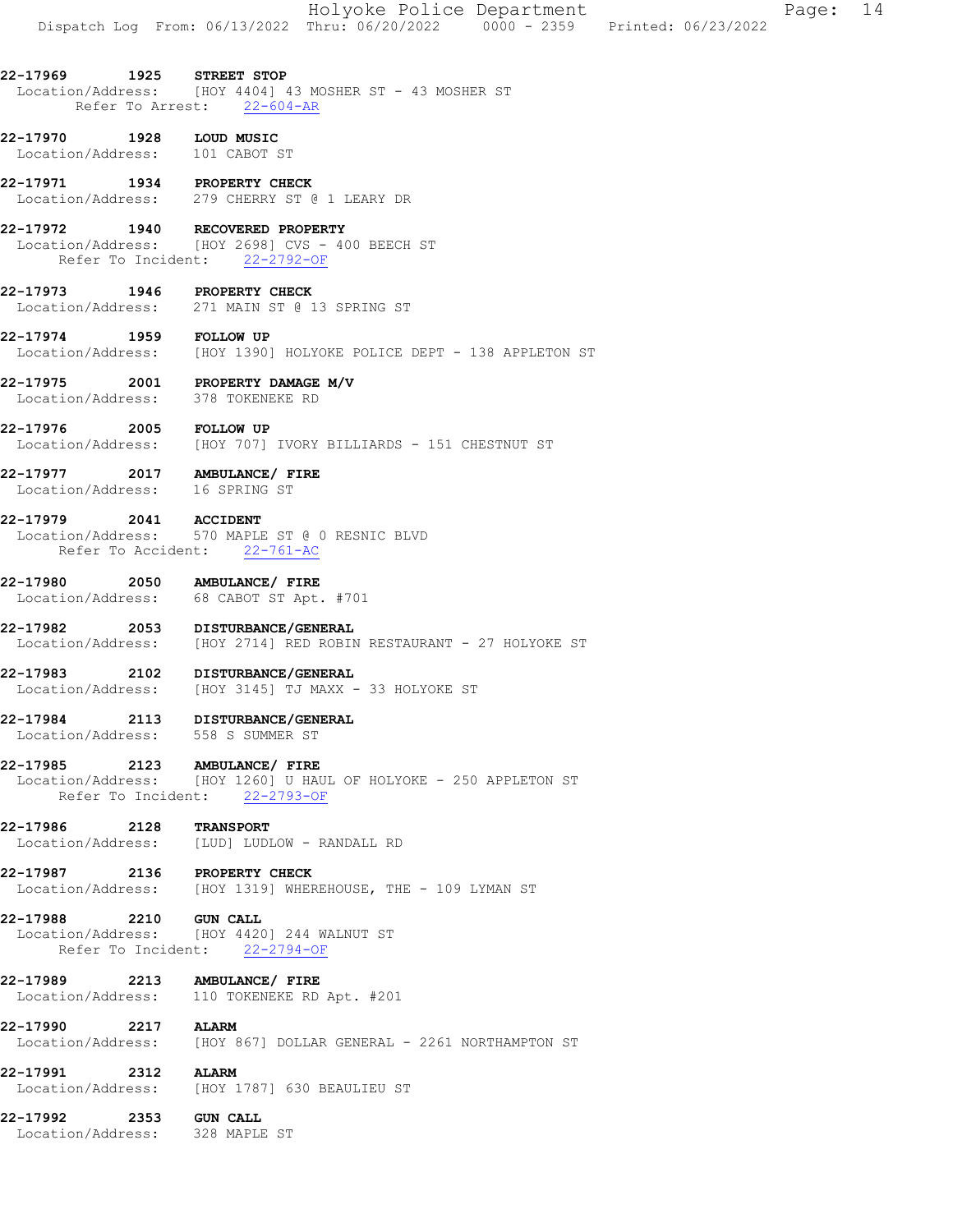Holyoke Police Department Page: 15 Dispatch Log From: 06/13/2022 Thru: 06/20/2022 0000 - 2359 Printed: 06/23/2022 Refer To Incident: 22-2795-OF For Date: 06/15/2022 - Wednesday 22-17993 0007 AMBULANCE/ FIRE Location/Address: 193 SARGEANT ST 22-17995 0021 ASSIST/PUBLIC Location/Address: 874 DWIGHT ST 22-17994 0022 PROPERTY CHECK<br>Location/Address: [HOY 4545] DEME [HOY 4545] DEMENTED FX - 530 MAIN ST 22-17996 0024 PROPERTY CHECK Location/Address: [HOY 1501] ERNEST E PROULX MUNICIPAL PARKING FACILITY - 505 DWIGHT ST 22-17997 0026 PROPERTY CHECK Location/Address: FRONT ST 22-17998 0028 PARKING VIOLATION Location/Address: CHERRY ST 22-17999 0029 M/V STOP Location/Address: [HOY 1501] 505 DWIGHT ST 22-18000 0034 M/V STOP Location/Address: 39 COMMERCIAL ST @ 91 SARGEANT ST 22-18001 0044 PARKING VIOLATION Location/Address: 35 JOHN ST **22-18002 0045 M/V STOP**<br>Location: [HOY 1399] [HOY 1399] COMMUNITY FIELD 22-18003 0046 PARKING VIOLATION Location/Address: 29 JOHN ST 22-18004 0048 PARKING VIOLATION<br>Location/Address: 35 JOHN ST Location/Address: 22-18005 0051 ASSIST/PUBLIC Location/Address: [HOY 1376] VETERANS PARK - MAPLE ST 22-18006 0052 AMBULANCE/ FIRE Location/Address: 286 PINE ST 22-18007 0059 ACCIDENT Location/Address: 585 DWIGHT ST @ 225 MAPLE ST Refer To Incident: 22-2796-OF Refer To Accident: 22-762-AC 22-18008 0108 ASSIST/PUBLIC Location/Address: 558 S SUMMER ST 22-18009 0113 AMBULANCE/ FIRE Location/Address: 44 VERNON ST 22-18010 0119 AMBULANCE/ FIRE Location/Address: [HOY 4249] MOTEL 6 - 1515 NORTHAMPTON ST Apt. #122 22-18011 0150 AMBULANCE/ FIRE Location/Address: [HOY 85] C MART - 1500 NORTHAMPTON ST 22-18012 0153 PROPERTY CHECK<br>Location/Address: GERARD WAY Location/Address: 22-18013 0201 SHOTS FIRED Location/Address: 262 WHITNEY AVE 22-18014 0207 SHOTS FIRED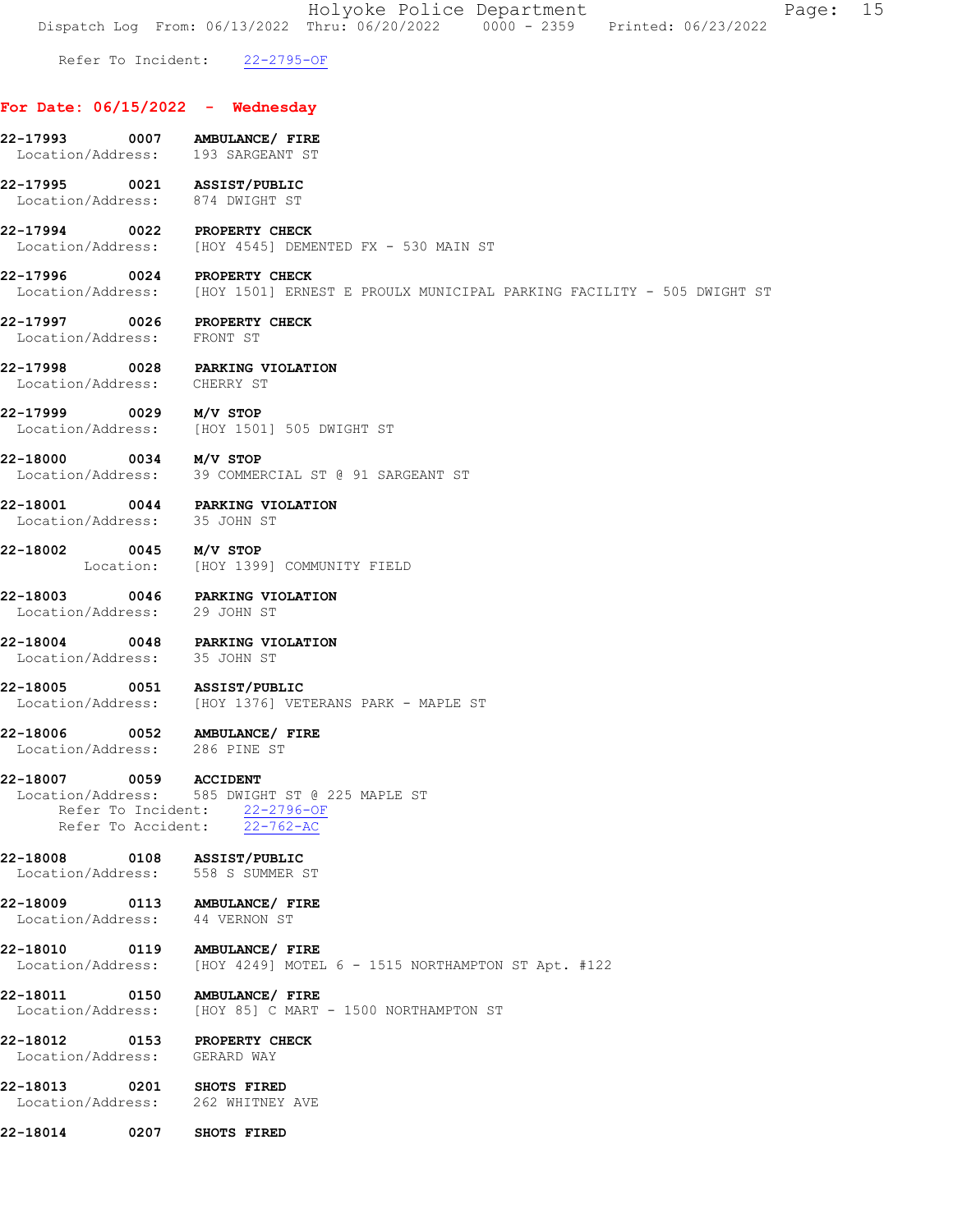|                                                                   |            | Dispatch Log From: 06/13/2022 Thru: 06/20/2022 0000 - 2359 Printed: 06/23/2022                  | Holyoke Police Department |  |  | Page: | 16 |
|-------------------------------------------------------------------|------------|-------------------------------------------------------------------------------------------------|---------------------------|--|--|-------|----|
|                                                                   |            | Location/Address: [HOY 1508] 95 LOWER WESTFIELD RD<br>Refer To Incident: 22-2797-OF             |                           |  |  |       |    |
| 22-18015                                                          | 0244       | PROPERTY CHECK<br>Location/Address: [HOY 4545] DEMENTED FX - 530 MAIN ST                        |                           |  |  |       |    |
| 22-18016 0346 FOLLOW UP                                           |            | Location/Address: [HOY 619] HOLYOKE HOSPITAL - 575 BEECH ST                                     |                           |  |  |       |    |
| 22-18017                                                          |            | 0609 HARASSMENT<br>Location/Address: [HOY 1128] DURHAM SCHOOL SERVICES - 103 SOUTH ST           |                           |  |  |       |    |
|                                                                   |            | 22-18018 0644 CHECK WELLBEING/ASSIST<br>Location/Address: 101 CABOT ST Apt. #603                |                           |  |  |       |    |
| 22-18019                                                          | 0720 ALARM | Location/Address: [HOY 226] CHINA HOUSE - 322 APPLETON ST                                       |                           |  |  |       |    |
| 22-18021<br>Location/Address: 108 BROWN AVE<br>Refer To Incident: |            | 0726 ASSIST/PUBLIC<br>$22 - 2799 - OF$                                                          |                           |  |  |       |    |
| 22-18020 0729 FOLLOW UP                                           |            | Location/Address: [HOY 619] HOLYOKE HOSPITAL - 575 BEECH ST                                     |                           |  |  |       |    |
| 22-18022                                                          |            | 0734 ACCIDENT<br>Location/Address: 15 LYMAN ST @ 29 N SUMMER ST<br>Refer To Accident: 22-763-AC |                           |  |  |       |    |
| 22-18023                                                          |            | 0745 PARKING VIOLATION<br>Location/Address: [HOY 4045] 167 OAK ST - 167 OAK ST                  |                           |  |  |       |    |
| 22-18024<br>Location/Address: 2 WILLOW ST                         |            | 0754 AMBULANCE/ FIRE                                                                            |                           |  |  |       |    |
| 22-18025                                                          |            | $0800$ M/V STOP<br>Location/Address: 2 EASTHAMPTON RD @ 1489 NORTHAMPTON ST                     |                           |  |  |       |    |
| 22-18026                                                          |            | 0811 AMBULANCE/ FIRE<br>Location/Address: [HOY 652] HOLYOKE SOLDIERS HOME - 110 CHERRY ST       |                           |  |  |       |    |
| 22-18027<br>Location/Address:                                     | 0837       | loitering<br>[HOY 1301] WAR MEMORIAL - 310 APPLETON ST                                          |                           |  |  |       |    |
| 22-18028<br>Location/Address:                                     | 0846       | DISTURBANCE/GENERAL<br>[HOY 619] HOLYOKE HOSPITAL - 575 BEECH ST                                |                           |  |  |       |    |
| 22-18029<br>Location/Address:                                     | 0853       | PARKING VIOLATION<br>28 LONGWOOD AVE                                                            |                           |  |  |       |    |
| 22-18030 0904<br>Location/Address:                                |            | <b>FOLLOW UP</b><br>[HOY 1912] JARVIS HEAD START - 5 GERARD WAY                                 |                           |  |  |       |    |
| 22-18031<br>Location/Address:                                     | 0904       | <b>TRANSPORT</b><br>[HOY 602] HOLYOKE DISTRICT COURT - 20 COURT PLAZA                           |                           |  |  |       |    |
| 22-18032 0910<br>Location/Address:                                |            | <b>DISTURBANCE/GENERAL</b><br>213 ELM ST @ 141 ESSEX ST                                         |                           |  |  |       |    |
| 22-18033 0915                                                     |            | <b>FOLLOW UP</b><br>Location/Address: [HOY 2703] 86 LOWER WESTFIELD RD                          |                           |  |  |       |    |
| 22-18034 0934                                                     |            | <b>FRAUD</b><br>Location/Address: 1 MAPLECREST CIR Apt. #C<br>Refer To Incident: 22-2800-OF     |                           |  |  |       |    |
| 22-18036<br>Location/Address:                                     | 0944       | <b>FOLLOW UP</b><br>[HOY 1508] 95 LOWER WESTFIELD RD                                            |                           |  |  |       |    |
| 22-18038                                                          | 0954       | <b>DISTURBANCE/GENERAL</b><br>Location/Address: 1871 NORTHAMPTON ST @ 1 CORSER ST               |                           |  |  |       |    |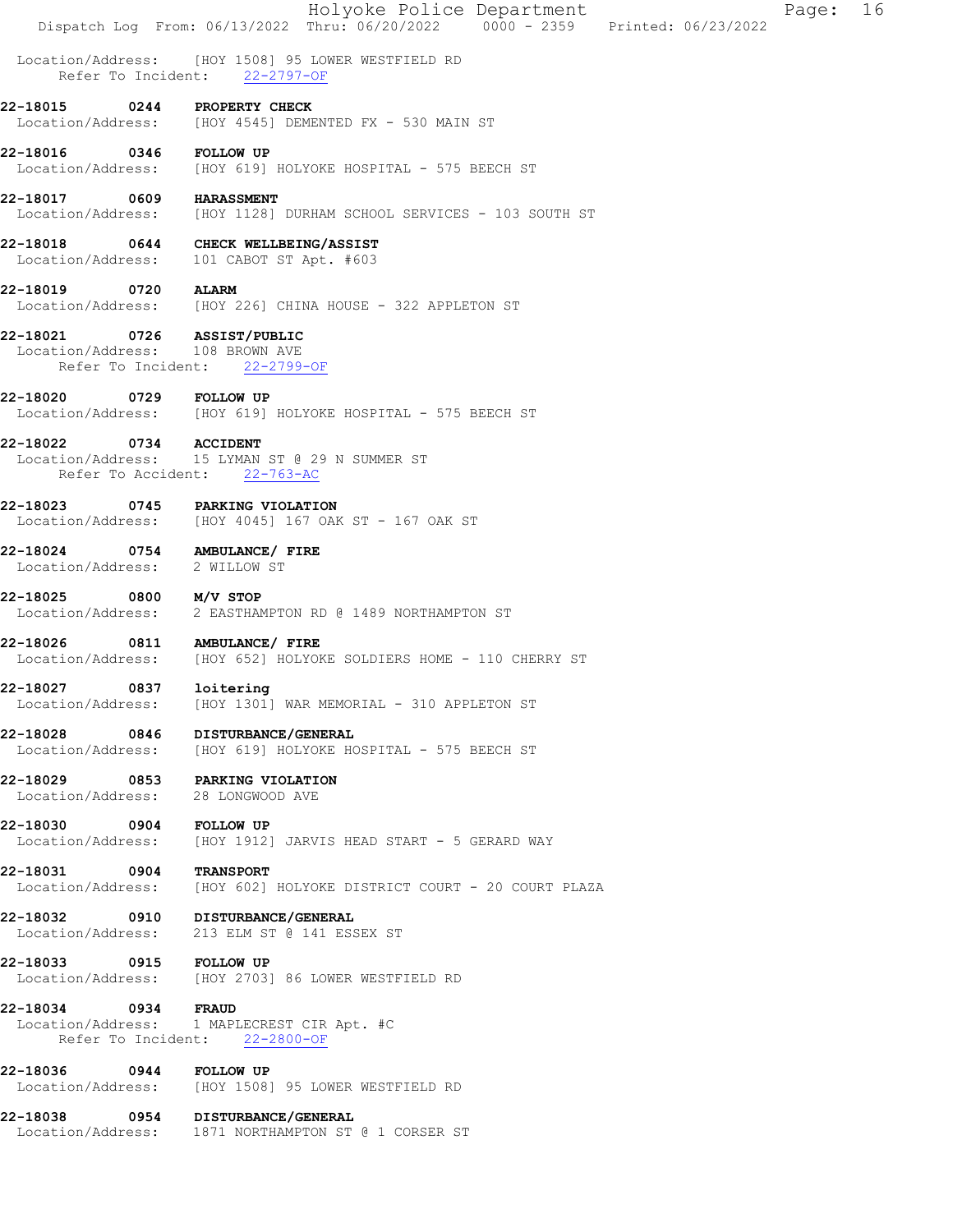|                                                            |      | Holyoke Police Department<br>17<br>Page:<br>Dispatch Log From: 06/13/2022 Thru: 06/20/2022 0000 - 2359 Printed: 06/23/2022 |
|------------------------------------------------------------|------|----------------------------------------------------------------------------------------------------------------------------|
|                                                            |      | Refer To Arrest: 22-605-AR                                                                                                 |
|                                                            |      |                                                                                                                            |
| 22-18039<br>Location/Address: 82 CLEMENTE ST               |      | 0957 PARKING VIOLATION                                                                                                     |
| 22-18037 1000 FOLLOW UP                                    |      | Location/Address: 135 BEECH ST Apt. #2                                                                                     |
| 22-18040                                                   |      | $1004$ $M/V$ STOP<br>Location/Address: 139 WHITING FARMS RD @ 1 LYNCH DR                                                   |
| 22-18043                                                   |      | 1011 ASSIST/PUBLIC<br>Location/Address: [HOY 1462] CARLOS VEGA PARK - HAMILTON ST                                          |
| 22-18041                                                   |      | $1013$ $M/V$ STOP<br>Location/Address: 180 WHITING FARMS RD @ 1 FARNUM DR                                                  |
| 22-18044                                                   |      | 1014 UNWANTED GUEST<br>Location/Address: 31 FRANKLIN ST Apt. #1F<br>Refer To Incident: 22-2801-OF                          |
| 22-18042 1016 FOLLOW UP<br>Location/Address: 289 WALNUT ST |      |                                                                                                                            |
| 22-18045 1027 M/V STOP                                     |      | Location/Address: 165 WHITING FARMS RD @ 4 AUTUMN DR                                                                       |
| 22-18046 1036 M/V STOP                                     |      | Location/Address: 180 WHITING FARMS RD @ 1 FARNUM DR                                                                       |
| Location/Address: 6 COTTAGE AVE                            |      | 22-18047   1042   AMBULANCE/ FIRE                                                                                          |
| Location/Address:                                          |      | 22-18048 1045 DISTURBANCE/GENERAL<br>584 S SUMMER ST Apt. #1412                                                            |
| 1046<br>22-18049<br>Location/Address:                      |      | M/V STOP<br>165 WHITING FARMS RD @ 4 AUTUMN DR                                                                             |
| 22-18051                                                   |      | 1101 AMBULANCE/ FIRE<br>Location/Address: MIRAVISTA - 1233 MAIN ST                                                         |
| 22-18050                                                   |      | 1102 M/V STOP<br>Location/Address: 180 WHITING FARMS RD @ 1 FARNUM DR                                                      |
| 22-18052 1109                                              |      | <b>FOLLOW UP</b><br>Location/Address: [HOY 1390] HOLYOKE POLICE DEPT - 138 APPLETON ST                                     |
|                                                            |      | 22-18053 1110 AMBULANCE/ FIRE<br>Location/Address: [HOY 889] METCALF SCHOOL - 2019 NORTHAMPTON ST                          |
| 22-18054 1115<br>Location/Address:                         |      | <b>FOLLOW UP</b><br>[HOY 602] HOLYOKE DISTRICT COURT - 20 COURT PLAZA                                                      |
| 22-18055 1132 M/V STOP<br>Location/Address:                |      | 165 WHITING FARMS RD @ 4 AUTUMN DR                                                                                         |
| 22-18056 1133 ASSIST/PUBLIC<br>Location/Address:           |      | [HOY 101] CITY GAS - 3 BROWN AVE                                                                                           |
| 22-18057 1150 M/V STOP                                     |      | Location/Address: 180 WHITING FARMS RD @ 1 FARNUM DR                                                                       |
| 22-18058 1157 ACCIDENT                                     |      | Location/Address: 193 MAIN ST @ 155 APPLETON ST<br>Refer To Accident: 22-764-AC                                            |
|                                                            |      | 22-18059 1201 PARKING VIOLATION<br>Location/Address: 279 CHERRY ST @ 1 LEARY DR                                            |
| 22-18060                                                   | 1206 | DISTURBANCE/GENERAL                                                                                                        |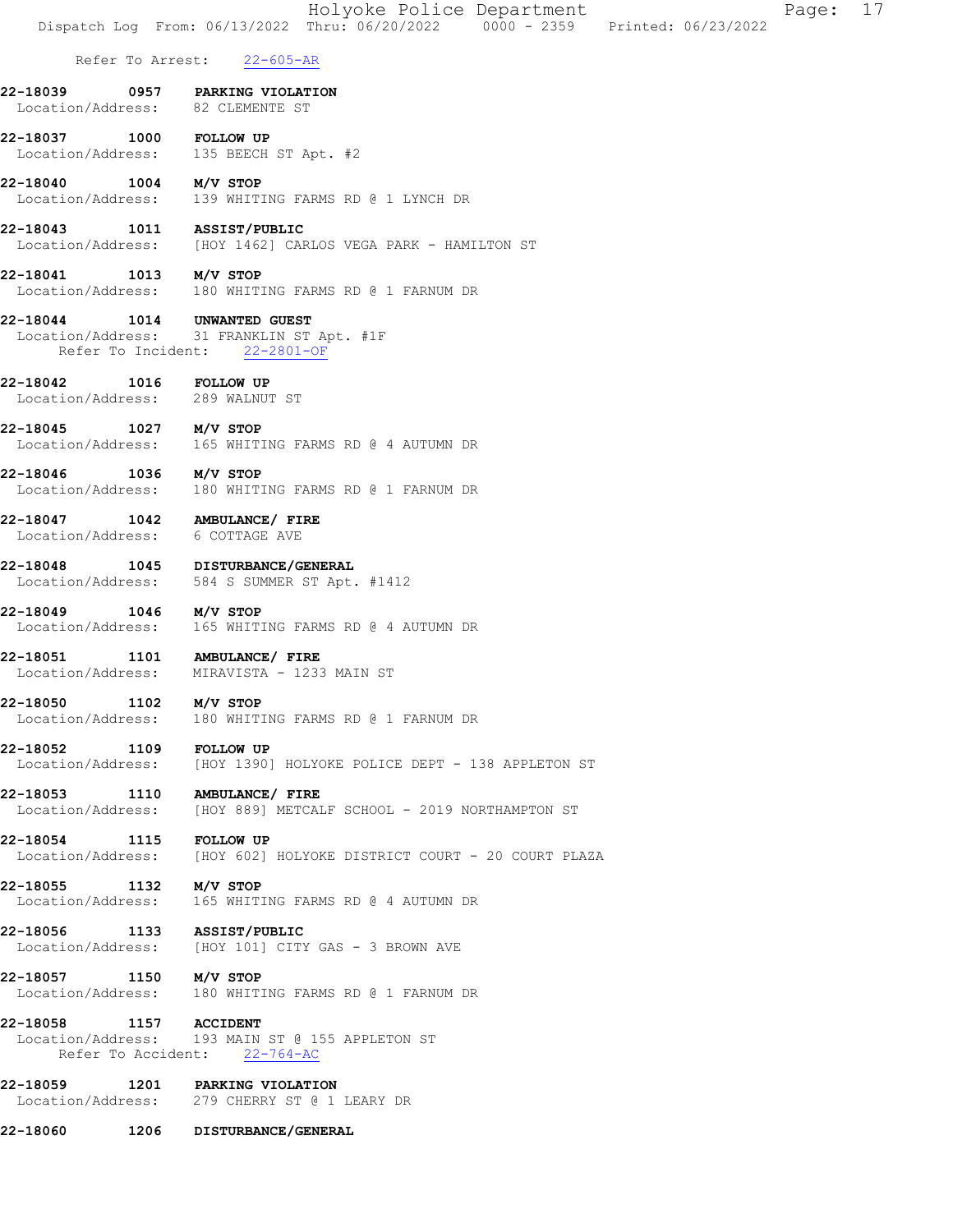|                                                            |      | 18<br>Holyoke Police Department<br>Page:<br>Dispatch Log From: 06/13/2022 Thru: 06/20/2022 0000 - 2359 Printed: 06/23/2022 |
|------------------------------------------------------------|------|----------------------------------------------------------------------------------------------------------------------------|
|                                                            |      | Location/Address: 29 N SUMMER ST @ 15 LYMAN ST                                                                             |
| 22-18061                                                   |      | $1211$ $M/V$ STOP<br>Location/Address: 165 WHITING FARMS RD @ 4 AUTUMN DR                                                  |
| 22-18062 1229 TRANSPORT                                    |      | Location/Address: [HOY 602] HOLYOKE DISTRICT COURT - 20 COURT PLAZA                                                        |
| 22-18063                                                   |      | 1231 M/V STOP<br>Location/Address: 180 WHITING FARMS RD @ 1 FARNUM DR                                                      |
| 22-18064 1236 HARASSMENT                                   |      | Location/Address: [HOY 1080] RENTACENTER - 2253 NORTHAMPTON ST<br>Refer To Incident: 22-2802-OF                            |
| 22-18065                                                   |      | 1238 DISTURBANCE/GENERAL<br>Location/Address: [HOY 3343] WINSOR REALTY COMPANY-LUCJAN HRONOWSKI - 173 ELM ST Apt. #1LC     |
| 22-18066 1240 M/V STOP                                     |      | Location/Address: 165 WHITING FARMS RD @ 4 AUTUMN DR                                                                       |
| 22-18067 1247 DRUG ACTIVITY                                |      | Location/Address: [HOY 3935] 145 CABOT ST - 145 CABOT ST Apt. #3FL                                                         |
| 22-18068 1247 M/V STOP                                     |      | Location/Address: 165 WHITING FARMS RD @ 4 AUTUMN DR                                                                       |
| 22-18069 1249 FOLLOW UP<br>Location/Address: 130 BROWN AVE |      |                                                                                                                            |
| 22-18070                                                   |      | 1251 M/V STOP<br>Location/Address: 877 HAMPDEN ST @ 1 THORPE AVE                                                           |
| 22-18071 1257 M/V STOP                                     |      | Location/Address: 180 WHITING FARMS RD @ 1 FARNUM DR                                                                       |
| 22-18072                                                   |      | $1304$ $M/V$ STOP<br>Location/Address: 180 WHITING FARMS RD @ 1 FARNUM DR                                                  |
|                                                            |      | 22-18073 1305 AMBULANCE/ FIRE<br>Location/Address: [HOY 4068] 378 APPLETON ST - 378 APPLETON ST Apt. #1R                   |
| Location/Address:                                          |      | 22-18074 1307 PARKING VIOLATION<br>279 CHERRY ST @ 1 LEARY DR                                                              |
| 22-18075                                                   | 1315 | <b>FOLLOW UP</b><br>Location/Address: [HOY 1403] WESTFIELD BANK - 1642 NORTHAMPTON ST                                      |
| 22-18076<br>Location/Address: 456 MAPLE ST                 |      | 1320 PROPERTY CHECK                                                                                                        |
| 22-18077 1327<br>Location/Address:                         |      | M/V STOP<br>180 WHITING FARMS RD @ 1 FARNUM DR                                                                             |
| 22-18078<br>Location/Address:                              | 1331 | M/V STOP<br>180 WHITING FARMS RD @ 1 FARNUM DR                                                                             |
| 22-18079 1331 FOLLOW UP<br>Location/Address:               |      | [HOY 2886] CVS PHARMACY - 250 WHITING FARMS RD                                                                             |
| 22-18080<br>Location/Address:                              | 1332 | <b>FOLLOW UP</b><br>[HOY 2913] HOLYOKE SENIOR CENTER - 291 PINE ST                                                         |
| 22-18081 1333 DISORDERLY                                   |      | Location/Address: [HOY 719] JC PENNEY - 50 HOLYOKE ST<br>Refer To Incident: 22-2803-OF                                     |
| 22-18082                                                   | 1344 | PROPERTY CHECK<br>Location/Address: [HOY 2816] LAWRENCE SCHOOL - 156 CABOT ST                                              |
| 22-18083                                                   | 1345 | PROPERTY CHECK                                                                                                             |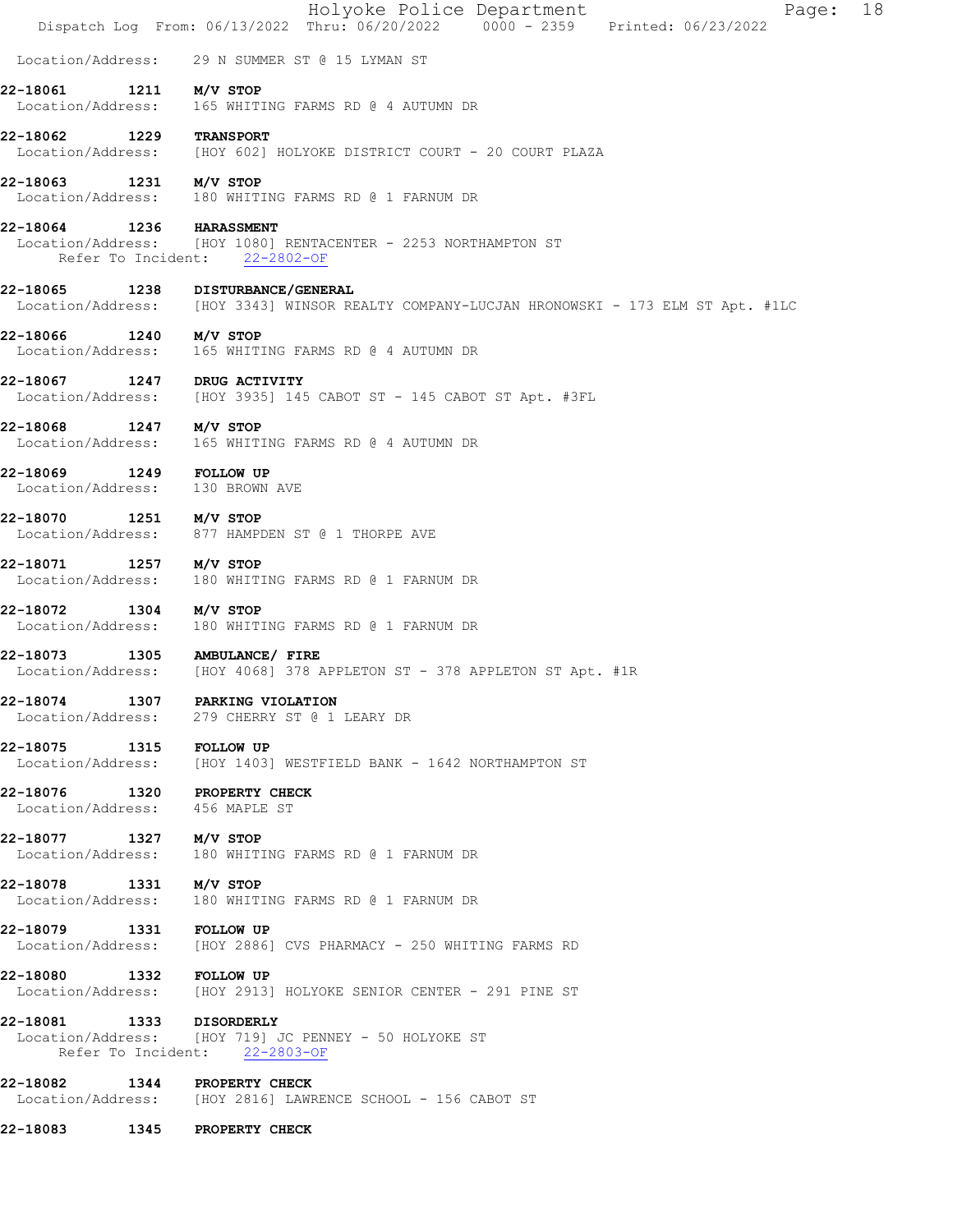|                                                              | Holyoke Police Department<br>Page: 19<br>Dispatch Log From: 06/13/2022 Thru: 06/20/2022 0000 - 2359 Printed: 06/23/2022                 |
|--------------------------------------------------------------|-----------------------------------------------------------------------------------------------------------------------------------------|
|                                                              | Location/Address: [HOY 3339] 291 ELM ST                                                                                                 |
| 22-18084<br>Location/Address: 308 WALNUT ST                  | 1349 PROPERTY CHECK                                                                                                                     |
| 22-18085 1357 AMBULANCE/FIRE                                 | Location/Address: [HOY 643] HOLYOKE PEDIATRICS ASSOC LLP - 150 LOWER WESTFIELD RD Apt. #14                                              |
| 22-18086<br>Location/Address: 300 WALNUT ST                  | 1359 PROPERTY CHECK                                                                                                                     |
| 22-18087 1400 PROPERTY CHECK<br>Location/Address: 294 ELM ST |                                                                                                                                         |
| 22-18088 1401 PROPERTY CHECK<br>Location/Address: 298 ELM ST |                                                                                                                                         |
|                                                              | 22-18089   1412   FOLLOW UP<br>Location/Address: [HOY 1390] HOLYOKE POLICE DEPT - 138 APPLETON ST                                       |
| 22-18090 1417 PROPERTY CHECK<br>Location/Address: 334 ELM ST |                                                                                                                                         |
| 22-18091                                                     | 1417 SHOPLIFTING<br>Location/Address: [HOY 719] JC PENNEY - 50 HOLYOKE ST<br>Refer To Arrest: $22-606-AR$<br>Refer To Arrest: 22-607-AR |
| 22-18093 1440 PROPERTY CHECK                                 | Location/Address: [HOY 2953] HOLYOKE PUBLIC LIBRARY - 250 CHESTNUT ST                                                                   |
|                                                              | 22-18092 1445 PROPERTY CHECK<br>Location/Address: 171 CABOT ST Apt. #REAR                                                               |
| 22-18094 1450<br>Location/Address: 193 HIGH ST               | <b>ALARM</b>                                                                                                                            |
| 22-18095<br>Location/Address:                                | 1450 PROPERTY CHECK<br>100 SUFFOLK ST                                                                                                   |
| 22-18096 1508 FOLLOW UP                                      | Location/Address: 145 CHESTNUT ST @ 91 SUFFOLK ST                                                                                       |
| 22-18098 1520<br>Location/Address:                           | <b>THREATS</b><br>31 FRANKLIN ST Apt. #1F                                                                                               |
| 22-18099 1524 FOLLOW UP<br>Location/Address:                 | 213 ELM ST @ 141 ESSEX ST                                                                                                               |
| 22-18100 1525 AMBULANCE/ FIRE                                | Location/Address: 23 SCHOOL ST Apt. #2FL                                                                                                |
| 22-18101 1549 SEX OFFENSE<br>Location/Address: 106 HIGH ST   | Refer To Incident: 22-2804-OF                                                                                                           |
| 22-18102   1610   AMBULANCE/ FIRE                            | Location/Address: ALLEY - 145 ESSEX ST<br>Refer To Incident: 22-2805-OF                                                                 |
| 22-18103 1633 PARKING VIOLATION                              | Location/Address: [HOY 2774] BRITTON, MARK E. - 386 CHERRY ST                                                                           |
| 22-18104 1637 STREET STOP<br>Location/Address:               | [HOY 707] IVORY BILLIARDS - 151 CHESTNUT ST                                                                                             |
| 22-18105                                                     | 1638 PROPERTY CHECK<br>Location/Address: [HOY 2939] VICTORY THEATER = 81-89 SUFFOLK STREET - 81 SUFFOLK ST                              |
| 22-18106  1647  IDENTITY THEFT                               | Location/Address: [HOY 3154] GODBOUT RESIDENCE - 485 MOUNTAIN RD                                                                        |
|                                                              |                                                                                                                                         |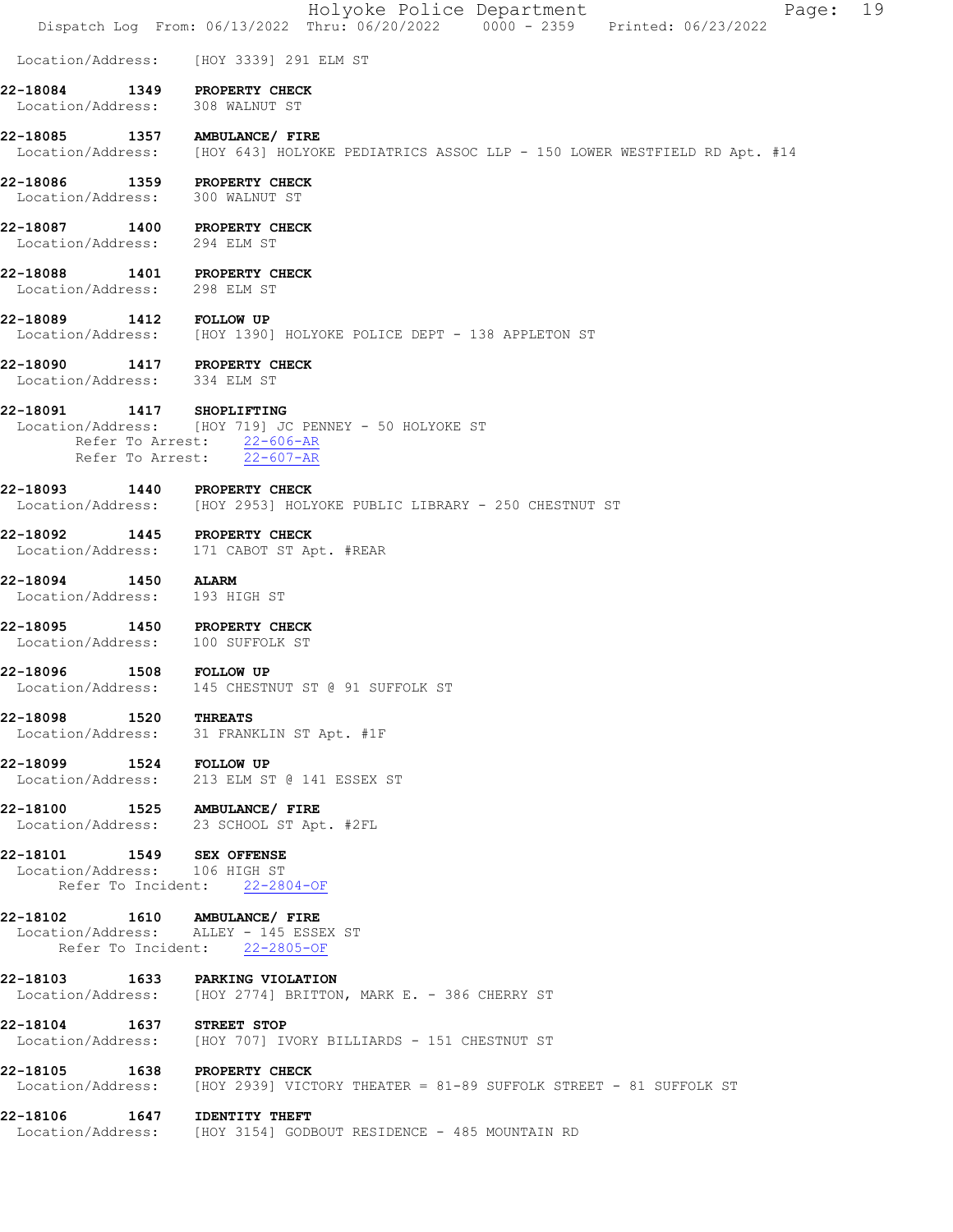|                                                                  | 20<br>Holyoke Police Department<br>Page:<br>Dispatch Log From: 06/13/2022 Thru: 06/20/2022   0000 - 2359   Printed: 06/23/2022 |
|------------------------------------------------------------------|--------------------------------------------------------------------------------------------------------------------------------|
|                                                                  | Refer To Incident: 22-2806-OF                                                                                                  |
| 22-18107                                                         | 1654 FOLLOW UP<br>Location/Address: 389 MAPLE ST @ 47 HAMPSHIRE ST                                                             |
| 22-18108  1656  LOUD MUSIC<br>Location/Address: 39 MEMORIAL DR   |                                                                                                                                |
| 22-18109<br>Location/Address: 67 TAYLOR ST                       | 1700 PARKING VIOLATION                                                                                                         |
| 22-18110 1718 PARKING VIOLATION<br>Location/Address: 58 BEECH ST |                                                                                                                                |
| 22-18111                                                         | 1720 B & E IN PROGRESS<br>Location/Address: 298 CHESTNUT ST Apt. #4<br>Refer To Incident: 22-2807-OF                           |
| 22-18112                                                         | 1727 ACCIDENT<br>Location/Address: 20 EASTHAMPTON RD<br>Refer To Accident: 22-765-AC                                           |
| 22-18113                                                         | 1754 PREVENT BREACH<br>Location/Address: [HOY 3455] 181 CLEMENT ST - 181 CLEMENTE ST                                           |
| 22-18114                                                         | 1757 FOLLOW UP<br>Location/Address: RAILROAD ACCESS. - 50 ST KOLBE DR                                                          |
| 22-18115 1820 LARCENY                                            | Location/Address: 5 BOWERS ST Apt. #1ST<br>Refer To Incident: 22-2810-OF                                                       |
| 22-18116                                                         | 1846 PARKING VIOLATION<br>Location/Address: [HOY 3607] 787 DWIGHT ST - 787 DWIGHT ST                                           |
| 22-18117 1850 ASSIST/PUBLIC                                      | Location/Address: 1 N BRIDGE ST @ 1 VALLEY MILL RD<br>Refer To Incident: 22-2809-OF                                            |
| 22-18118<br>Location/Address: 127 VERMONT ST                     | 1909 PARKING VIOLATION                                                                                                         |
| 22-18119<br>Location/Address: 38 KANE RD                         | 1910 AMBULANCE/ FIRE                                                                                                           |
| 22-18120                                                         | 1914 ASSIST/PUBLIC<br>Location/Address: 373 HIGH ST @ 289 APPLETON ST                                                          |
| 22-18121 1920 HARASSMENT                                         | Location/Address: [HOY 1390] HOLYOKE POLICE DEPT - 138 APPLETON ST<br>Refer To Incident: 22-2808-OF                            |
| 22-18122<br>1952<br>Location/Address: 21 BOWERS ST               | <b>PROPERTY CHECK</b>                                                                                                          |
| 22-18123<br>1955                                                 | <b>FOLLOW UP</b><br>Location/Address: [HOY 3429] 186 LYMAN ST 1FL - 186 LYMAN ST Apt. #1FL                                     |
| 22-18124 1956                                                    | <b>FOLLOW UP</b><br>Location/Address: [SOU] SOUTH HADLEY PD - BRIDGE ST                                                        |
| 22-18125<br>Location/Address: 38 WOODLAND ST                     | 2013 PARKING VIOLATION                                                                                                         |
| 22-18126                                                         | 2020 PROPERTY CHECK<br>Location/Address: [HOY 404] FALCETTI TOWERS - 475 MAPLE ST                                              |
| 22-18128<br>Location/Address:                                    | 2020 ACCIDENT HIT & RUN<br>[HOY 3019] ULTA BEAUTY - 15 HOLYOKE ST<br>Refer To Accident: 22-766-AC                              |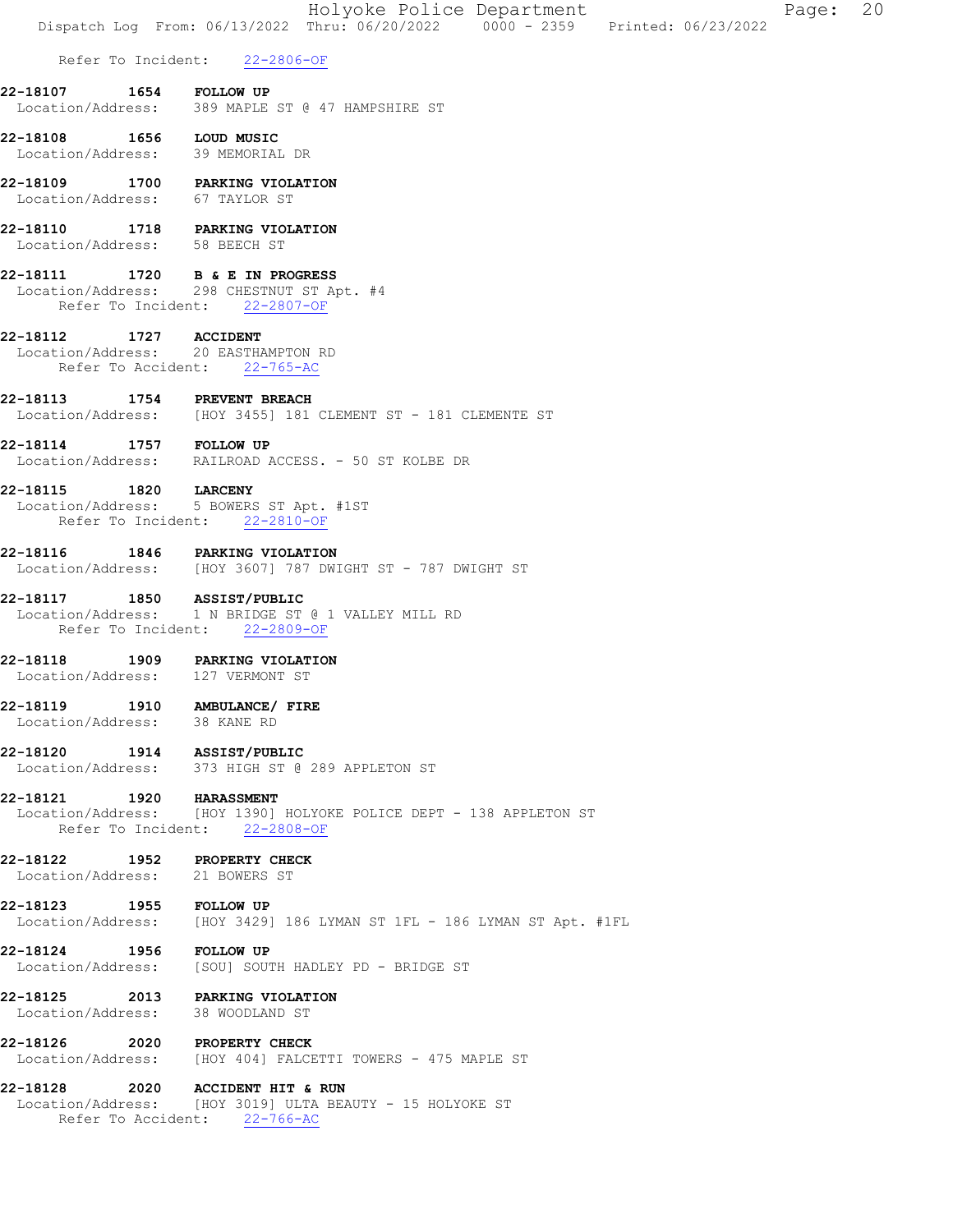|                                                                    | Holyoke Police Department<br>Page:<br>Dispatch Log From: 06/13/2022 Thru: 06/20/2022 0000 - 2359 Printed: 06/23/2022 | 21 |
|--------------------------------------------------------------------|----------------------------------------------------------------------------------------------------------------------|----|
| 22-18127<br>Location/Address: 37 N BRIDGE ST                       | 2022 M/V STOP                                                                                                        |    |
| 22-18129 2036 loitering<br>Location/Address: 1518 DWIGHT ST        |                                                                                                                      |    |
| 22-18130                                                           | 2044 PREVENT BREACH<br>Location/Address: [HOY 3602] AMAZON FULFILLMENT CENTER - 161 LOWER WESTFIELD RD               |    |
| 22-18131  2052  AMBULANCE/ FIRE<br>Location/Address: 25 QUINN DR   |                                                                                                                      |    |
| 22-18132                                                           | 2054 DISABLED MOTOR VEHICLE<br>Location/Address: [HOY 1347] YMCA - 171 PINE ST                                       |    |
| 22-18133<br>2108                                                   | <b>ALARM</b><br>Location/Address: [HOY 815] LIQUORS 44 - 44 LINCOLN ST                                               |    |
| 22-18134 2123 AMBULANCE/ FIRE                                      | Location/Address: ACROSS FROM - 829 MAIN ST                                                                          |    |
| 22-18135 2126 M/V CHECK                                            | Location: LYMAN TERRACE                                                                                              |    |
| 22-18136<br>Location/Address: 68 CABOT ST                          | 2137 PROPERTY CHECK                                                                                                  |    |
| 22-18137 2142 PROPERTY CHECK                                       | Location/Address: 149 LOWER WESTFIELD RD @ 245 WHITING FARMS RD                                                      |    |
| 22-18138<br>2214<br>Location/Address: 286 PINE ST                  | <b>WARRANT</b><br>Refer To Arrest: 22-608-AR                                                                         |    |
| 22-18139<br>2232                                                   | UNWANTED GUEST<br>Location/Address: 69 SUFFOLK ST Apt. #1ST<br>Refer To Arrest: 22-609-AR                            |    |
| 22-18140<br>Location/Address: 1245 DWIGHT ST<br>Refer To Incident: | 2235 DISTURBANCE/GENERAL<br>$22 - 2811 - OF$                                                                         |    |
| 22-18141 2247                                                      | <b>ALARM</b><br>Location/Address: [HOY 371] E N WHITE SCHOOL - 1 JEFFERSON ST                                        |    |
| 22-18142<br>Location/Address: 167 BEECH ST                         | 2251 M/V STOP                                                                                                        |    |
| 22-18143 2258 ERRATIC OPERATION<br>Location/Address: HAMPDEN ST    | Refer To Incident: 22-2812-OF                                                                                        |    |
| 22-18144 2319 ACCIDENT<br>Location/Address: 300 WALNUT ST          | Refer To Accident: 22-767-AC                                                                                         |    |
| Location/Address: 1245 DWIGHT ST                                   | 22-18145 2333 DISTURBANCE/GENERAL                                                                                    |    |
| Location/Address: CENTER ST                                        | 22-18146 2353 PARKING VIOLATION                                                                                      |    |
| For Date: $06/16/2022 - Thursday$                                  |                                                                                                                      |    |
| 22-18147                                                           | 0007 PROPERTY CHECK<br>  Location/Address: [HOY 1419] SAMS FOOD STORE - 515 HIGH ST                                  |    |

22-18148 0011 AMBULANCE/ FIRE Location/Address: 181 ELM ST Apt. #15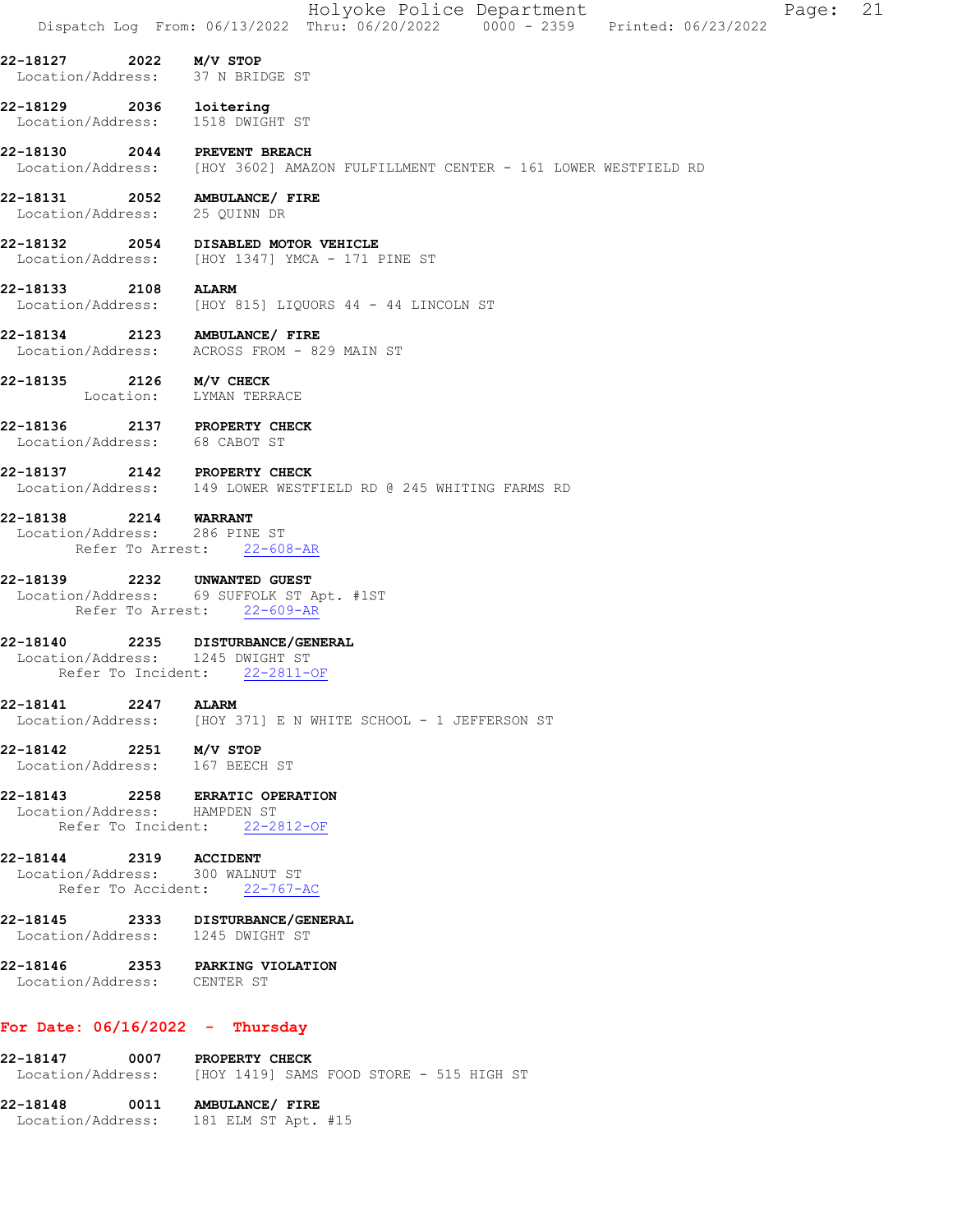|                                              |      | Holyoke Police Department<br>Dispatch Log From: 06/13/2022 Thru: 06/20/2022 0000 - 2359 Printed: 06/23/2022<br>22<br>Page: |
|----------------------------------------------|------|----------------------------------------------------------------------------------------------------------------------------|
|                                              |      | 22-18149 0013 AMBULANCE/ FIRE<br>Location/Address: [HOY 2510] KENNEDY FRIED CHICKEN - 333 HIGH ST                          |
|                                              |      | 22-18150 0016 Be on the lookout for<br>Location: CHICOPEE POLICE                                                           |
| 22-18151 0029 FOLLOW UP                      |      | Location/Address: 1245 DWIGHT ST                                                                                           |
|                                              |      | 22-18152 0030 PROPERTY CHECK<br>Location: FRONT ST GARAGE                                                                  |
|                                              |      | 22-18153 0043 PARKING VIOLATION<br>Location/Address: 29 JOHN ST                                                            |
| Location/Address: 29 JOHN ST                 |      | 22-18154 0046 PARKING VIOLATION                                                                                            |
| Location/Address: 29 JOHN ST                 |      | 22-18155 0047 PARKING VIOLATION                                                                                            |
|                                              |      | 22-18157 0047 CHECK WELLBEING/ASSIST<br>Location/Address: [HOY 3958] 72 ESSEX ST APT 4 - 72 ESSEX ST Apt. #4               |
| 22-18156 0048 ASSAULT                        |      | Location/Address: 1245 DWIGHT ST<br>Refer To Incident: 22-2813-OF                                                          |
|                                              |      | 22-18158 0050 PROPERTY CHECK<br>Location/Address: [HOY 2617] ADVANCE AUTO PARTS - 447 SOUTH ST                             |
|                                              |      | 22-18159 0052 PROPERTY CHECK<br>Location/Address: 25 GERARD WAY                                                            |
| Location/Address: 35 JOHN ST                 |      | 22-18160 0052 PARKING VIOLATION                                                                                            |
|                                              |      | 22-18161 0053 AMBULANCE/ FIRE<br>Location/Address: 310 WALNUT ST Apt. #1L                                                  |
|                                              |      | 22-18162 0056 CHECK WELLBEING/ASSIST<br>Location/Address: 1068 MAIN ST Apt. #1F                                            |
| Location/Address: 109 LEARY DR               |      | 22-18163 0103 AMBULANCE/ FIRE                                                                                              |
| 22-18189 0103 FOLLOW UP<br>Location/Address: |      | [HOY 3310] EASTHAMPTON SAVINGS BANK - 170 SARGEANT ST                                                                      |
| Location/Address:                            |      | 22-18164 0127 AMBULANCE/ FIRE<br>[HOY 4249] MOTEL 6 - 1515 NORTHAMPTON ST Apt. #122                                        |
|                                              |      | 22-18165 0135 PROPERTY CHECK<br>Location/Address: 41 CHESTNUT ST                                                           |
|                                              |      | 22-18166 0140 CHECK WELLBEING/ASSIST<br>Location/Address: [HOY 2279] 900 NORTHAMPTON ST                                    |
| Location/Address:                            |      | 22-18167 0214 PROPERTY CHECK<br>CHERRY ST                                                                                  |
|                                              |      | 22-18168 0215 PROPERTY CHECK<br>Location/Address: [HOY 874] MCKENZIE FIELD - 444 BEECH ST                                  |
|                                              |      | 22-18169 0216 AMBULANCE/ FIRE<br>Location/Address: [HOY 3878] 15 HAMILTON ST - 15 HAMILTON ST                              |
|                                              |      | 22-18170 0221 CHECK WELLBEING/ASSIST<br>Location/Address: 1237 DWIGHT ST                                                   |
| 22-18171                                     | 0222 | ASSIST FIRE DEPT                                                                                                           |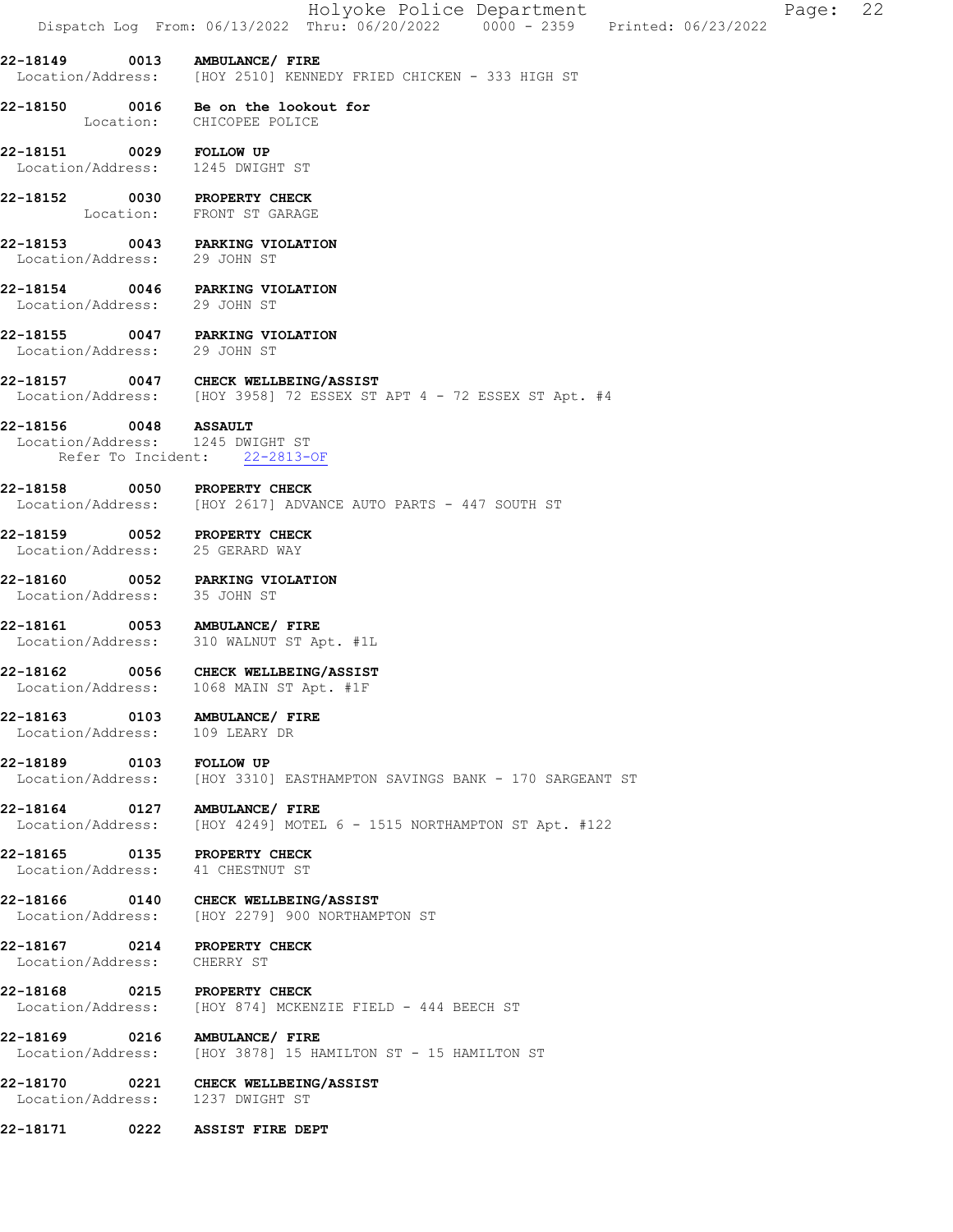Holyoke Police Department Page: 23 Dispatch Log From: 06/13/2022 Thru: 06/20/2022 0000 - 2359 Printed: 06/23/2022 Location/Address: 614 S SUMMER ST 22-18172 0239 PROPERTY CHECK Location/Address: [HOY 2953] HOLYOKE PUBLIC LIBRARY - 250 CHESTNUT ST Refer To Arrest: 22-610-AR 22-18173 0254 AMBULANCE/ FIRE Location/Address: 585 SOUTH ST **22-18174 0259 M/V STOP**<br>Location/Address: 241 ELM S 241 ELM ST @ 184 CABOT ST 22-18175 0308 PROPERTY CHECK Location/Address: [HOY 4545] DEMENTED FX - 530 MAIN ST 22-18176 0337 ALARM Location/Address: [HOY 2400] HOLYOKE HILL - 360.5 TOKENEKE RD Apt. #1/2 22-18178 0423 PROPERTY CHECK Location/Address: [HOY 4545] DEMENTED FX - 530 MAIN ST 22-18179 0538 AMBULANCE/ FIRE Location/Address: 598 DWIGHT ST Apt. #302 22-18180 0638 STREET STOP<br>Location/Address: 389 MAPLE ST 389 MAPLE ST @ 47 HAMPSHIRE ST 22-18181 0650 PROPERTY CHECK Location/Address: 31 FRANKLIN ST 22-18182 0816 ASSIST STATE POLICE Location/Address: 97 CHERRY ST @ 1 QUEEN ST 22-18183 0831 AMBULANCE/ FIRE Location/Address: 10 HOSPITAL DR Apt. #104 22-18184 0840 ASSIST/PUBLIC Location/Address: 2 CANAL ST @ 109 LYMAN ST 22-18185 0856 ASSIST/PUBLIC Location/Address: 650 MAIN ST @ 1 SOUTH ST 22-18186 0903 TRANSPORT Location/Address: [HOY 602] HOLYOKE DISTRICT COURT - 20 COURT PLAZA 22-18187 0908 FOLLOW UP Location/Address: 43 N SUMMER ST 22-18188 0944 FOLLOW UP Location/Address: [HOY 1373] HOLYOKE COMMUNITY COLLEGE - 303 HOMESTEAD AVE 22-18192 1018 AMBULANCE/FIRE<br>Location/Address: [HOY 1407] HOLYO [HOY 1407] HOLYOKE HEALTH CENTER - 230 MAPLE ST 22-18194 1019 PREVENT BREACH Location/Address: 69 SUFFOLK ST 22-18195 1028 PARKING VIOLATION Location/Address: 279 CHERRY ST @ 1 LEARY DR 22-18190 1030 M/V STOP Location/Address: 180 WHITING FARMS RD @ 1 FARNUM DR Refer To Arrest: 22-611-AR 22-18193 1038 AMBULANCE/ FIRE Location/Address: [HOY 475] DREAM DECOR - 369 HIGH ST **22-18197 1039 STOLEN M/V**<br>Location/Address: [HOY 378] *P* [HOY 378] AMERICAS BEST VALUE INN - 671 NORTHAMPTON ST 22-18191 1050 M/V STOP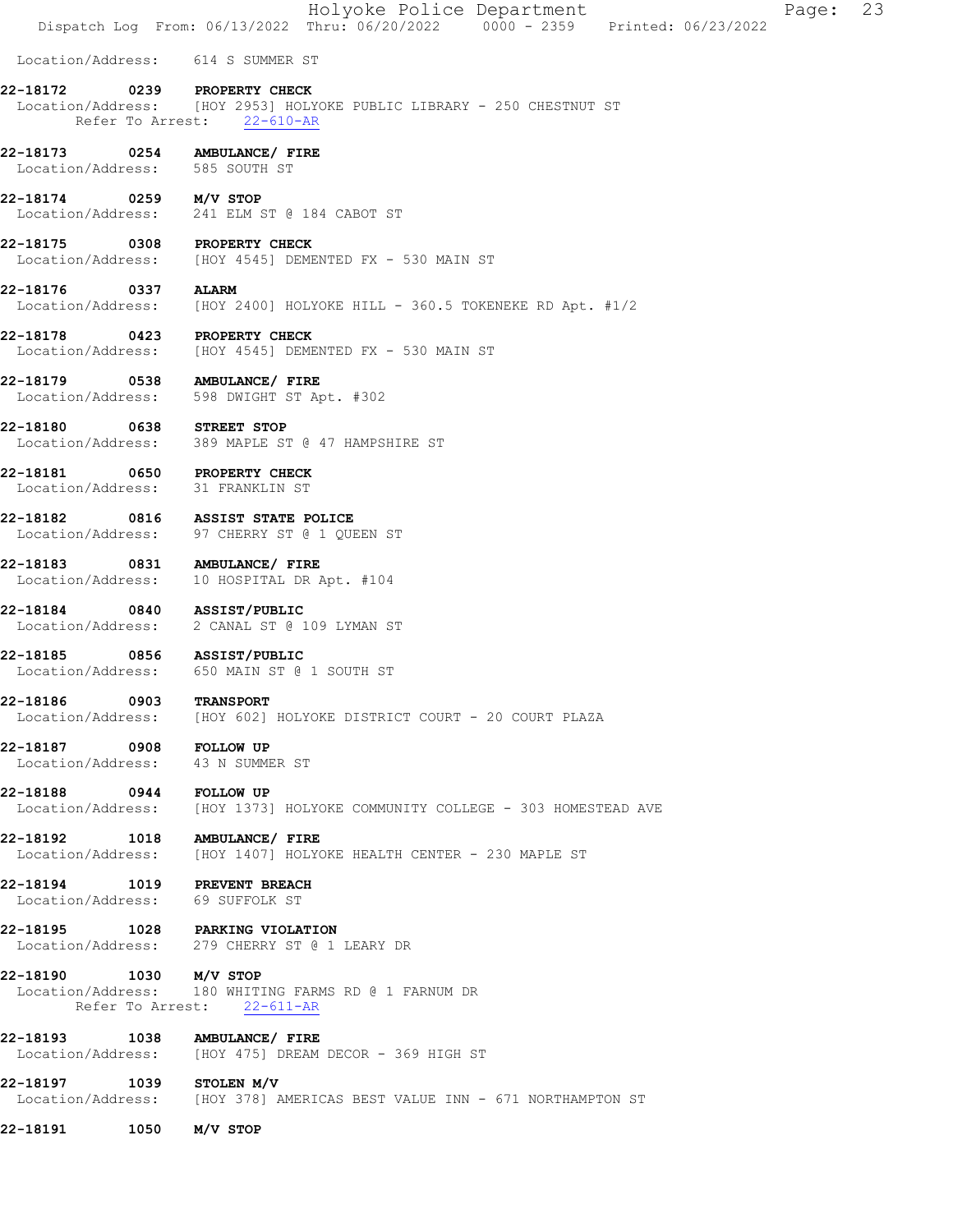|                                                                |                  | Holyoke Police Department<br>24<br>Page:<br>Dispatch Log From: 06/13/2022 Thru: 06/20/2022 0000 - 2359 Printed: 06/23/2022  |
|----------------------------------------------------------------|------------------|-----------------------------------------------------------------------------------------------------------------------------|
| Location/Address:                                              | Refer To Arrest: | 180 WHITING FARMS RD @ 1 FARNUM DR<br>$22 - 612 - AR$                                                                       |
| 22-18196                                                       | 1051             | AMBULANCE/ FIRE<br>Location/Address: [HOY 138] BELL ATLANTIC YELLOW PAGES - 36 BOBALA RD                                    |
| 22-18198                                                       |                  | 1052 ADMINISTRATIVE<br>Location/Address: [HOY 4507] HOLYOKE POLICE COMMUNITY CENTER - 208 RACE ST Apt. #2FL                 |
| 22-18199<br>Location/Address: 7 CENTER ST                      |                  | <b>1109 PREVENT BREACH</b>                                                                                                  |
| 22-18200                                                       |                  | 1109 SAFETY HAZARD<br>Location/Address: 310 HAMPDEN ST @ 82 PINE ST                                                         |
| 22-18201                                                       |                  | 1110 ASSIST/PUBLIC<br>Location/Address: [HOY 619] HOLYOKE HOSPITAL - 575 BEECH ST                                           |
| 22-18202                                                       |                  | $1114$ $M/V$ STOP<br>Location/Address: WHITING FARMS RD                                                                     |
| 22-18203 1115 M/V STOP                                         |                  | Location/Address: [HOY 1060] PAPER CITY CAR WASH - 990 MAIN ST                                                              |
| 22-18204 1120 CITY ORDINANCE<br>Location/Address: 235 BEECH ST |                  |                                                                                                                             |
|                                                                |                  | 22-18205 1122 DISTURBANCE/GENERAL<br>Location/Address: 310.5 CHERRY ST                                                      |
| 22-18206<br>Location/Address:                                  |                  | $1127$ $M/V$ STOP<br>180 WHITING FARMS RD @ 1 FARNUM DR                                                                     |
| 22-18207                                                       | 1128             | <b>TRANSPORT</b><br>Location/Address: [HOY 602] HOLYOKE DISTRICT COURT - 20 COURT PLAZA                                     |
| 22-18208                                                       |                  | 1134 M/V STOP<br>Location/Address: 180 WHITING FARMS RD @ 1 FARNUM DR                                                       |
| 22-18209                                                       | 1137             | <b>ASSIST/PUBLIC</b><br>Location/Address: [HOY 1390] HOLYOKE POLICE DEPT - 138 APPLETON ST<br>Refer To Incident: 22-2815-OF |
| 22-18210 1140 ABANDONED M/V                                    |                  | Location/Address: [HOY 2884] 334 ELM ST                                                                                     |
| 22-18211 1140 ACCIDENT                                         |                  | Location/Address: 109 LYMAN ST @ 2 CANAL ST<br>Refer To Accident: 22-768-AC                                                 |
| 22-18212 1142 TRANSPORT                                        |                  | Location/Address: [HOY 602] HOLYOKE DISTRICT COURT - 20 COURT PLAZA                                                         |
| 22-18213 1149 M/V STOP                                         |                  | Location/Address: 180 WHITING FARMS RD @ 1 FARNUM DR<br>Refer To Incident: 22-2816-OF                                       |
| 22-18214 1150 ALARM                                            |                  | Location/Address: 333 N CANAL ST                                                                                            |
|                                                                |                  | 22-18216 1155 AMBULANCE/ FIRE<br>Location/Address: 12 SARGEANT ST Apt. #822                                                 |
| Location/Address: 189 FARNUM DR                                |                  | 22-18215 1156 DISTURBANCE/GENERAL                                                                                           |
|                                                                |                  | 22-18217 1201 AMBULANCE/ FIRE<br>Location/Address: [HOY 3325] A.R.A. HOLYOKE DIALYSIS CENTER - 36 LOWER WESTFIELD RD        |
| Location/Address: 120 OAK ST                                   |                  | 22-18218 1201 MALICIOUS DAMAGE                                                                                              |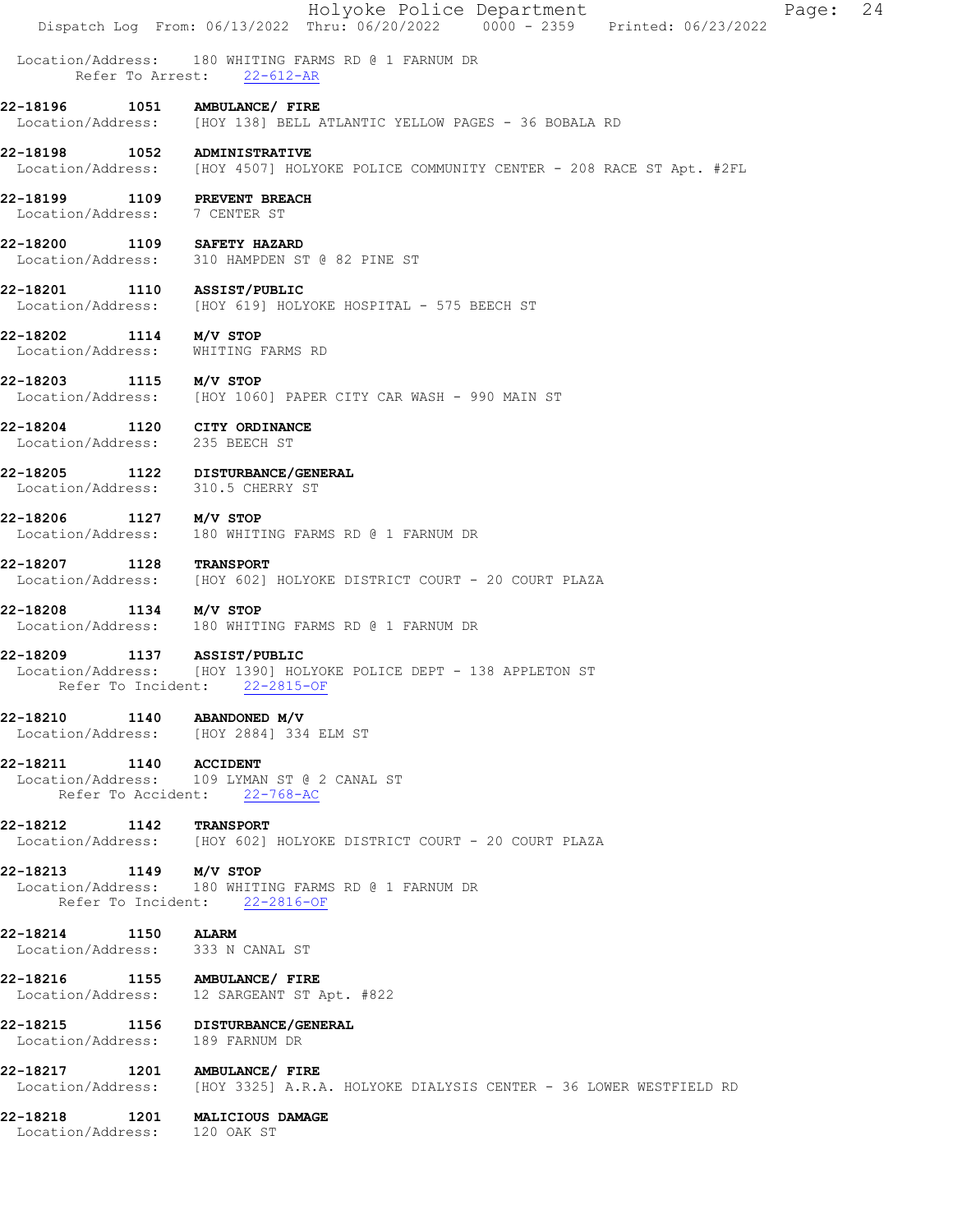|                                       |              | Holyoke Police Department<br>25<br>Page:<br>Dispatch Log From: 06/13/2022 Thru: 06/20/2022 0000 - 2359 Printed: 06/23/2022 |
|---------------------------------------|--------------|----------------------------------------------------------------------------------------------------------------------------|
|                                       |              | Refer To Incident: 22-2818-OF                                                                                              |
| 22-18219                              |              | <b>1212 OVERDOSE</b><br>Location/Address: [HOY 3103] FOX RESIDENCE - 9 OWENS PL<br>Refer To Incident: 22-2817-OF           |
| 22-18220 1222 M/V STOP                |              | Location/Address: 165 WHITING FARMS RD @ 4 AUTUMN DR<br>Refer To Incident: 22-2819-OF                                      |
| 22-18221                              | 1244 ASSAULT | Location/Address: [HOY 378] AMERICAS BEST VALUE INN - 671 NORTHAMPTON ST Apt. #105<br>Refer To Incident: 22-2820-OF        |
| 22-18222                              |              | 1307 M/V STOP<br>Location/Address: 180 WHITING FARMS RD @ 1 FARNUM DR                                                      |
|                                       |              | 22-18223 1313 AMBULANCE/ FIRE<br>Location/Address: 361 WHITNEY AVE                                                         |
| 22-18224 1316 M/V STOP                |              | Location/Address: 182 WHITING FARMS RD @ 1 JEANNE DR                                                                       |
|                                       |              | 22-18225 1327 FIRE ALARM/SMOKE ALARM<br>Location/Address: 588 S SUMMER ST                                                  |
| 22-18226                              |              | 1328 M/V STOP<br>Location/Address: 165 WHITING FARMS RD @ 4 AUTUMN DR                                                      |
| Location/Address: CHERRY ST           |              | 22-18227 1329 PARKING VIOLATION                                                                                            |
| 22-18228                              |              | 1332 CHECK WELLBEING/ASSIST<br>Location/Address: [HOY 1219] SYCAMORE HOUSE ASSOC - 287 ESSEX ST Apt. #410                  |
| 22-18229 1344                         |              | <b>WARRANT</b><br>Location/Address: [HOY 4302] 33 GERARD WAY - 33 GERARD WAY Apt. #L                                       |
| 22-18230                              |              | 1402 SUSPICIOUS PERSON<br>Location/Address: [HOY 3099] 235 OAK ST                                                          |
| 22-18231<br>1405<br>Location/Address: |              | M/V STOP<br>180 WHITING FARMS RD @ 1 FARNUM DR                                                                             |
|                                       |              | 22-18232 1413 AMBULANCE/ FIRE<br>Location/Address: 582 PLEASANT ST Apt. #2F                                                |
| Location/Address: 451 BEECH ST        |              | 22-18233 1417 AMBULANCE/ FIRE                                                                                              |
| 22-18234 1438 M/V STOP                |              | Location/Address: 364 DWIGHT ST @ 60 RACE ST                                                                               |
| 22-18235 1445 ACCIDENT                |              | Location/Address: 109 LYMAN ST @ 2 CANAL ST<br>Refer To Accident: 22-769-AC                                                |
|                                       |              | 22-18236  1448  AMBULANCE/ FIRE<br>Location/Address: [HOY 3025] NINETY-NINE RESTAURANT & PUB - 50 HOLYOKE ST               |
| 22-18237 1451 SHOPLIFTING             |              | Location/Address: [HOY 2698] CVS - 400 BEECH ST<br>Refer To Incident: 22-2821-OF                                           |
| 22-18238 1455 ACCIDENT                |              | Location/Address: 593 MAIN ST @ 49 JACKSON ST                                                                              |
| 22-18239 1510 SHOPLIFTING             |              | Location/Address: [HOY 2959] HOBBY LOBBY STORE #527 - 50 HOLYOKE ST<br>Refer To Incident: 22-2823-OF                       |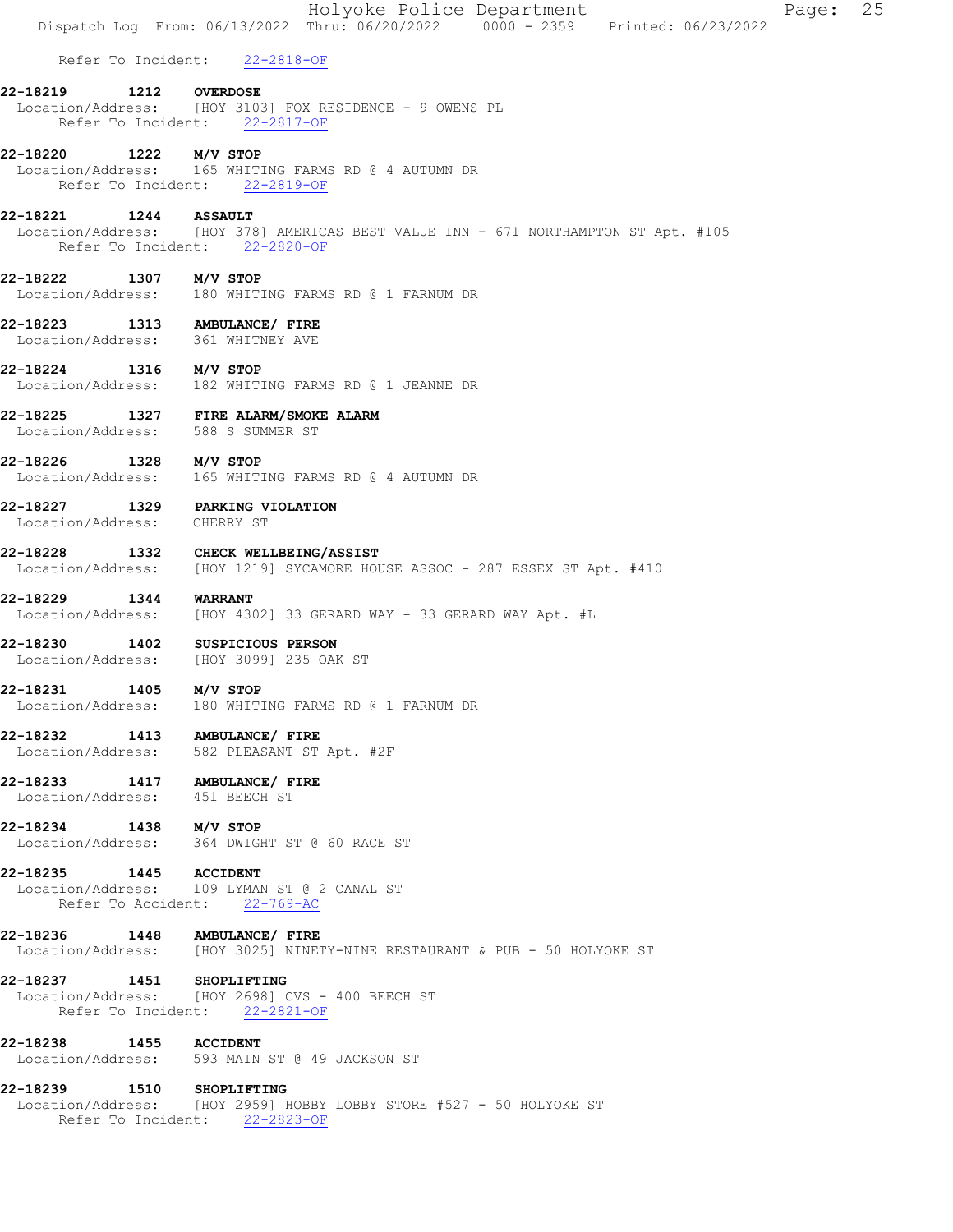|                                                          | Holyoke Police Department<br>Dispatch Log From: 06/13/2022 Thru: 06/20/2022 0000 - 2359 Printed: 06/23/2022                     |
|----------------------------------------------------------|---------------------------------------------------------------------------------------------------------------------------------|
|                                                          | 22-18240 1514 B & E AUTO<br>Location/Address: [HOY 1390] HOLYOKE POLICE DEPT - 138 APPLETON ST<br>Refer To Incident: 22-2822-OF |
|                                                          | 22-18241 1524 Be on the lookout for<br>Location/Address: NORTHAMPTON ST                                                         |
|                                                          | 22-18242 1534 AMBULANCE/ FIRE<br>Location/Address: 122 NEWTON ST                                                                |
| 22-18243 1546 PREVENT BREACH                             | Location/Address: 828 HOMESTEAD AVE                                                                                             |
| 22-18246 1609 PROPERTY CHECK                             | Location/Address: RAILROAD ACCESS - 50 ST KOLBE DR                                                                              |
|                                                          | 22-18244 1610 PARKING VIOLATION<br>Location/Address: 113 LYMAN ST @ 72 FRONT ST                                                 |
|                                                          | 22-18245 1616 PARKING VIOLATION<br>Location/Address: [HOY 572] HIGHLAND HARDWARE - 917 HAMPDEN ST                               |
|                                                          | 22-18247 1625 DIRT BIKE ERRATIC OPERATION<br>Location/Address: LINCOLN ST                                                       |
|                                                          | 22-18248   1633   UNWANTED GUEST<br>Location/Address: [HOY 3343] 173   ELM ST Apt. #3LC                                         |
| 22-18249 1635 FOLLOW UP<br>Location/Address: 10 CANBY ST |                                                                                                                                 |
|                                                          | 22-18250 1638 B & E IN PROGRESS<br>Location/Address: 5 CLINTON AVE Apt. #1R                                                     |
|                                                          | 22-18251 1649 DISABLED MOTOR VEHICLE<br>Location/Address: 139 CHERRY ST @ 2 HOMESTEAD AVE                                       |
| 22-18252 1650 STREET STOP                                | Location/Address: 100 SUFFOLK ST                                                                                                |
| 22-18253 1658 PROPERTY CHECK                             | Location/Address: [HOY 2926] 102 PINE ST                                                                                        |
| 22-18255 1722 SHOPLIFTING                                | Location/Address: [HOY 1199] STOP & SHOP - 28 LINCOLN ST                                                                        |
|                                                          | 22-18256 1727 CHECK WELLBEING/ASSIST<br>Location/Address: 104 LINDEN ST                                                         |
| 22-18257 1727 ACCIDENT                                   | Location/Address: 193 MAIN ST @ 155 APPLETON ST<br>Refer To Incident: 22-2824-OF<br>Refer To Accident: 22-770-AC                |
| 22-18258 1731 SHOPLIFTING                                | Location/Address: [HOY 2753] MACY'S - 50 HOLYOKE ST                                                                             |
| 22-18259 1742 UNWANTED GUEST                             | Location/Address: [HOY 2002] MERCADO, GLORIBEL - 320 PINE ST Apt. #A                                                            |
| 22-18260 1758 STOLEN M/V                                 | Location/Address: 5 CLINTON AVE Apt. #1R<br>Refer To Incident: 22-2825-OF                                                       |
|                                                          | 22-18261 1840 AMBULANCE/ FIRE<br>Location/Address: 194 ALLYN ST                                                                 |
|                                                          | 22-18262 1858 DISTURBANCE/GENERAL<br>Location/Address: [HOY 464] GARDEN PARK MGMT - 384 APPLETON ST Apt. #1ST                   |
| 22-18263                                                 | 1914 ASSIST DCF                                                                                                                 |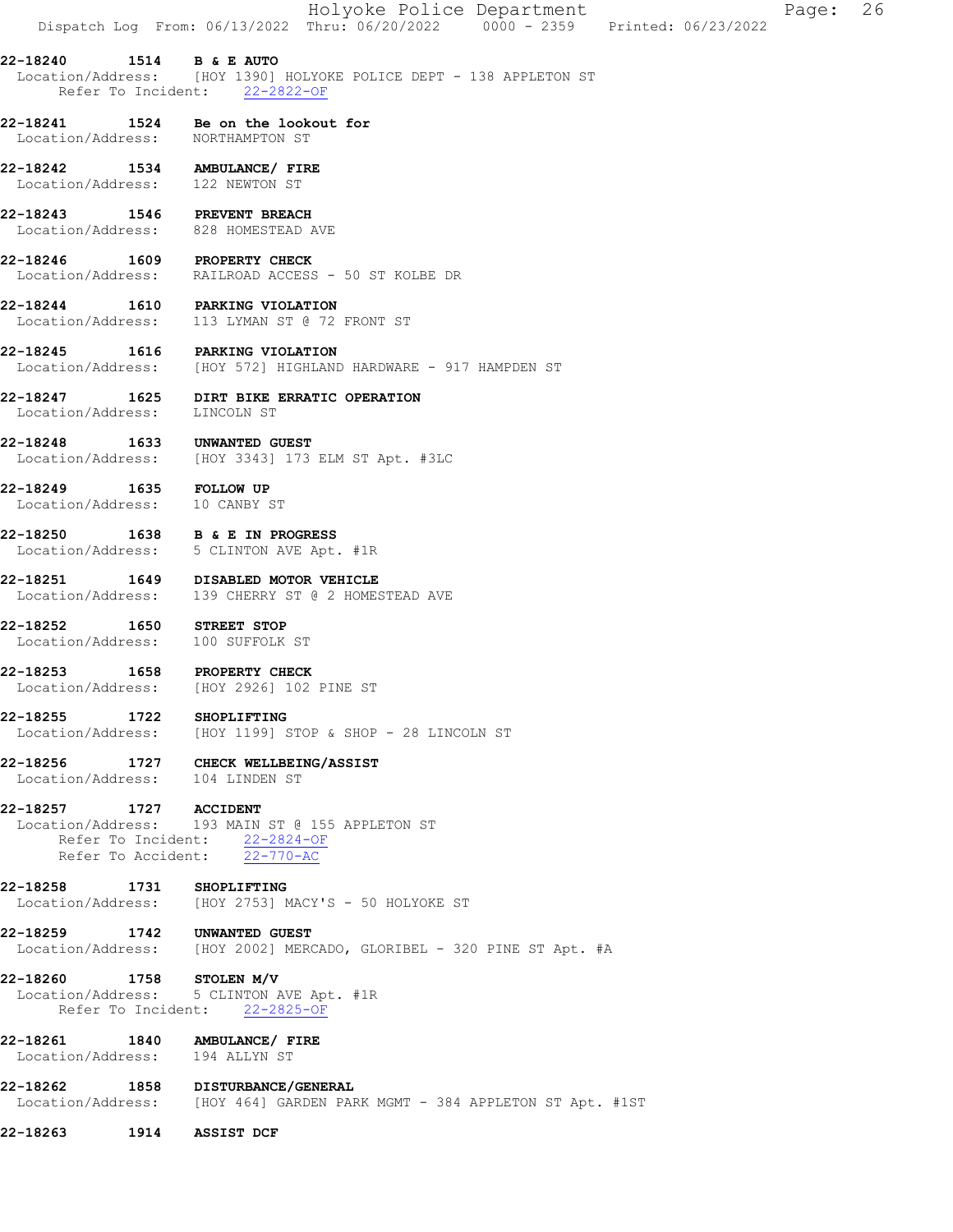|                                 |      |                                                                                               | Holyoke Police Department<br>Dispatch Log From: 06/13/2022 Thru: 06/20/2022 0000 - 2359 Printed: 06/23/2022 |  | Page: | 27 |
|---------------------------------|------|-----------------------------------------------------------------------------------------------|-------------------------------------------------------------------------------------------------------------|--|-------|----|
| Location/Address:               |      |                                                                                               | [HOY 2237] YWCA OF WESTERN MASS - 19 QUIRK AVE                                                              |  |       |    |
| 22-18264                        |      | $1935$ $M/V$ STOP                                                                             | Location/Address: [HOY 1126] SAVE A LOT - 235 SOUTH ST                                                      |  |       |    |
| 22-18265 1939 M/V STOP          |      |                                                                                               | Location/Address: [HOY 2925] AARONS RENTALS - 740 HIGH ST                                                   |  |       |    |
| 22-18266                        |      | 2007 UNWANTED GUEST<br>Refer To $P/C$ : 22-614-AR                                             | Location/Address: [HOY 619] HOLYOKE HOSPITAL - 575 BEECH ST                                                 |  |       |    |
| 22-18267                        |      | 2012 STREET STOP<br>Location/Address: REAR - 137 SARGEANT ST                                  |                                                                                                             |  |       |    |
| 22-18268                        |      | 2020 PROPERTY CHECK                                                                           | Location/Address: 149 LOWER WESTFIELD RD @ 245 WHITING FARMS RD                                             |  |       |    |
| 22-18269 2042 WARRANT           |      | Refer To Arrest: 22-615-AR                                                                    | Location/Address: [HOY 2422] MAMBO CAFE - 497 HIGH ST                                                       |  |       |    |
| 22-18270                        | 2134 | <b>LARCENY</b><br>Location/Address: [HOY 2533] 362 DWIGHT ST<br>Refer To Incident: 22-2826-OF |                                                                                                             |  |       |    |
| 22-18272                        |      | 2213 DISTURBANCE/GENERAL<br>Location/Address: 350 HAMPDEN ST Apt. #3R                         |                                                                                                             |  |       |    |
| 22-18273 2255                   |      | <b>ALARM</b>                                                                                  | Location/Address: [HOY 1972] AMEDEO'S RESTAURANT - 8 N BRIDGE ST                                            |  |       |    |
| 22-18274                        |      | 2312 DISTURBANCE/GENERAL<br>Location/Address: 354 HAMPDEN ST Apt. #1R                         |                                                                                                             |  |       |    |
| 22-18275                        |      | 2325 ALARM                                                                                    | Location/Address: [HOY 4516] DAZED CANNABIS - 56 JACKSON ST                                                 |  |       |    |
| For Date: $06/17/2022 -$ Friday |      |                                                                                               |                                                                                                             |  |       |    |
| 22-18276<br>Location/Address:   |      | $0013$ $M/V$ STOP<br>63 LYMAN ST @ 19 CENTER ST                                               |                                                                                                             |  |       |    |
|                                 |      | 22-18277 0023 PROPERTY CHECK                                                                  | Location/Address: [HOY 4545] DEMENTED FX - 530 MAIN ST                                                      |  |       |    |
| 22-18278 0027 AMBULANCE         |      | Location/Address: 440 HILLSIDE AVE                                                            |                                                                                                             |  |       |    |
| 22-18279 0031 M/V STOP          |      |                                                                                               | Location/Address: 91 SARGEANT ST @ 39 COMMERCIAL ST                                                         |  |       |    |
| 22-18280 0048 AMBULANCE         |      |                                                                                               |                                                                                                             |  |       |    |
| 22-18281 0057 OVERDOSE          |      | Refer To Incident: 22-2828-OF                                                                 | Location/Address: [HOY 2953] HOLYOKE PUBLIC LIBRARY - 250 CHESTNUT ST                                       |  |       |    |
| Location/Address: GERARD WAY    |      | 22-18282 0101 PROPERTY CHECK                                                                  |                                                                                                             |  |       |    |
| Location/Address: CHERRY ST     |      | 22-18283 0102 PARKING VIOLATION                                                               |                                                                                                             |  |       |    |
| 22-18284 0102 TRANSPORT         |      | Location/Address: [LUD] 627 RANDALL RD                                                        |                                                                                                             |  |       |    |
| 22-18285 0111 AMBULANCE         |      | Location/Address: 15 RIDGEWOOD AVE                                                            |                                                                                                             |  |       |    |
|                                 |      |                                                                                               |                                                                                                             |  |       |    |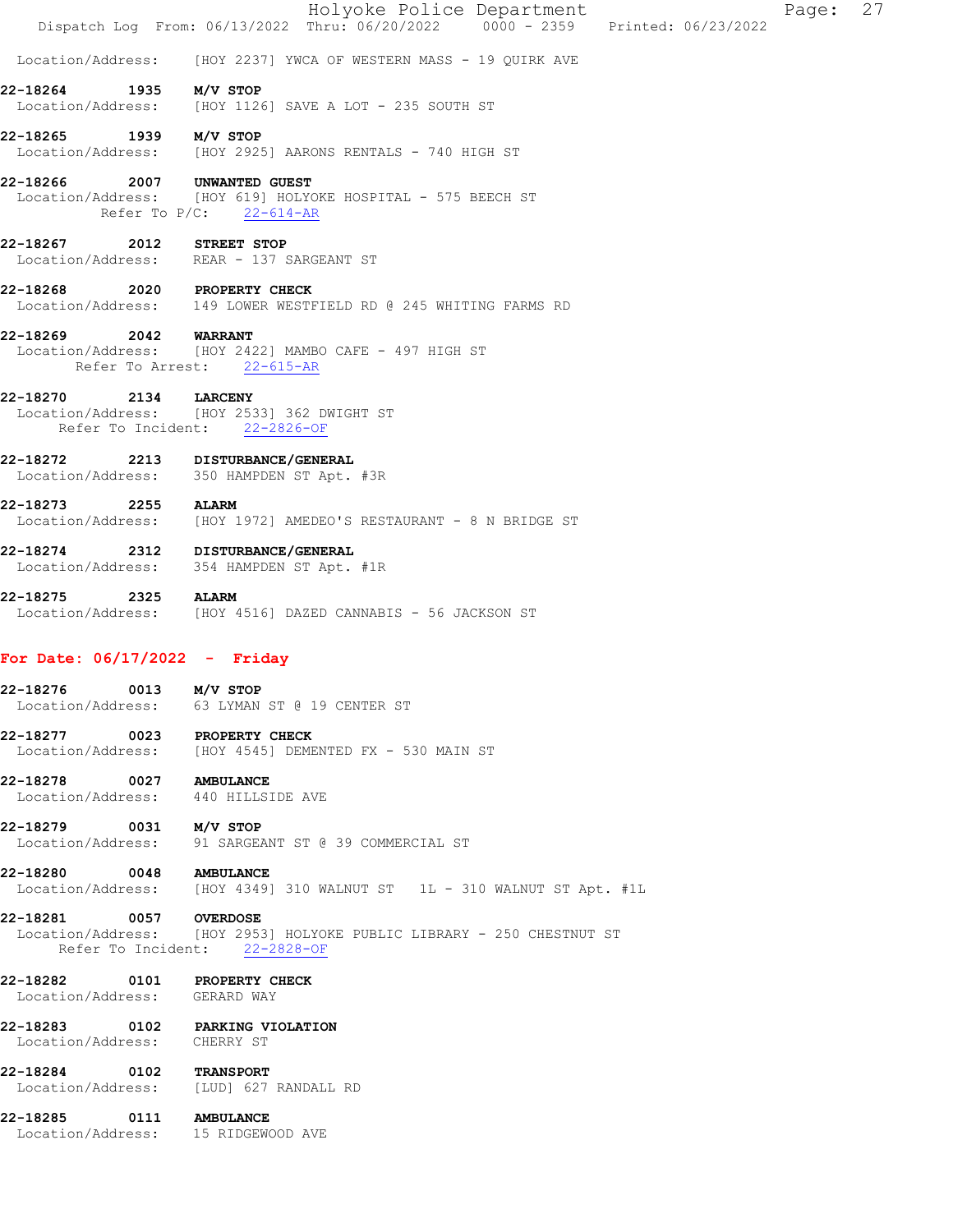Holyoke Police Department Page: 28 Dispatch Log From: 06/13/2022 Thru: 06/20/2022 0000 - 2359 Printed: 06/23/2022

22-18287 0146 AMBULANCE Location/Address: 55 BOWERS ST Apt. #4

22-18288 0158 PROPERTY CHECK<br>Location/Address: [HOY 874] MCKER [HOY 874] MCKENZIE FIELD - 444 BEECH ST

22-18289 0221 STREET STOP Location: FRONT ST GARAGE

22-18290 0235 PROPERTY CHECK Location/Address: GERARD WAY

22-18291 0236 PROPERTY CHECK Location/Address: 598 DWIGHT ST

22-18292 0237 PROPERTY CHECK Location/Address: [HOY 4544] ARCADE - 37 COMMERCIAL ST

22-18293 0238 PROPERTY CHECK<br>Location/Address: 180 ELM ST @ 34 180 ELM ST @ 345 APPLETON ST

22-18294 0244 TRANSPORT Location/Address: [HOY 619] HOLYOKE HOSPITAL - 575 BEECH ST

22-18295 0320 STREET STOP Location/Address: 389 MAPLE ST @ 47 HAMPSHIRE ST

22-18296 0403 SUSPICIOUS PERSON Location/Address: [HOY 1445] JAYASWAL, UMESH - 395 MAIN ST

22-18297 0455 B & E AUTO Location/Address: 6 ADAMS ST Refer To Incident: 22-2830-OF

22-18298 0539 AMBULANCE Location/Address: 401 HOMESTEAD AVE 22-18299 0601 WARRANT Location/Address: [HOY 3519] 106 LINDEN ST - 106 LINDEN ST Apt. #3F

 Refer To Arrest: 22-616-AR Refer To Arrest: 22-617-AR

22-18300 0610 ASSIST FIRE DEPT Location/Address: 532 MAIN ST

22-18301 0650 DISTURBANCE/GENERAL Location/Address: 100 HAMPSHIRE ST

22-18302 0717 ACCIDENT HIT & RUN Location/Address: 109 LYMAN ST @ 2 CANAL ST Refer To Incident: 22-2831-OF Refer To Accident: 22-771-AC

22-18303 0745 STOLEN M/V Location/Address: 6 TEMPLE ST Apt. #4L Refer To Incident: 22-2832-OF

22-18304 0805 ACCIDENT Location/Address: 5 ST VINCENT ST @ 8 ARTHUR ST Refer To Accident: 22-772-AC

22-18305 0805 B & E REPORT Location/Address: 110 APPLETON ST Refer To Incident: 22-2833-OF

22-18306 0806 ALARM Location/Address: 15 MAPLECREST CIR Apt. #D

22-18307 0818 CITY ORDINANCE Location/Address: CHERRY ST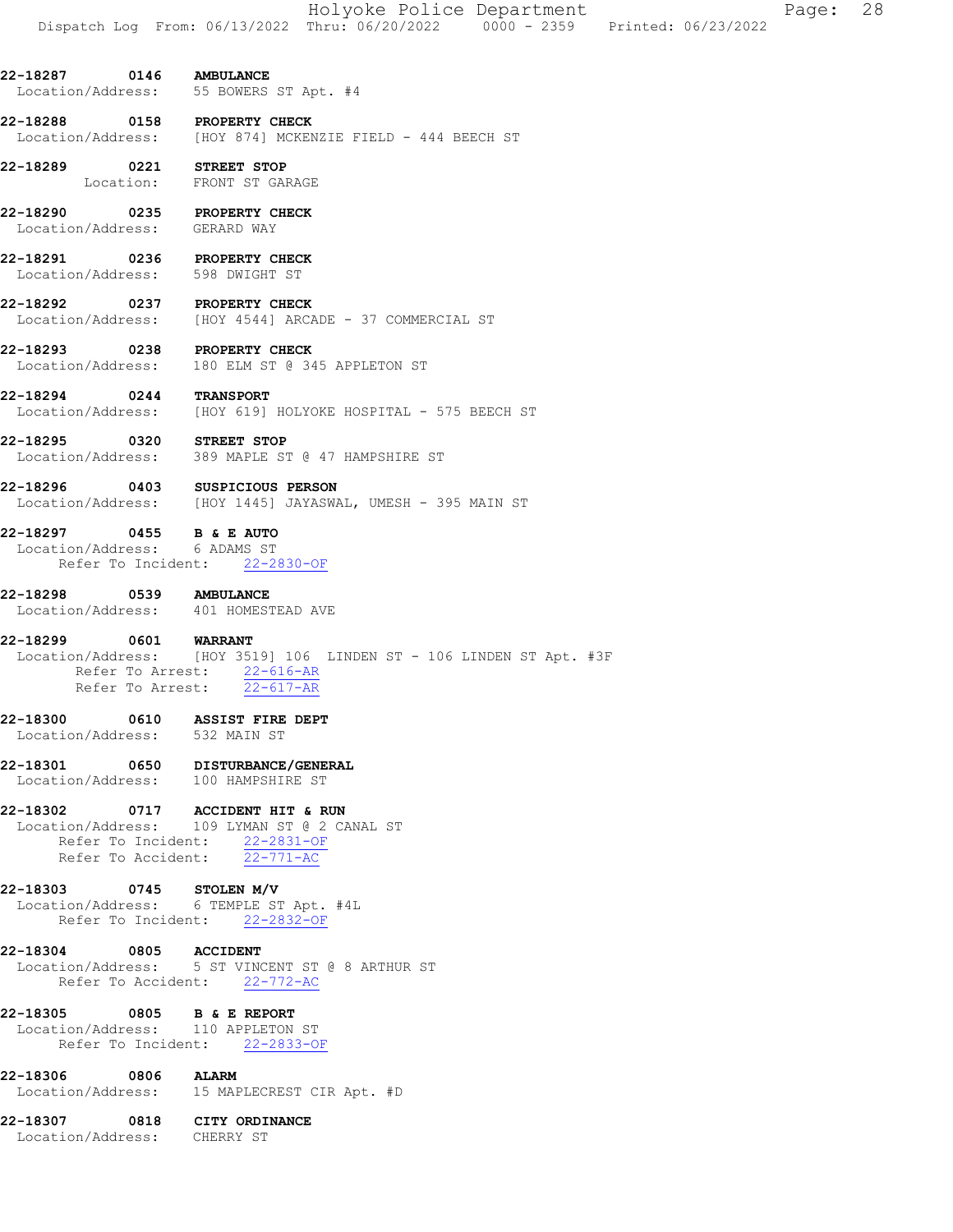#### 22-18309 0843 ASSIST/PUBLIC Location/Address: 40 RUGBY ST Refer To Incident: 22-2834-OF

22-18310 0939 AMBULANCE/ FIRE Location/Address: [HOY 527] HAIR CHANGES - 498 WESTFIELD RD

22-18312 1014 PROPERTY CHECK Location/Address: 279 CHERRY ST @ 1 LEARY DR

22-18311 1016 CHECK WELLBEING/ASSIST Location/Address: 570 MAPLE ST @ 0 RESNIC BLVD

22-18314 1018 ASSIST/PUBLIC Location/Address: 12 ANDERSON AVE

22-18313 1021 911 HANG UP<br>Location/Address: 16 SARGEANT ST Location/Address:

22-18315 1037 DISTURBANCE/GENERAL<br>Location/Address: [HOY 4029] 23 SARGE/ [HOY 4029] 23 SARGEANT ST APT 1031 - 23 SARGEANT ST Apt. #1031

22-18316 1051 AMBULANCE/ FIRE Location/Address: 576 S SUMMER ST Apt. #1122

22-18317 1059 ASSIST/PUBLIC Location/Address: [HOY 4302] 33 GERARD WAY - 33 GERARD WAY Apt. #L

22-18318 1106 ACCIDENT Location/Address: [HOY 430] FITZPATRICK SKATING RINK - 575 MAPLE ST Refer To Accident: 22-773-AC

22-18319 1112 ANIMAL Location/Address: [HOY 2957] BLESSED SACRAMENT SCHOOL - 21 WESTFIELD RD

22-18320 1116 PROPERTY CHECK Location/Address: CHERRY ST

22-18321 1122 ADMINISTRATIVE Location/Address: [HOY 765] COMMUNITY SUPPORT PROGRAM - 494 APPLETON ST

22-18322 1133 ANIMAL Location/Address: 10 RESNIC BLVD @ 326 PINE ST

22-18323 1135 SAFETY HAZARD Location/Address: 273 CHESTNUT ST @ 57 HAMPSHIRE ST

22-18324 1147 ACCIDENT<br>Location/Address: 299 MAPLE 299 MAPLE ST @ 305 APPLETON ST

22-18325 1155 ASSIST DCF Location/Address: 54 CLEMENTE ST Apt. #FL2

22-18331 1235 PROPERTY CHECK Location/Address: 145 ESSEX ST

22-18332 1241 STREET STOP

Location/Address: 137 SARGEANT ST

22-18333 1246 loitering Location/Address: 120 SARGEANT ST

22-18335 1251 ASSIST/PUBLIC<br>Location/Address: [HOY 3271] DOM [HOY 3271] DOMINO'S - 341 APPLETON ST

22-18336 1254 STREET STOP Location/Address: 200 CHESTNUT ST @ 103 ESSEX ST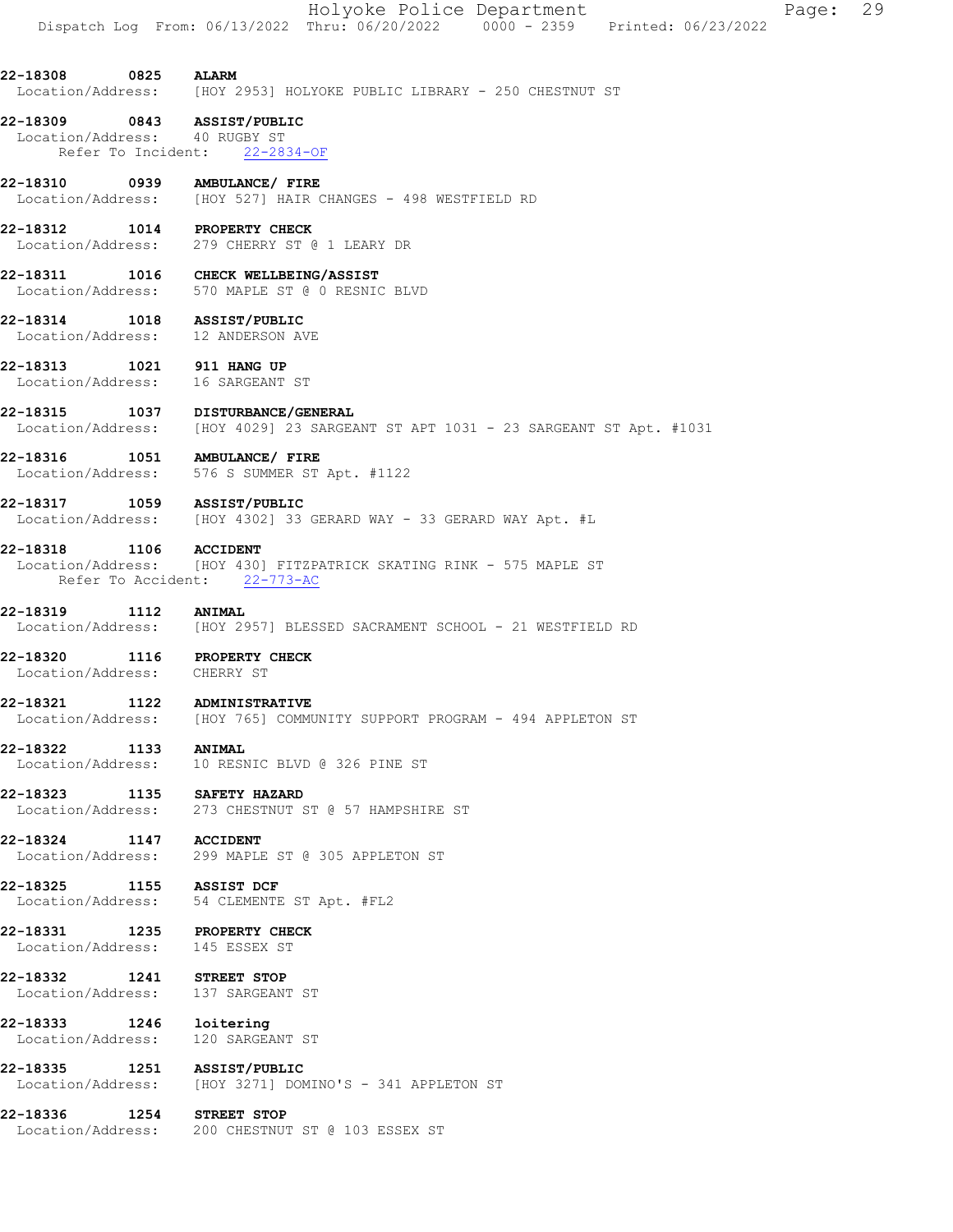|                            | Holyoke Police Department<br>Dispatch Log From: 06/13/2022 Thru: 06/20/2022 0000 - 2359 Printed: 06/23/2022 | Page: 30 |
|----------------------------|-------------------------------------------------------------------------------------------------------------|----------|
| Refer To Arrest: 22-618-AR |                                                                                                             |          |

- 22-18337 1254 ASSIST/PUBLIC Location/Address: 878 HIGH ST @ 0 RESNIC BLVD
- 22-18334 1257 ALARM<br>Location/Address: 4 VALLEY HTS Location/Address:
- 22-18338 1303 AMBULANCE/ FIRE Location/Address: 15 RIDGEWOOD AVE

### 22-18339 1308 ACCIDENT<br>Location/Address: 1 WHITING 1 WHITING FARMS RD @ 2170 NORTHAMPTON ST

- Refer To Accident: 22-774-AC
- 22-18340 1310 ALARM Location/Address: 194 FARNUM DR
- 22-18341 1327 LARCENY Location/Address: [HOY 3909] 60 WEST GLEN ST - 60 W GLEN ST Refer To Incident: 22-2840-OF
- 22-18343 1354 PROPERTY CHECK Location/Address: 456 MAPLE ST
- 22-18344 1357 ASSIST/PUBLIC Location/Address: [HOY 2510] KENNEDY FRIED CHICKEN - 333 HIGH ST
- 22-18345 1402 PROPERTY CHECK Location/Address: [HOY 1405] HOLYOKE SKATE PARK - 151 ST KOLBE DR
- 22-18346 1405 LARCENY Location/Address: [HOY 1405] HOLYOKE SKATE PARK - 151 ST KOLBE DR Refer To Incident: 22-2841-OF
- 22-18347 1410 SHOPLIFTING Location/Address: [HOY 3019] ULTA #770 - 15 HOLYOKE ST Refer To Incident: 22-2843-OF
- 22-18348 1420 AMBULANCE/ FIRE Location/Address: [HOY 132] BEAVEN KELLY HOME - 25 BRIGHTSIDE DR
- 22-18349 1420 LOUD MUSIC Location/Address: 522 S SUMMER ST @ 17 CABOT ST
- 22-18350 1426 AMBULANCE/FIRE<br>Location/Address: [HOY 1219] SYCAM [HOY 1219] SYCAMORE HOUSE ASSOC - 287 ESSEX ST Apt. #410
- 22-18351 1426 LARCENY Location/Address: [HOY 1438] BARRY J FARRELL FUNERAL HOME - 2049 NORTHAMPTON ST
- 22-18358 1430 ACCIDENT HIT & RUN Location/Address: 275 ELM ST @ 87 HAMPSHIRE ST Refer To Incident: 22-2845-OF Refer To Accident: 22-775-AC
- 22-18352 1438 LOST PROPERTY Location/Address: [HOY 1091] RIVER VALLEY COUNSELING CENTER, INC. - 303 BEECH ST Refer To Incident: 22-2842-OF
- 
- **22-18353 1442 911 HANG UP**<br>Location/Address: 194 BEECH ST Location/Address:
- 22-18354 1447 SEX OFFENSE
- Location/Address: 383 TOKENEKE RD Refer To Incident: 22-2847-OF
- 22-18355 1456 ALARM Location/Address: [HOY 1523] DRISCOLL, JOHN J & EILEEN M - 78 LEXINGTON AVE
- 22-18356 1502 DISTURBANCE/GENERAL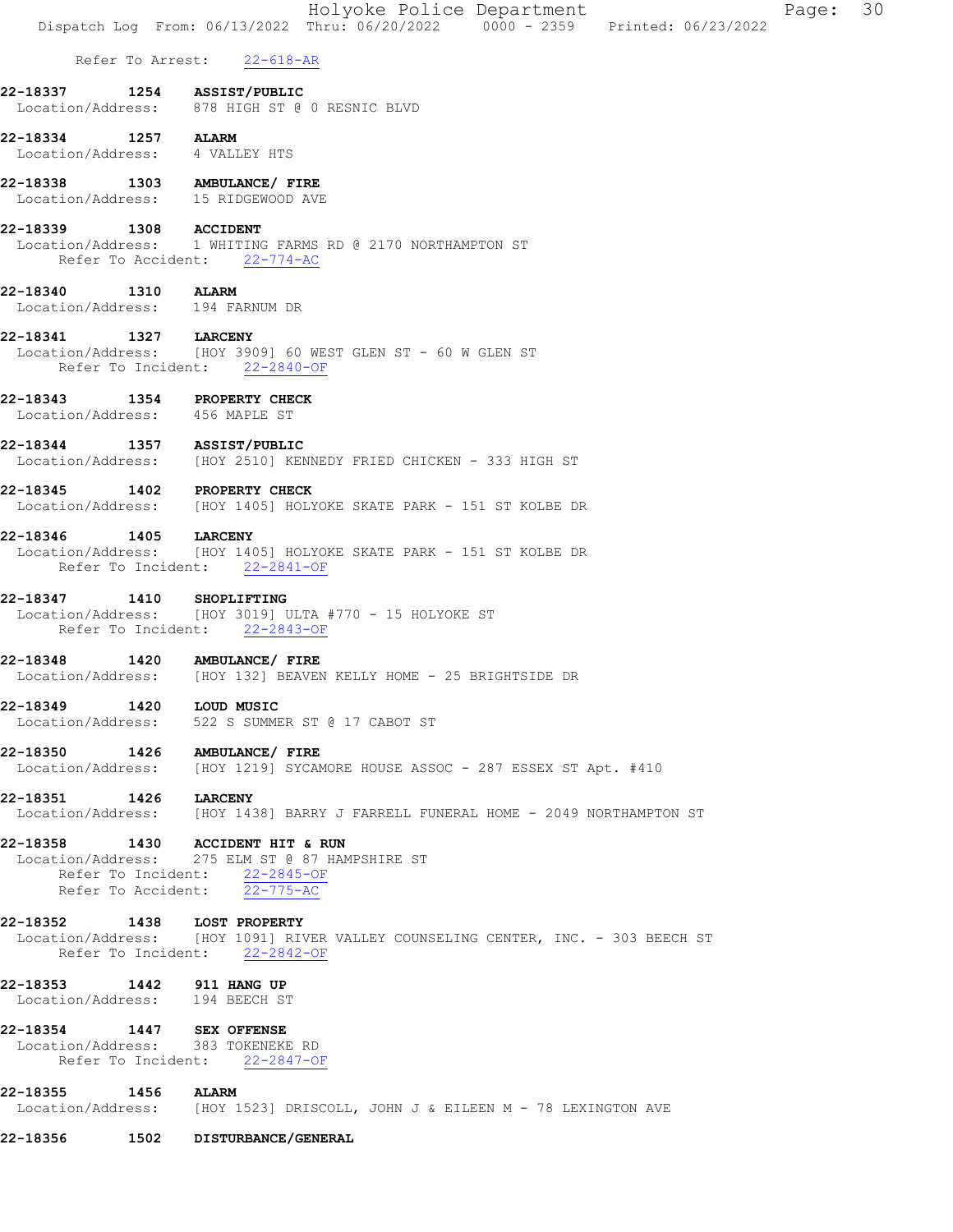|                                                              |      | Holyoke Police Department<br>Page: 31<br>Dispatch Log From: 06/13/2022 Thru: 06/20/2022 0000 - 2359 Printed: 06/23/2022    |
|--------------------------------------------------------------|------|----------------------------------------------------------------------------------------------------------------------------|
| Location/Address:                                            |      | [HOY 870] MCDONALDS RESTAURANT - 2194 NORTHAMPTON ST                                                                       |
| 22-18357                                                     | 1507 | <b>ALARM</b><br>Location/Address: [HOY 2442] BRUNAULT & PROULX - 472 APPLETON ST                                           |
|                                                              |      | 22-18360 1519 Be on the lookout for<br>Location/Address: 121 HAMPSHIRE ST @ 272 PINE ST                                    |
| Location/Address: 143 MAPLE ST                               |      | 22-18359 1526 PROPERTY CHECK<br>Refer To Incident: 22-2844-OF                                                              |
| 22-18361                                                     |      | 1553 ACCIDENT<br>Location/Address: 1 MAIN ST @ 6 MOSHER ST                                                                 |
| 22-18362 1605 ACCIDENT                                       |      | Location/Address: [HOY 2609] DUNKIN DONUTS (BE DONUTS INC.) - 1600 NORTHAMPTON ST<br>Refer To Accident: 22-776-AC          |
|                                                              |      | 22-18364 1611 CHECK WELLBEING/ASSIST<br>Location/Address: 535 S BRIDGE ST Apt. #R                                          |
| 22-18365 1624 THREATS                                        |      | Location/Address: [HOY 3920] 948 DWIGHT ST APT 10 - 948 DWIGHT ST Apt. #16<br>Refer To Incident: 22-2848-OF                |
| 22-18366<br>Location/Address: 103 LYMAN ST                   |      | <b>1626 PROPERTY CHECK</b>                                                                                                 |
|                                                              |      | 22-18367 1635 PROPERTY CHECK<br>Location/Address: [HOY 1436] UNITED FORCES POST #351 - 50 ST KOLBE DR                      |
| 22-18368 1643                                                |      | LOUD NEIGHBOR<br>Location/Address: [HOY 3633] 98 NONOTUCK ST - 98 NONOTUCK ST Apt. #2ND                                    |
|                                                              |      | 22-18369 1706 PROPERTY CHECK<br>Location/Address: 135 CLEMENTE ST @ 52 HAMILTON ST                                         |
| 22-18370                                                     |      | 1707 PROPERTY CHECK<br>Location/Address: [HOY 707] IVORY BILLIARDS - 151 CHESTNUT ST                                       |
| 22-18372 1720<br>Location/Address: 330 MAIN ST               |      | <b>ASSIST/DCF</b>                                                                                                          |
| 22-18373 1724 FOLLOW UP<br>Location/Address: 232 ELM ST      |      |                                                                                                                            |
|                                                              |      | 22-18374 1730 PROPERTY CHECK<br>Location/Address: 137 SARGEANT ST                                                          |
|                                                              |      | 22-18375 1734 SUSPICIOUS PERSON<br>Location/Address: [HOY 11] 202 LIQUORS - 518 WESTFIELD RD<br>Refer To $P/C$ : 22-619-AR |
| 22-18376 1735                                                |      | loitering<br>Location/Address: [HOY 2953] HOLYOKE PUBLIC LIBRARY - 250 CHESTNUT ST                                         |
| 22-18377 1741 STREET STOP<br>Location/Address: 630 DWIGHT ST |      |                                                                                                                            |
| Location/Address: 759 DWIGHT ST                              |      | 22-18378 1743 PROPERTY CHECK                                                                                               |
|                                                              |      | 22-18380 1744 RECOVERED PROPERTY<br>Location/Address: 73 N SUMMER ST<br>Refer To Incident: 22-2849-OF                      |
| 22-18381 1745 FOLLOW UP                                      |      | Location/Address: [HOY 707] IVORY BILLIARDS - 151 CHESTNUT ST                                                              |
| 22-18382                                                     | 1746 | <b>TRANSPORT</b>                                                                                                           |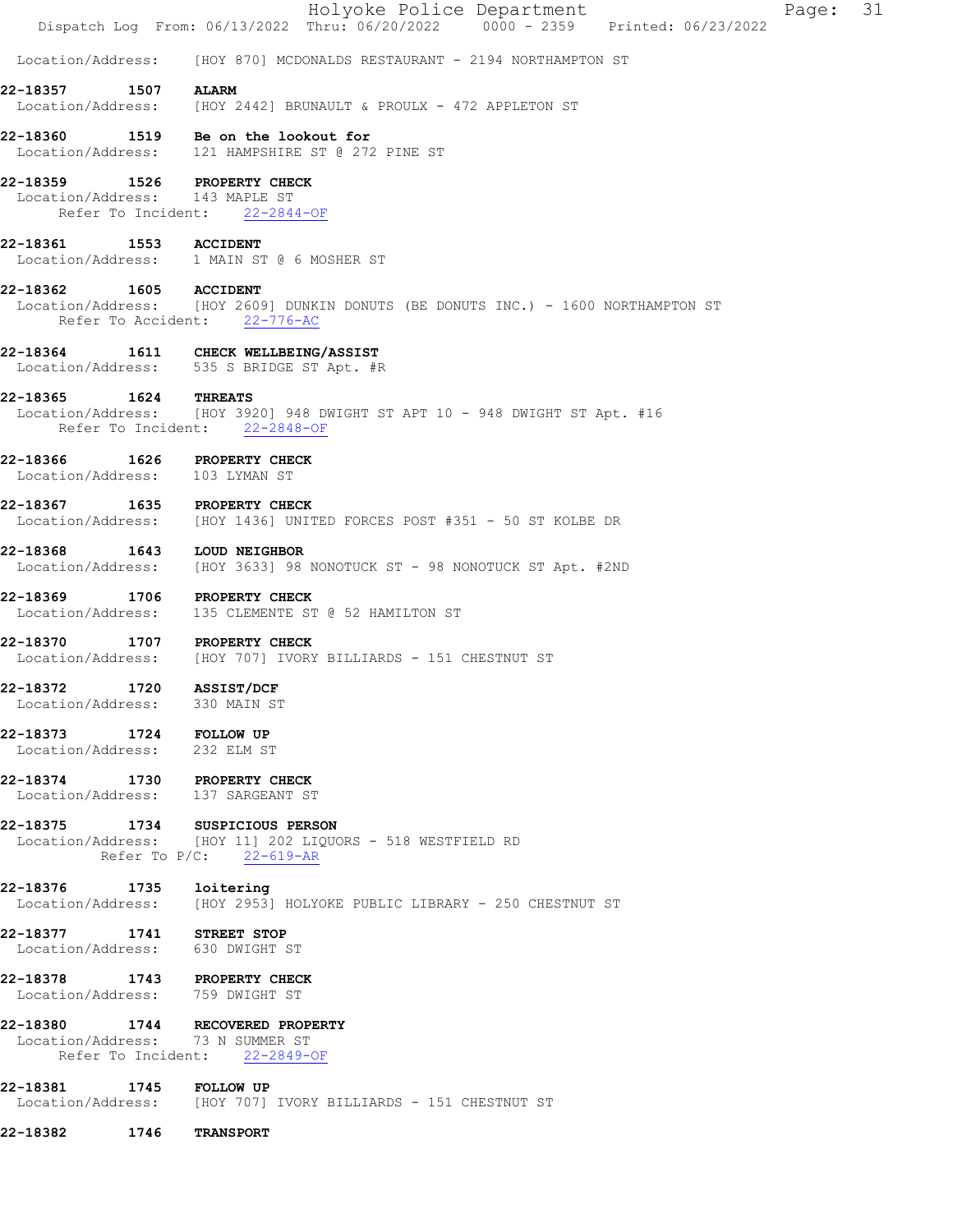|                              |      |                                                                                | Holyoke Police Department                                                      | Dispatch Log From: 06/13/2022 Thru: 06/20/2022 0000 - 2359 Printed: 06/23/2022 | Page: | 32 |
|------------------------------|------|--------------------------------------------------------------------------------|--------------------------------------------------------------------------------|--------------------------------------------------------------------------------|-------|----|
|                              |      |                                                                                | Location/Address: [LUD] HAMPDEN COUNTY JAIL - 627 RANDALL RD                   |                                                                                |       |    |
| 22-18383                     | 1749 | <b>B &amp; E REPORT</b>                                                        |                                                                                |                                                                                |       |    |
|                              |      | Location/Address: 284 CHERRY ST<br>Refer To Incident: 22-2852-OF               |                                                                                |                                                                                |       |    |
|                              |      | 22-18384 1803 CHECK WELLBEING/ASSIST<br>Location/Address: 339 HAMPDEN ST       |                                                                                |                                                                                |       |    |
| 22-18387 1836 ASSAULT        |      | Location/Address: 70 CHESTNUT ST Apt. #204<br>Refer To Incident: 22-2854-OF    |                                                                                |                                                                                |       |    |
| 22-18388                     |      | 1845 AMBULANCE/ FIRE<br>Location/Address: 43 ASHLEY RD                         |                                                                                |                                                                                |       |    |
|                              |      | 22-18389 1918 LICENSE PLATE<br>Refer To Incident: 22-2855-OF                   | Location/Address: [HOY 4049] 32 WEST CT - 32 W COURT                           |                                                                                |       |    |
| 22-18390                     |      | 1922 M/V STOP                                                                  | Location/Address: 590 HIGH ST @ 26 HAMPSHIRE ST                                |                                                                                |       |    |
|                              |      | 22-18391 1941 FIRE ALARM/SMOKE ALARM<br>Location/Address: 120 LEARY DR         |                                                                                |                                                                                |       |    |
| 22-18393                     |      | 1944 PROPERTY CHECK<br>Location/Address: 145 ESSEX ST                          |                                                                                |                                                                                |       |    |
|                              |      | 22-18394 1946 AMBULANCE/ FIRE                                                  | Location/Address: [HOY 2819] MT MARIE CONDOS - 32 LOWER WESTFIELD RD Apt. #319 |                                                                                |       |    |
| 22-18395                     |      | 2008 AMBULANCE/FIRE<br>Location/Address: [HOY 936] 203 HIGH ST                 |                                                                                |                                                                                |       |    |
| 22-18396                     |      | 2014 LOUD MUSIC<br>Location/Address: 63 LYMAN ST @ 19 CENTER ST                |                                                                                |                                                                                |       |    |
|                              |      | 22-18397 2022 AMBULANCE/ FIRE<br>Location/Address: 299 HIGH ST @ 37 SUFFOLK ST |                                                                                |                                                                                |       |    |
| 22-18398                     | 2034 | <b>SAFETY HAZARD</b><br>Location/Address: N BRIDGE ST                          |                                                                                |                                                                                |       |    |
|                              |      | 22-18399 2038 CITY ORDINANCE                                                   | Location/Address: 237 OLD JARVIS AVE @ 203 JARVIS AVE                          |                                                                                |       |    |
| 22-18400 2039 LOUD MUSIC     |      | Location/Address: 38 MAGNOLIA AVE                                              |                                                                                |                                                                                |       |    |
|                              |      | 22-18401 2047 ASSAULT & BATTERY<br>Refer To Incident: 22-2857-OF               | Location/Address: [HOY 2620] CRUZ, MARIA D - 559 S BRIDGE ST                   |                                                                                |       |    |
|                              |      | 22-18402 2053 CHECK WELLBEING/ASSIST<br>Location/Address: 579 NORTHAMPTON ST   |                                                                                |                                                                                |       |    |
|                              |      | 22-18403 2108 SUSPICIOUS VEHICLE<br>Location/Address: 48 HOLY FAMILY RD        |                                                                                |                                                                                |       |    |
| Location/Address: 9 GATES ST |      | 22-18404 2127 AMBULANCE/ FIRE                                                  |                                                                                |                                                                                |       |    |
|                              |      | 22-18405 2142 DISTURBANCE/GENERAL                                              | Location/Address: 120 NONOTUCK ST @ 931 HAMPDEN ST                             |                                                                                |       |    |
| 22-18406 2147 OVERDOSE       |      | Location/Address: 264 SARGEANT ST Apt. #3<br>Refer To Incident: 22-2859-OF     |                                                                                |                                                                                |       |    |
| 22-18407 2151                |      | SHOTS FIRED                                                                    |                                                                                |                                                                                |       |    |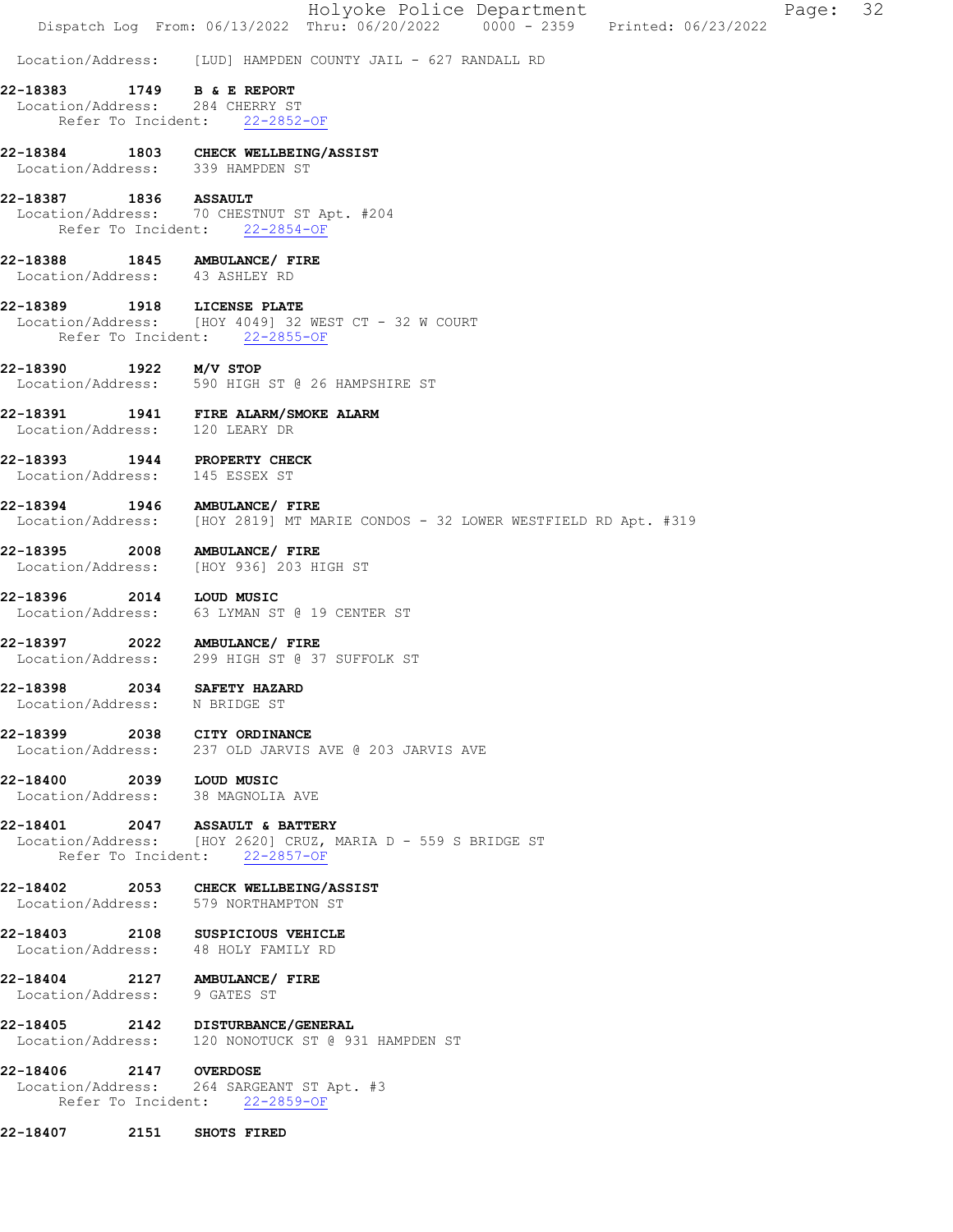|                                                                                                                 |                                                                                  |  | Holyoke Police Department<br>Dispatch Log From: 06/13/2022 Thru: 06/20/2022 0000 - 2359 Printed: 06/23/2022 |  | Page: 33 |  |
|-----------------------------------------------------------------------------------------------------------------|----------------------------------------------------------------------------------|--|-------------------------------------------------------------------------------------------------------------|--|----------|--|
|                                                                                                                 | Location/Address: 17 PLEASANT ST @ 51 RIVER TER<br>Refer To Incident: 22-2858-OF |  |                                                                                                             |  |          |  |
| 22-18409 2223 AMBULANCE/ FIRE<br>Location/Address: 1233 MAIN ST                                                 |                                                                                  |  |                                                                                                             |  |          |  |
| 22-18410 2238 PARKING VIOLATION<br>Location/Address: 549 S CANAL ST                                             |                                                                                  |  |                                                                                                             |  |          |  |
| 22-18411 2242 AMBULANCE/ FIRE<br>Location/Address: [HOY 2316] HAMPSHIRE PINE - 100 HAMPSHIRE ST Apt. #4C        |                                                                                  |  |                                                                                                             |  |          |  |
| 22-18412 2244 AMBULANCE/ FIRE<br>Location/Address: [HOY 1277] UNIVERSITY PARK APTS - 20 EASTHAMPTON RD Apt. #C7 |                                                                                  |  |                                                                                                             |  |          |  |
| 22-18415 2311 CHECK WELLBEING/ASSIST<br>Location/Address: 650 MAIN ST @ 1 SOUTH ST                              |                                                                                  |  |                                                                                                             |  |          |  |
| 22-18413 2318 ASSIST CHICOPEE POLICE                                                                            | Location/Address: 33 CABOT ST @ 503 S BRIDGE ST<br>Refer To Accident: 22-777-AC  |  |                                                                                                             |  |          |  |
| 22-18414 2319 BARKING DOG<br>Location/Address: 999 HAMPDEN ST                                                   |                                                                                  |  |                                                                                                             |  |          |  |
| 22-18416 2359 ALARM<br>Location/Address: [HOY 4203] 757 DWIGHT ST - 757 DWIGHT ST Apt. #2L                      |                                                                                  |  |                                                                                                             |  |          |  |
| For Date: $06/18/2022 -$ Saturday                                                                               |                                                                                  |  |                                                                                                             |  |          |  |
| 22-18417 0012 DISTURBANCE/GENERAL<br>Location/Address: 184 FARNUM DR                                            |                                                                                  |  |                                                                                                             |  |          |  |
| 22-18418 0034 PARKING VIOLATION<br>Location/Address: CHERRY ST                                                  |                                                                                  |  |                                                                                                             |  |          |  |
| 22-18419 0035 PROPERTY CHECK<br>Location/Address: GERARD WAY                                                    |                                                                                  |  |                                                                                                             |  |          |  |
| 22-18420<br>Location/Address: [HOY 661] HOLYOKE TURN HALL - 624 S BRIDGE ST                                     | 0039 DISTURBANCE/GENERAL<br>Refer To Incident: 22-2860-OF                        |  |                                                                                                             |  |          |  |
| 22-18421 0120 PROPERTY CHECK                                                                                    | Location/Address: [HOY 874] MCKENZIE FIELD - 444 BEECH ST                        |  |                                                                                                             |  |          |  |
| 22-18422 0124 AMBULANCE/ FIRE<br>Location/Address: 101 TOKENEKE RD                                              |                                                                                  |  |                                                                                                             |  |          |  |
| 22-18423 0128 AMBULANCE<br>Location/Address: 50 WEST ST Apt. #2L                                                |                                                                                  |  |                                                                                                             |  |          |  |
| 22-18424 0146 OVERDOSE<br>Location/Address: [HOY 2818] RACING MART - 330 MAIN ST                                | Refer To Incident: 22-2861-OF                                                    |  |                                                                                                             |  |          |  |
| 22-18425 0206 PROPERTY CHECK<br>Location/Address: [HOY 1266] UNICORN - 126 HIGH ST                              |                                                                                  |  |                                                                                                             |  |          |  |
| 22-18426 0210 SUSPICIOUS VEHICLE<br>Location/Address: 58 ASHLEY RD                                              |                                                                                  |  |                                                                                                             |  |          |  |
| 22-18427 0219 PROPERTY CHECK<br>Location/Address: [HOY 4544] ARCADE - 37 COMMERCIAL ST                          |                                                                                  |  |                                                                                                             |  |          |  |
| 22-18428 0226<br>Location/Address: [LUD] 627 RANDALL RD                                                         | <b>TRANSPORT</b>                                                                 |  |                                                                                                             |  |          |  |
| 22-18429 0227 RECOVERED PROPERTY                                                                                | Location/Address: 94 HAMPDEN ST @ 154 HIGH ST                                    |  |                                                                                                             |  |          |  |
|                                                                                                                 |                                                                                  |  |                                                                                                             |  |          |  |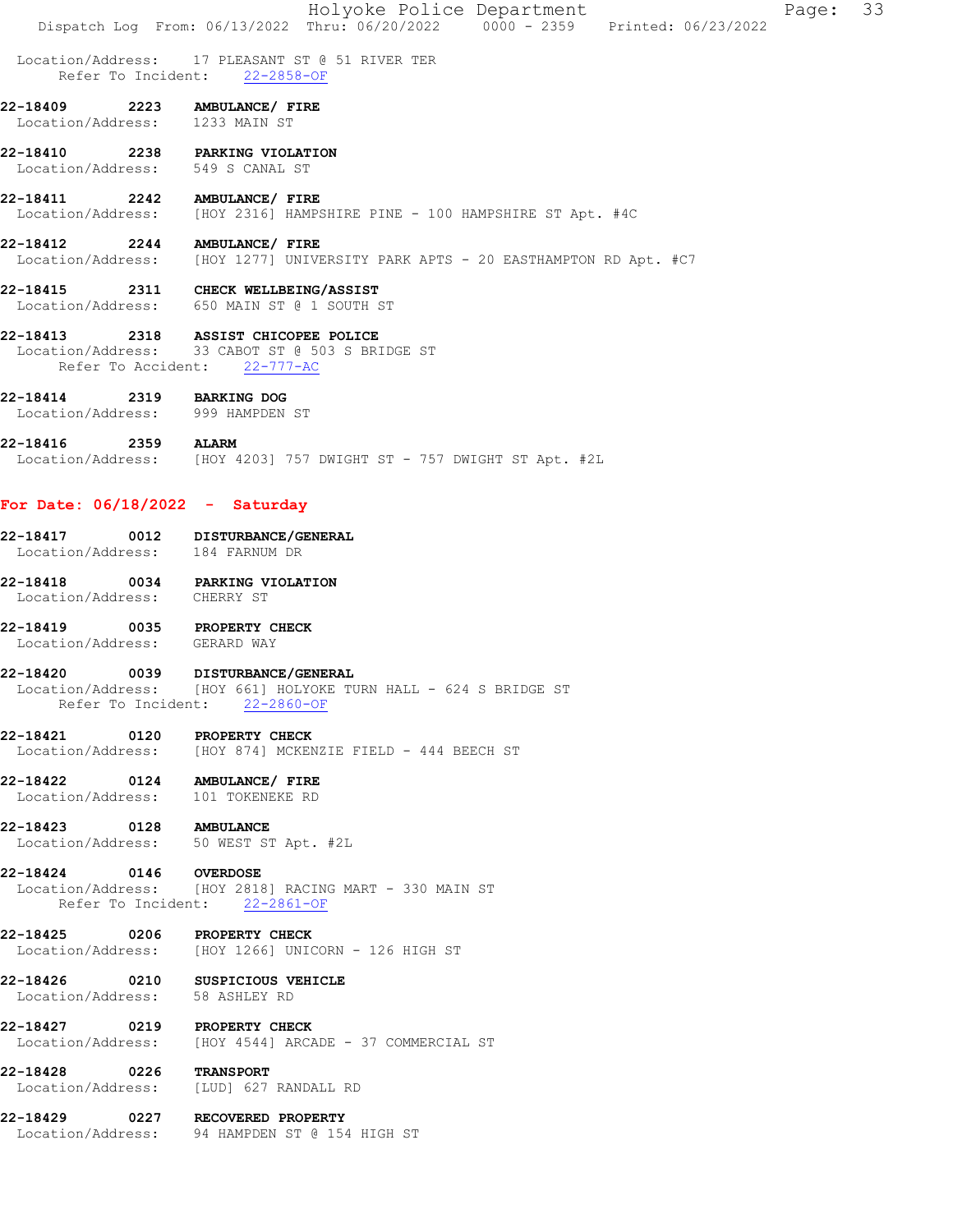22-18430 0233 PROPERTY CHECK Location/Address: [HOY 311] CZELUSNIAK FUNERAL HOME - 145 MAPLE ST

22-18431 0235 PROPERTY CHECK Location/Address: CHERRY ST

22-18432 0236 PROPERTY CHECK Location/Address: 598 DWIGHT ST

22-18433 0236 PROPERTY CHECK Location/Address: GERARD WAY

22-18434 0243 PROPERTY CHECK Location: FRONT STREET GARAGE

22-18435 0252 SHOTS FIRED Location/Address: WORCESTER PLACE Refer To Incident: 22-2862-OF

22-18436 0337 PROPERTY CHECK Location/Address: [HOY 4545] DEMENTED FX - 530 MAIN ST

22-18437 0401 LOUD NOISE Location/Address: 173 ELM ST

22-18438 0613 PROPERTY CHECK<br>Location/Address: [HOY 1467] PULA [HOY 1467] PULASKI PARK - LYMAN ST

22-18439 0619 M/V STOP Location/Address: 31 BROWN AVE

22-18440 0636 AMBULANCE Location/Address: 7 FRANKLIN ST Apt. #2L

22-18441 0638 AMBULANCE/ FIRE Location/Address: 63 PINE ST

22-18442 0642 AMBULANCE<br>
Location/Address: 12 SARGEAN 12 SARGEANT ST Apt. #822

22-18443 0655 loitering Location/Address: [HOY 1376] VETERANS PARK - MAPLE ST

22-18444 0715 SUSPICIOUS PERSON Location/Address: 310 HILLSIDE AVE

22-18445 0737 FOLLOW UP<br>Location/Address: 70 RIDGEW 70 RIDGEWOOD AVE @ 222 HILLSIDE AVE

22-18447 0802 LOOSE DOGS Location/Address: 215 W FRANKLIN ST

22-18446 0806 AMBULANCE/ FIRE Location/Address: 19 LINDBERGH AVE Refer To Incident: 22-2863-OF

22-18448 0821 PARKING VIOLATION Location/Address: 35 CLINTON AVE @ 1043 DWIGHT ST

22-18449 0839 PARKING VIOLATION Location/Address: CHERRY ST

22-18450 0909 PROPERTY CHECK Location/Address: 31 FRANKLIN ST

22-18454 0939 AMBULANCE/FIRE<br>Location/Address: 19 OUIRKAVE Location/Address:

22-18451 0940 AMBULANCE/ FIRE Location/Address: 9 GATES ST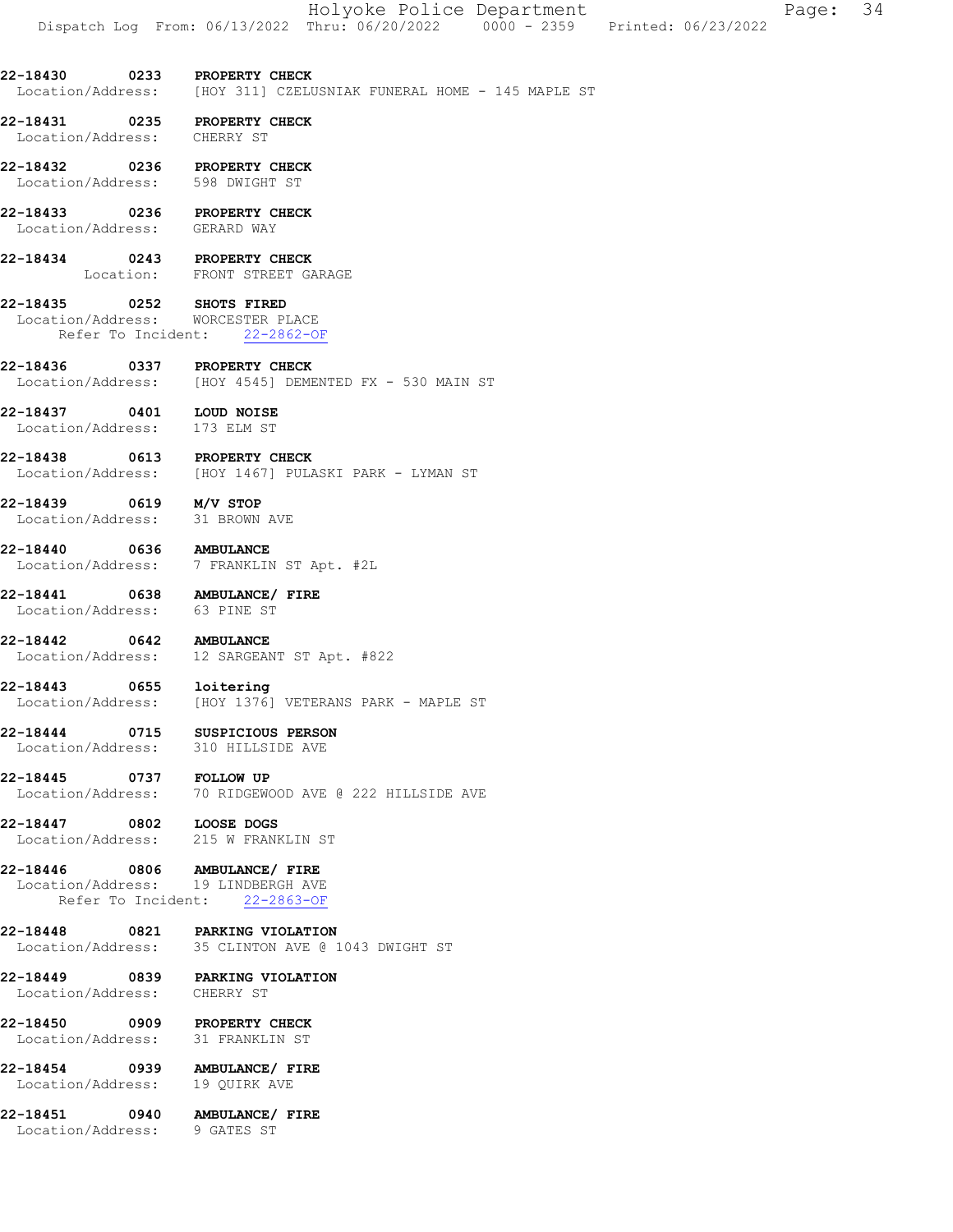### 22-18452 0941 B & E REPORT Location/Address: [HOY 2296] NUEVA ESPERANZA - 401 MAIN ST Refer To Incident: 22-2864-OF

### 22-18453 0947 SHOPLIFTING Location/Address: [HOY 1409] THE PAWN DEPOT - 448 APPLETON ST Refer To Incident: 22-2865-OF

22-18455 1017 AMBULANCE/ FIRE Location/Address: 125 NONOTUCK ST Apt. #C4

22-18456 1036 CHECK WELLBEING/ASSIST Location/Address: [HOY 371] E N WHITE SCHOOL - 1 JEFFERSON ST

# 22-18457 1042 AMBULANCE/ FIRE

Location/Address: 16B MAPLECREST CIR

22-18458 1106 SAFETY HAZARD Location/Address: [HOY 1883] YMCA CHILD CARE CTR - 160 BEECH ST

# 22-18459 1108 THREATS<br>Location/Address: 17 HAMPDEN ST

Location/Address: Refer To Incident: 22-2868-OF

# 22-18460 1112 CHECK WELLBEING/ASSIST<br>Location/Address: 60 LOWER WESTFIELD RD

Location/Address:

### 22-18461 1113 AMBULANCE/ FIRE Location/Address: 15 FORESTDALE AVE

22-18462 1150 CHECK WELLBEING/ASSIST Location/Address: [HOY 85] C MART - 1500 NORTHAMPTON ST

### 22-18463 1214 SAFETY HAZARD Location/Address: RIVER TER

22-18464 1216 FOLLOW UP Location/Address: [HOY 3602] AMAZON FULFILLMENT CENTER - 161 LOWER WESTFIELD RD

# 22-18465 1231 SHOPLIFTING

 Location/Address: [HOY 2698] CVS - 400 BEECH ST Refer To Incident: 22-2866-OF

# 22-18466 1244 AMBULANCE/ FIRE

 Location/Address: 582 PLEASANT ST Apt. #2C Refer To Incident: 22-2869-OF

### 22-18467 1247 ALARM

Location/Address: [HOY 1565] GRAVES, PAUL - 26 PINEHURST RD

22-18469 1305 LARCENY<br>Location/Address: [HOY 740 [HOY 740] JS ROOFING - 884 MAIN ST Apt. #1L

### 22-18468 1306 DISTURBANCE/GENERAL Location/Address: 21 ALLYN ST Apt. #1FL

22-18471 1324 AMBULANCE/FIRE<br>Location/Address: [HOY 1863] SMITH [HOY 1863] SMITH, JOHN F & LINDA A - 34 UPLAND RD

22-18472 1333 LOUD MUSIC Location/Address: [HOY 1389] LEARY, JOHN - 182 PEARL ST Apt. #1L

### 22-18473 1359 UNWANTED GUEST Location/Address: 582 PLEASANT ST Apt. #2C

22-18474 1411 PROPERTY CHECK Location/Address: 28 GERARD WAY Apt. #2C

### 22-18475 1425 AMBULANCE/ FIRE Location/Address: 451 BEECH ST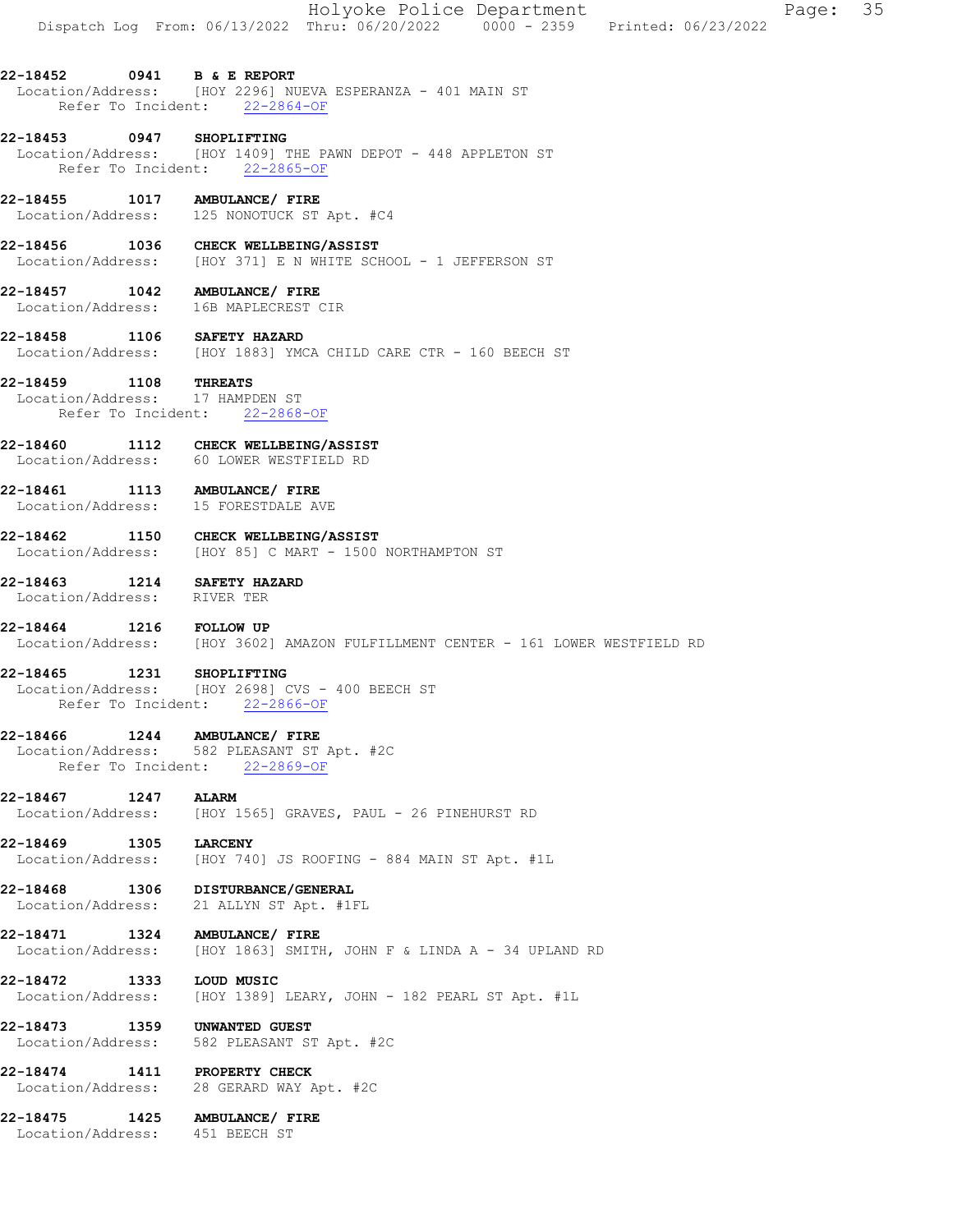Holyoke Police Department Page: 36 Dispatch Log From: 06/13/2022 Thru: 06/20/2022 0000 - 2359 Printed: 06/23/2022 22-18476 1434 SHOPLIFTING Location/Address: [HOY 1199] STOP SHOP - 28 LINCOLN ST Refer To Arrest: 22-621-AR 22-18477 1446 AMBULANCE/FIRE<br>Location/Address: [HOY 2655] SISTE [HOY 2655] SISTER'S OF PROVIDENCE CARE CENTERS, INC. - 35 HOLY FAMILY RD Apt. #2FL 22-18478 1455 FOLLOW UP Location/Address: [HOY 2296] NUEVA ESPERANZA - 401 MAIN ST 22-18479 1510 CHECK WELLBEING/ASSIST<br>Location/Address: [HOY 2422] MAMBO CAFE [HOY 2422] MAMBO CAFE - 497 HIGH ST 22-18480 1557 UNWANTED GUEST Location/Address: [HOY 2886] CVS PHARMACY - 250 WHITING FARMS RD 22-18481 1610 SUSPICIOUS VEHICLE Location/Address: [HOY 2357] MERCIER, HENRY G. - 89 BEACON AVE 22-18482 1628 CHECK WELLBEING/ASSIST<br>Location/Address: [HOY 3485] 580 SOUTH SU  $[HOY 3485] 580$  SOUTH SUMMER ST - 580 S SUMMER ST Apt. #21 22-18483 1637 ASSIST/PUBLIC<br>Location/Address: 82 CABOT ST @ 82 CABOT ST @ 336 MAIN ST 22-18484 1641 AMBULANCE/ FIRE Location/Address: 41 CHESTNUT ST Apt. #614 22-18485 1657 SHOPLIFTING Location/Address: SHATTER AND CASE - 50 HOLYOKE ST Refer To Incident: 22-2870-OF 22-18486 1659 AMBULANCE/ FIRE Location/Address: 180 WALNUT ST Apt. #1FL 22-18487 1710 PROPERTY CHECK Location/Address: [HOY 2953] HOLYOKE PUBLIC LIBRARY - 250 CHESTNUT ST 22-18488 1711 CHECK WELLBEING/ASSIST Location/Address: 650 MAIN ST @ 1 SOUTH ST 22-18489 1713 PROPERTY CHECK Location/Address: 309 ELM ST @ 141 SARGEANT ST 22-18490 1713 SHOPLIFTING Location/Address: [HOY 118] BATH & BODY WORKS - 2 MALL RING RD Refer To Incident: 22-2871-OF 22-18491 1716 PROPERTY CHECK<br>Location/Address: [HOY 3029] RACI [HOY 3029] RACING MART - 330 MAIN ST 22-18492 1739 ASSIST/BOATER Location/Address: [HOY 918] MT TOM POWER PLANT/CONNECTICUT RIVER - 15 NORTHAMPTON ST 22-18493 1745 PROPERTY CHECK Location/Address: 137 SARGEANT ST Apt. #REAR 22-18494 1747 UNWANTED GUEST Location/Address: [HOY 1112] S BRIDGE TURN HALL - 624 S BRIDGE ST 22-18495 1753 PROPERTY CHECK Location/Address: 345 APPLETON ST @ 180 ELM ST 22-18496 1759 DRUG ACTIVITY<br>Location/Address: [HOY 1419] 515 Location/Address: [HOY 1419] 515 HIGH ST 22-18497 1806 LARCENY<br>Location/Address: 11 N EAS 11 N EAST ST Apt. #4B Refer To Incident: 22-2872-OF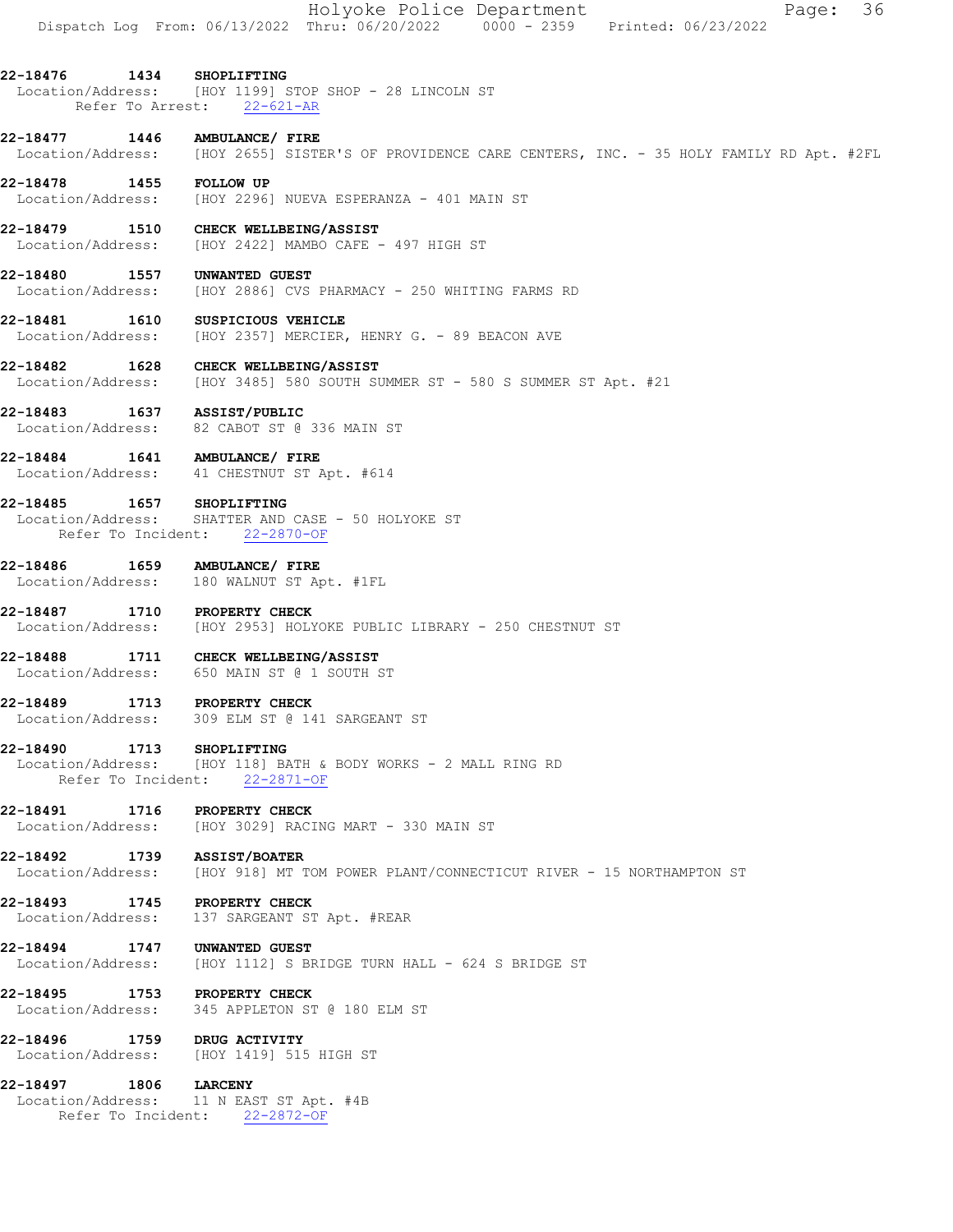|  | Holyoke Police Department |                                                                                | Page: 37 |  |
|--|---------------------------|--------------------------------------------------------------------------------|----------|--|
|  |                           | Dispatch Log From: 06/13/2022 Thru: 06/20/2022 0000 - 2359 Printed: 06/23/2022 |          |  |

22-18498 1808 ALARM Location/Address: [HOY 1060] PAPER CITY CAR WASH - 990 MAIN ST

22-18499 1817 AMBULANCE/ FIRE Location/Address: 43 LOWER WESTFIELD RD

22-18500 1821 LOUD MUSIC Location/Address: 498 HILLSIDE AVE

22-18501 1838 CHECK WELLBEING/ASSIST<br>Location/Address: 161 MAPLE ST @ 128 HAMP Location/Address: 161 MAPLE ST @ 128 HAMPDEN ST

22-18502 1840 PARKING VIOLATION Location/Address: 279 CHERRY ST @ 1 LEARY DR

22-18503 1841 PROPERTY CHECK Location/Address: 119 SARGEANT ST @ 656 HIGH ST

22-18504 1842 CITY ORDINANCE<br>Location/Address: 1697 NORTHAMPTO 1697 NORTHAMPTON ST

22-18505 1844 AMBULANCE/ FIRE Location/Address: 62 NONOTUCK ST

22-18506 1848 PROPERTY CHECK Location/Address: 143 MAPLE ST

22-18507 1849 AMBULANCE/ FIRE Location/Address: 354 HAMPDEN ST Apt. #1R

22-18508 1908 ASSIST/PUBLIC Location/Address: RED DECK - 50 HOLYOKE ST Refer To Incident: 22-2873-OF

**22-18509 1917 M/V STOP**<br>Location/Address: [HOY 295] [HOY 2957] BLESSED SACRAMENT SCHOOL - 21 WESTFIELD RD

22-18510 1924 ASSAULT & BATTERY Location/Address: 92 BROOK ST

Refer To Incident: 22-2874-OF

22-18512 1956 ERRATIC OPERATION<br>Location: [HOY 1] MUELLER BE [HOY 1] MUELLER BRIDGE

22-18517 2002 PROPERTY CHECK Location: WHITING FARMS COMPLEX

22-18513 2004 ASSIST/PUBLIC Location/Address: [HOY 2818] RACING MART - 330 MAIN ST

22-18514 2012 PROPERTY CHECK Location/Address: [HOY 2818] RACING MART - 330 MAIN ST

22-18515 2013 CHECK WELLBEING/ASSIST Location/Address: 621 S CANAL ST @ 639 MAIN ST

22-18516 2014 AMBULANCE/ FIRE Location/Address: 107 NEWTON ST

22-18518 2017 STREET STOP Location/Address: [HOY 707] IVORY BILLIARDS - 151 CHESTNUT ST

22-18519 2019 PROPERTY CHECK<br>Location/Address: 305 CHESTNUT ST 305 CHESTNUT ST @ 131 SARGEANT ST

22-18520 2023 LOUD MUSIC Location/Address: 211 WALNUT ST Apt. #2L

22-18521 2026 TRESPASSING

Location/Address: [HOY 3227] CIRCLE K LAUNDRY - 337 APPLETON ST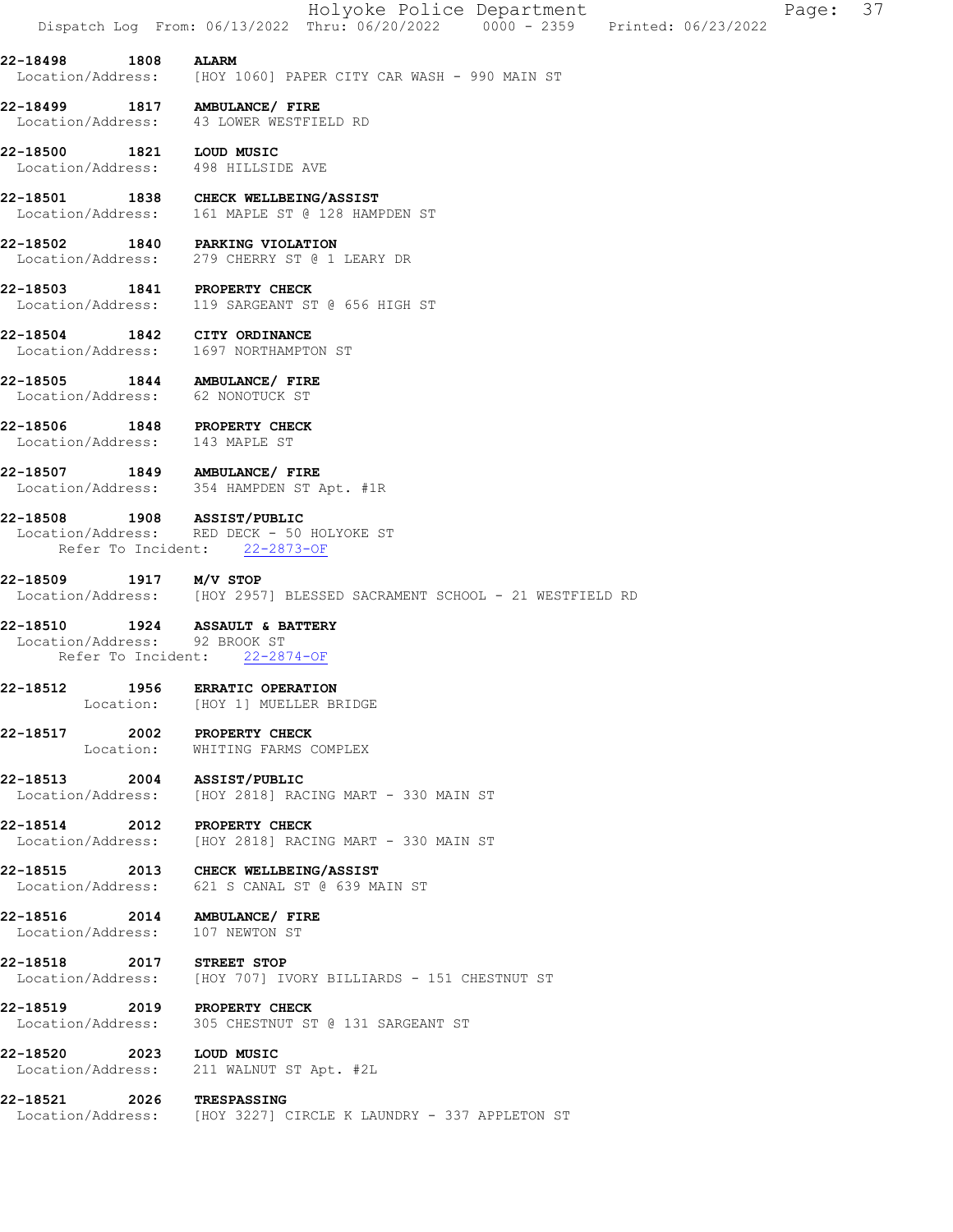|                                    |                   | Holyoke Police Department<br>38<br>Page:<br>Dispatch Log From: 06/13/2022 Thru: 06/20/2022 0000 - 2359 Printed: 06/23/2022                     |
|------------------------------------|-------------------|------------------------------------------------------------------------------------------------------------------------------------------------|
| 22-18522                           | 2026              | ACCIDENT HIT & RUN<br>Location/Address: 2170 NORTHAMPTON ST @ 1 WHITING FARMS RD                                                               |
|                                    |                   | Refer To Accident: 22-778-AC                                                                                                                   |
| 22-18523                           |                   | 2056 CITY ORDINANCE<br>Location/Address: [HOY 133] WHO'S NEXT - 323 MAIN ST                                                                    |
|                                    |                   | 22-18524 2108 AMBULANCE/ FIRE<br>Location/Address: 41 MOSHER ST Apt. #1L                                                                       |
| 22-18525<br>Location/Address:      |                   | 2109 PROPERTY CHECK<br>[HOY 1376] VETERANS PARK - MAPLE ST                                                                                     |
| 22-18526 2120<br>Location/Address: |                   | ASSIST/PUBLIC<br>[HOY 1346] PEOPLES BANK - 1866 NORTHAMPTON ST                                                                                 |
| Location/Address:                  |                   | 22-18527 2123 AMBULANCE/ FIRE<br>[HOY 3194] FAMILY CHILD CARE - 20 MAGNOLIA AVE                                                                |
| 22-18528                           | 2143              | LOUD MUSIC<br>Location/Address: 177 SARGEANT ST @ 301 OAK ST                                                                                   |
|                                    |                   | 22-18529 2201 ASSIST/PUBLIC<br>Location/Address: 1 CHERRY ST @ 1871 NORTHAMPTON ST                                                             |
| 22-18530                           | <b>2218 ALARM</b> | Location/Address: GOLD AND DIAMONDS - 50 HOLYOKE ST                                                                                            |
|                                    |                   | 22-18532 2228 SHOTS FIRED<br>Location/Address: ALLEY - 551 S CANAL ST @ 1 SARGEANT ST<br>Refer To Incident: 22-2875-OF                         |
| 22-18531                           | 2229              | LOUD MUSIC<br>Location/Address: [HOY 3655] 433 HILLSIDE AVE - 433 HILLSIDE AVE                                                                 |
| 22-18533<br>Location/Address:      | 2244              | <b>ALARM</b><br>[HOY 317] DAIRY MART - 1552 DWIGHT ST                                                                                          |
| 22-18534                           |                   | 2303 DRUG ACTIVITY<br>Location/Address: 76 CABOT ST                                                                                            |
| Location/Address:                  |                   | 22-18535 2315 AMBULANCE/ FIRE<br>[HOY 378] MT HOLYOKE INN - 671 NORTHAMPTON ST                                                                 |
| 22-18537                           |                   | 2324 ERRATIC DRIVER<br>Location/Address: 1 LINDEN ST @ 424 HAMPDEN ST                                                                          |
| 22-18536 2326 LOUD MUSIC           |                   | Location/Address: 29-31 CLINTON AVE                                                                                                            |
| 22-18538 2330 AMBULANCE            |                   | Location/Address: [HOY 2831] FRANCIES TAVERN - 108 MAPLE ST                                                                                    |
|                                    |                   | 22-18541 2339 SAFETY HAZARD<br>Location/Address: 424 HAMPDEN ST @ 1 LINDEN ST                                                                  |
|                                    |                   | 22-18539 2345 PROPERTY CHECK<br>Location/Address: 598 DWIGHT ST                                                                                |
|                                    |                   | 22-18540 2346 PROPERTY CHECK<br>Location/Address: [HOY 1376] VETERANS PARK - MAPLE ST                                                          |
|                                    |                   | 22-18542 2357 DISTURBANCE/GENERAL<br>Location/Address: [HOY 3228] AUNTY'S CONVENIENCE STORE - 539 PLEASANT ST<br>Refer To Incident: 22-2876-OF |
| 22-18544 2359 AMBULANCE            |                   | Location/Address: [HOY 378] MT HOLYOKE INN - 671 NORTHAMPTON ST Apt. #112                                                                      |

For Date: 06/19/2022 - Sunday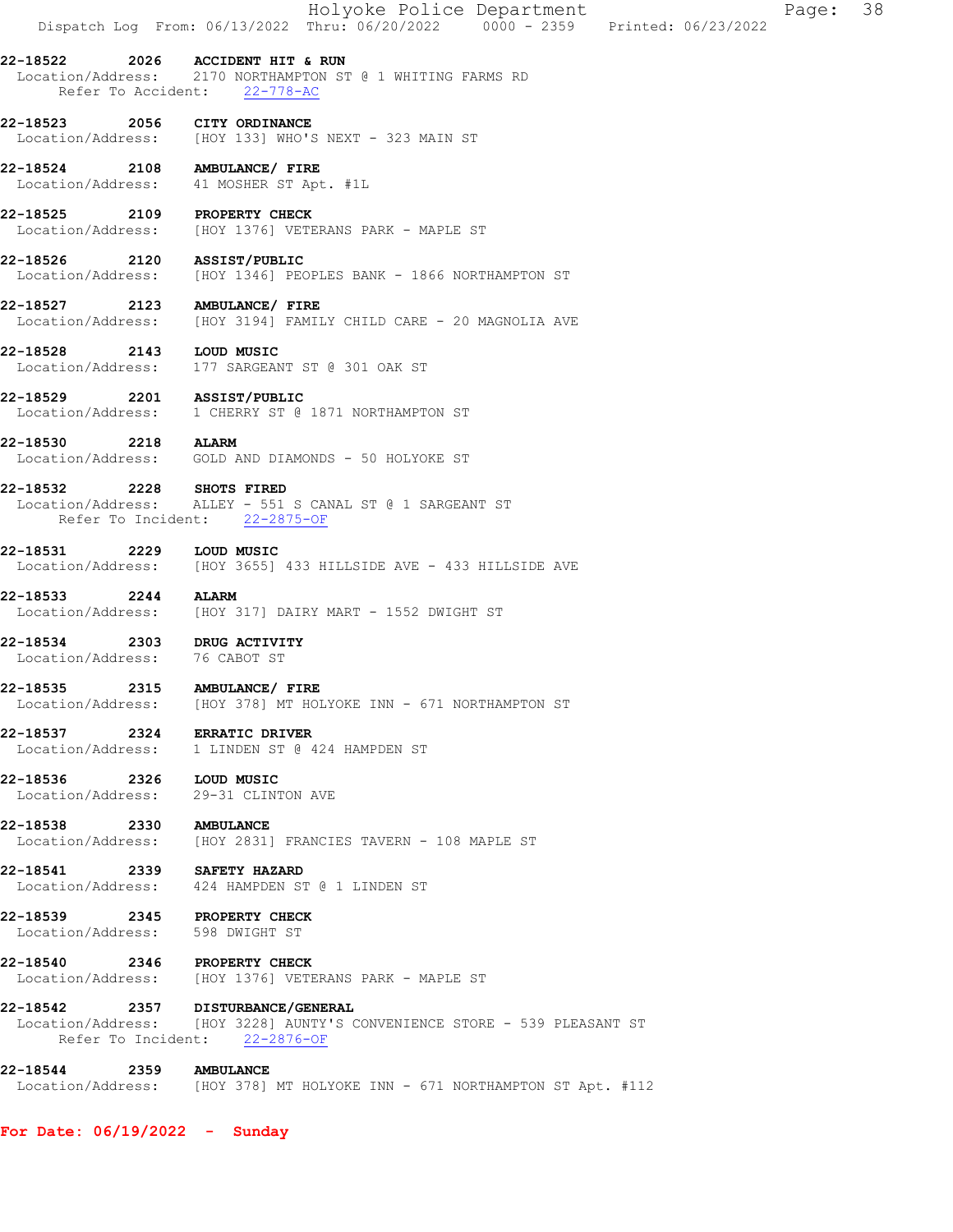22-18543 0002 STREET STOP Location/Address: [HOY 2953] HOLYOKE PUBLIC LIBRARY - 250 CHESTNUT ST

22-18545 0006 PROPERTY CHECK<br>Location/Address: [HOY 874] MCKER [HOY 874] MCKENZIE FIELD - 444 BEECH ST

22-18547 0010 Be on the lookout for Location: [SPR] SPRINGFIELD

22-18546 0015 PROPERTY CHECK Location/Address: [HOY 4545] DEMENTED FX - 530 MAIN ST

22-18548 0028 M/V STOP Location/Address: 115 MOSHER ST @ 165 N CANAL ST

22-18549 0030 PROPERTY CHECK Location/Address: [HOY 114] BARNES & NOBLE - 15 HOLYOKE ST

22-18550 0032 PROPERTY CHECK<br>Location/Address: BOBALA RD Location/Address:

22-18551 0033 PROPERTY CHECK Location: [HOY 1399] COMMUNITY FIELD

22-18552 0040 STREET STOP Location/Address: [HOY 2953] HOLYOKE PUBLIC LIBRARY - 250 CHESTNUT ST

22-18553 0102 ALARM Location/Address: 76 PARK SLOPE

22-18554 0110 PROPERTY CHECK<br>Location/Address: N EAST ST Location/Address:

22-18555 0111 M/V STOP Location/Address: [HOY 618] HOLYOKE HIGH SCHOOL - 500 BEECH ST

22-18556 0114 PROPERTY CHECK<br>Location: FRONT ST GARAGE FRONT ST GARAGE

22-18557 0116 ALARM Location/Address: [HOY 1992] HOLYOKE LIQUOR MART - 2217 NORTHAMPTON ST

22-18558 0125 ACCIDENT

 Location/Address: 394 HILLSIDE AVE @ 51 CHERRY ST Refer To Accident: 22-779-AC

22-18559 0126 PROPERTY CHECK<br>Location/Address: [HOY 4545] DEME [HOY 4545] DEMENTED FX - 530 MAIN ST

22-18560 0127 PARKING VIOLATION Location/Address: 29 JOHN ST

22-18561 0129 PARKING VIOLATION<br>Location/Address: 29 JOHN ST

Location/Address:

22-18562 0132 DISTURBANCE/GENERAL Location/Address: 639 MAIN ST @ 621 S CANAL ST

### 22-18563 0144 LOUD MUSIC Location/Address: 152 HIGH ST

22-18564 0148 ACCIDENT<br>Location/Address: 299 HIGH Location/Address: 299 HIGH ST @ 37 SUFFOLK ST Refer To Accident: 22-780-AC

22-18565 0153 UNWANTED GUEST<br>Location/Address: 5 CLINTON AVE A 5 CLINTON AVE Apt. #1R

22-18566 0159 PROPERTY CHECK Location/Address: [HOY 1266] UNICORN - 126 HIGH ST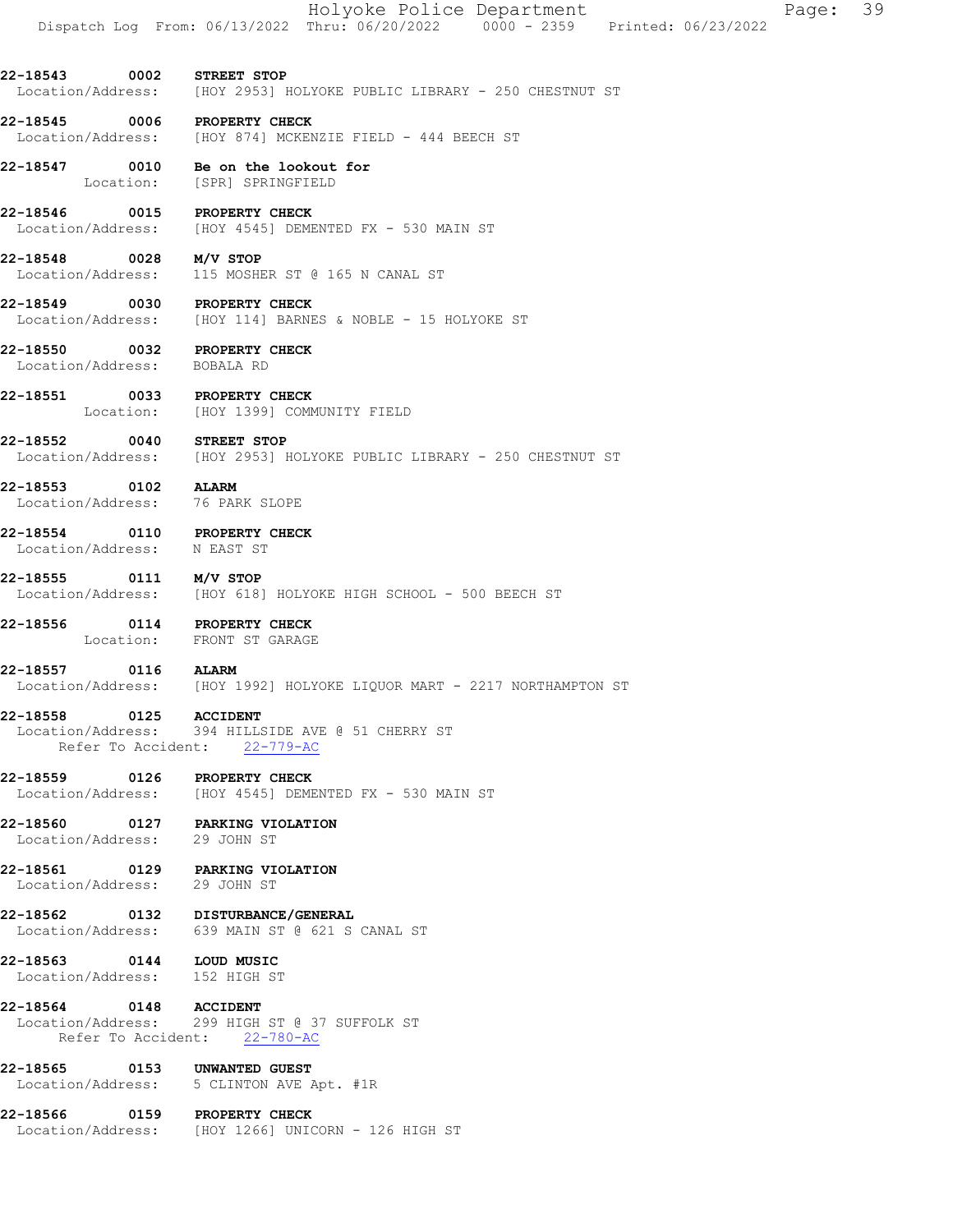#### 22-18567 0206 CHECK WELLBEING/ASSIST Location/Address: 639 MAIN ST @ 621 S CANAL ST Refer To Arrest: 22-622-AR

**22-18568 0217 M/V STOP**<br>Location/Address: 335 APPLE 335 APPLETON ST @ 175 CHESTNUT ST

22-18569 0221 PROPERTY CHECK Location/Address: [HOY 3467] 598 DWIGHT ST - 598 DWIGHT ST

22-18570 0226 PARKING VIOLATION Location/Address: 5 HAMPDEN ST

22-18571 0229 PARKING VIOLATION Location/Address: CHERRY ST

22-18572 0230 M/V STOP Location/Address: 275 SOUTH ST @ 1 BROWN AVE

22-18573 0231 PARKING VIOLATION<br>Location/Address: 6 HAMPDEN ST Location/Address:

22-18574 0233 AMBULANCE<br>
Location/Address: 101 ELM ST Location/Address:

### 22-18575 0246 DISTURBANCE/GENERAL

Location/Address: [HOY 2527] THEOCLES, CHARLES - 193 CHESTNUT ST Refer To Incident: 22-2877-OF

### 22-18576 0347 ACCIDENT

 Location/Address: 145 ELM ST @ 119 SUFFOLK ST Refer To Accident: 22-781-AC

#### 22-18577 0426 PROPERTY CHECK

 Location/Address: 143 MAPLE ST Refer To Arrest: 22-623-AR

22-18578 0432 LOUD MUSIC Location/Address: 1466 NORTHAMPTON ST

22-18579 0438 PROPERTY CHECK Location/Address: 143 MAPLE ST

22-18580 0522 PROPERTY CHECK Location/Address: [HOY 1467] PULASKI PARK - LYMAN ST

#### 22-18581 0524 PROPERTY CHECK Location: FRONT ST GARAGE

22-18582 0524 PROPERTY CHECK<br>Location/Address: [HOY 1501] ERNE [HOY 1501] ERNEST E PROULX MUNICIPAL PARKING FACILITY - 505 DWIGHT ST

22-18583 0553 AMBULANCE<br>Location/Address: [HOY 3460] [HOY 3460] DAY BROOK AVE - 298 JARVIS AVE Apt. #207-2

22-18585 0623 DISTURBANCE/GENERAL Location/Address: 70 YALE ST @ 211 PLEASANT ST

22-18586 0726 ALARM Location/Address: [HOY 317] DAIRY MART - 1552 DWIGHT ST

22-18587 0829 ASSIST DCF Location/Address: [HOY 2527] THEOCLES, CHARLES - 193 CHESTNUT ST Apt. #300 Refer To Incident: 22-2879-OF

22-18588 0848 AMBULANCE/ FIRE Location/Address: 509 WHITNEY AVE Apt. #2B

22-18590 0937 PROPERTY CHECK Location/Address: [HOY 1376] VETERANS PARK - MAPLE ST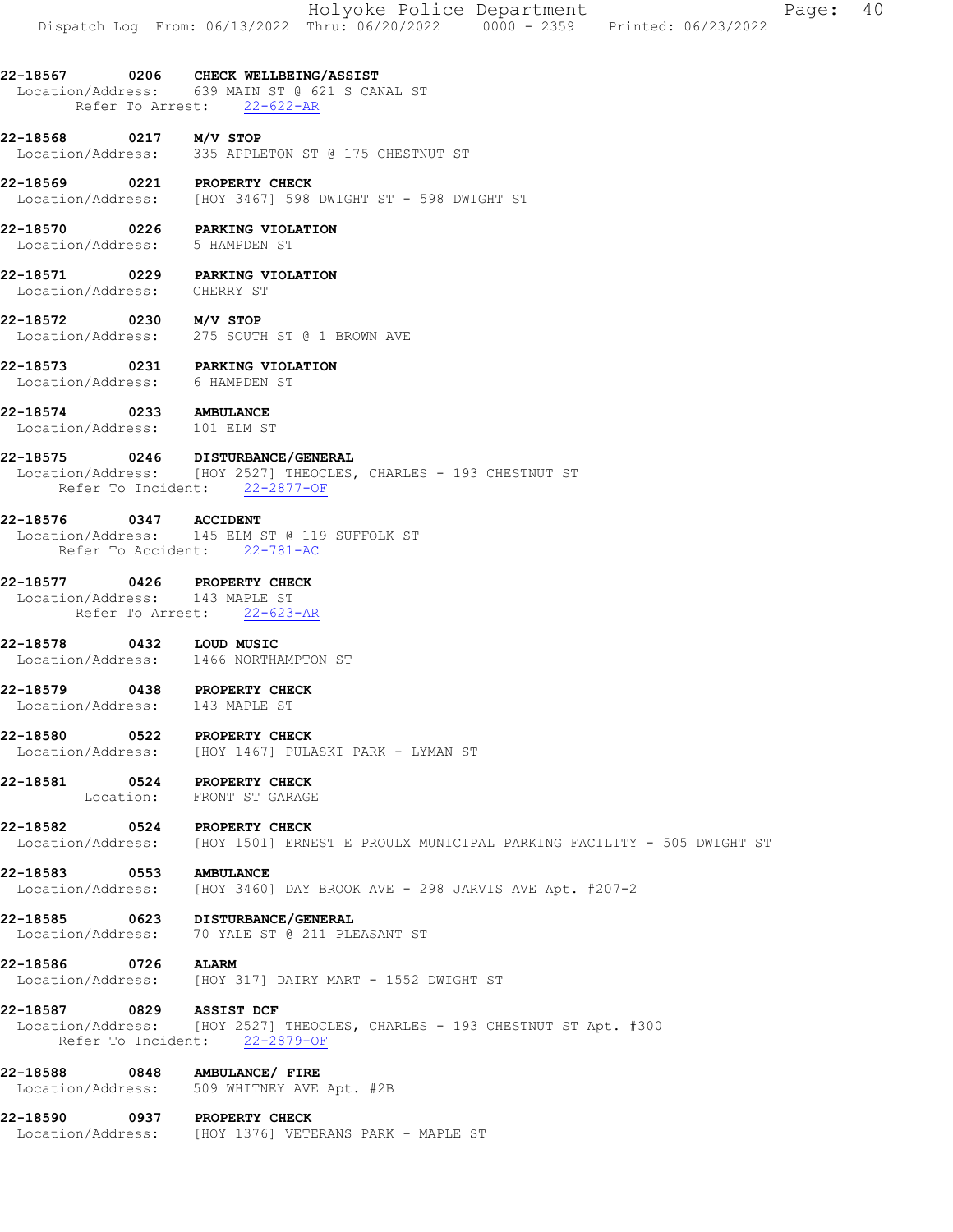22-18594 0952 PROPERTY CHECK Location/Address: [HOY 302] CROSIER FIELD - 1916 NORTHAMPTON ST

22-18595 1005 CHECK WELLBEING/ASSIST Location/Address: 7 MAPLECREST CIR

22-18596 1039 THREATS<br>Location/Address: 15 MOSHER ST Location/Address: Refer To Incident: 22-2880-OF

22-18597 1044 FIRE ALARM/SMOKE ALARM Location/Address: [HOY 3062] D. HOTEL & SUITES - 1 COUNTRY CLUB RD Apt. #222

**22-18599 1048 ALARM**<br>Location/Address: [HOY 1 [HOY 1523] DRISCOLL, JOHN J & EILEEN M - 78 LEXINGTON AVE

22-18598 1054 ALARM Location/Address: [HOY 1593] PAFIK, RICK & PAULINE - 31 PLEASANT ST

22-18600 1058 FIRE ALARM/SMOKE ALARM Location/Address: 2 DRAKE LN

22-18601 1059 PROPERTY CHECK Location/Address: [HOY 151] BLESSED SACRAMENT CHURCH - 1945 NORTHAMPTON ST

22-18602 1106 ALARM Location/Address: [HOY 1252] MRM INC.TRACIES CO. - 102 CABOT ST

22-18603 1120 PROPERTY CHECK<br>Location/Address: [HOY 1482] KENN [HOY 1482] KENNEDY PARK - LINCOLN ST

22-18604 1126 PROPERTY CHECK Location/Address: [HOY 1384] STOP & SHOP - LINCOLN ST

22-18605 1131 PROPERTY CHECK Location/Address: [HOY 1405] HOLYOKE SKATE PARK - 151 ST KOLBE DR

22-18606 1139 PROPERTY CHECK Location/Address: [HOY 224] CHILDREN'S MUSEUM - 444 DWIGHT ST

22-18607 1218 AMBULANCE/ FIRE Location/Address: ST JEROME CHURCH - 215 HAMPDEN ST

22-18608 1239 AMBULANCE/FIRE<br>Location/Address: [HOY 2692] CARE [HOY 2692] CARE ONE - 260 EASTHAMPTON RD

22-18609 1246 SHOPLIFTING Location/Address: HOUSE OF FITTED - 50 HOLYOKE ST

22-18610 1253 AMBULANCE/ FIRE Location/Address: 451 BEECH ST

22-18611 1257 AMBULANCE/ FIRE Location/Address: [HOY 989] CRAZY ANDY'S LIQUORS - 7 CABOT ST

22-18612 1304 VANDALISM<br>Location/Address: 22 SHEPARD DR Location/Address: Refer To Incident: 22-2881-OF

22-18613 1306 AMBULANCE/ FIRE Location/Address: [HOY 839] MANNIX BUILDING - 40 SUFFOLK ST Apt. #4C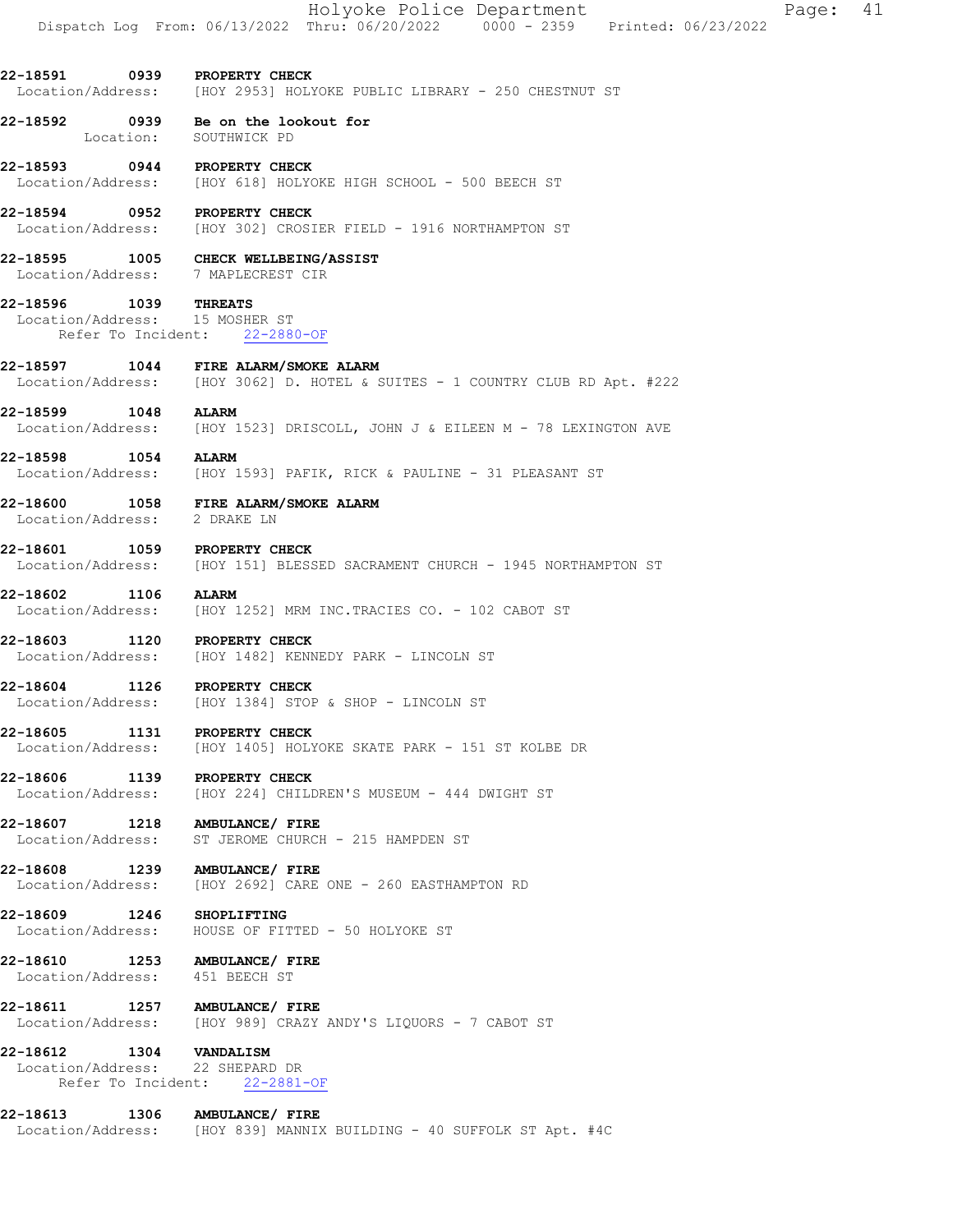Holyoke Police Department Page: 42 Dispatch Log From: 06/13/2022 Thru: 06/20/2022 0000 - 2359 Printed: 06/23/2022

22-18614 1311 ASSIST/PUBLIC Location/Address: [HOY 1556] ST JEROME RECTORY - 169 HAMPDEN ST

**22-18616 1314 ASSIST/PUBLIC**<br>Location/Address: [HOY 3939] 529 [HOY 3939] 529 SOUTH BRIDGE ST - 529 S BRIDGE ST Apt. #3L

22-18615 1319 AMBULANCE/ FIRE Location/Address: 558 S SUMMER ST Apt. #3L

22-18617 1331 AMBULANCE/ FIRE Location/Address: [HOY 2655] SISTER'S OF PROVIDENCE CARE CENTERS, INC. - 35 HOLY FAMILY RD Apt. #2FL

22-18618 1350 CHECK WELLBEING/ASSIST Location/Address: 681 MAIN ST @ 5 BERKSHIRE ST

22-18619 1359 Be on the lookout for Location: CT STATE POLICE

22-18620 1411 CHECK WELLBEING/ASSIST<br>Location/Address: [HOY 2648] MOYNIHAN, CH [HOY 2648] MOYNIHAN, CHLOE - 30 BRAY PARK DR

22-18621 1411 AMBULANCE/ FIRE Location/Address: 600 S EAST ST @ 46 HAMILTON ST

22-18622 1457 THREATS

 Location/Address: [HOY 3785] 563 SOUTH CANAL ST APT - 563 S CANAL ST Apt. #422 Refer To Incident: 22-2885-OF

# 22-18623 1509 LARCENY

Location/Address: [HOY 519] GYSS AUTO SALES & AUTO REPAIR - 358 MAIN ST Refer To Incident: 22-2883-OF

22-18624 1535 SHOTS FIRED

 Location/Address: 153 SARGEANT ST @ 315 WALNUT ST Refer To Incident: 22-2884-OF

22-18625 1547 LARCENY Location/Address: [HOY 519] GYSS AUTO SALES & AUTO REPAIR - 358 MAIN ST

22-18626 1603 ACCIDENT Location/Address: [HOY 1983] UNO CHICAGO GRILL - 50 HOLYOKE ST

22-18627 1620 ASSIST/PUBLIC Location/Address: 54 JACKSON ST @ 550 S RACE ST

22-18628 1625 ACCIDENT WITH INJURIES

 Location/Address: [HOY 1589] 4 LOCUST ST Refer To Arrest: 22-625-AR

22-18629 1655 AMBULANCE/FIRE<br>Location/Address: [HOY 1104] ROSAR [HOY 1104] ROSARY TOWERS - 21 BOWERS ST Apt. #305

22-18631 1742 SHOTS FIRED<br>Location/Address: 343 CHESTNUT 343 CHESTNUT ST @ 52 FRANKLIN ST Refer To Incident: 22-2887-OF

**22-18632 1759 AMBULANCE/FIRE**<br>Location/Address: [HOY 464] 384 AF [HOY 464] 384 APPLETON ST Apt. #2R

22-18633 1803 ASSIST/ STATE POLICE Location/Address: 607 BEECH ST @ 1871 NORTHAMPTON ST

22-18634 1819 LOUD MUSIC<br>
Location/Address: 14 LONGWOOD AVE Location/Address:

22-18635 1906 DRUNK

Location/Address: 13 HARRISON AVE

22-18636 1910 LOUD MUSIC Location/Address: 211 WALNUT ST Apt. #4L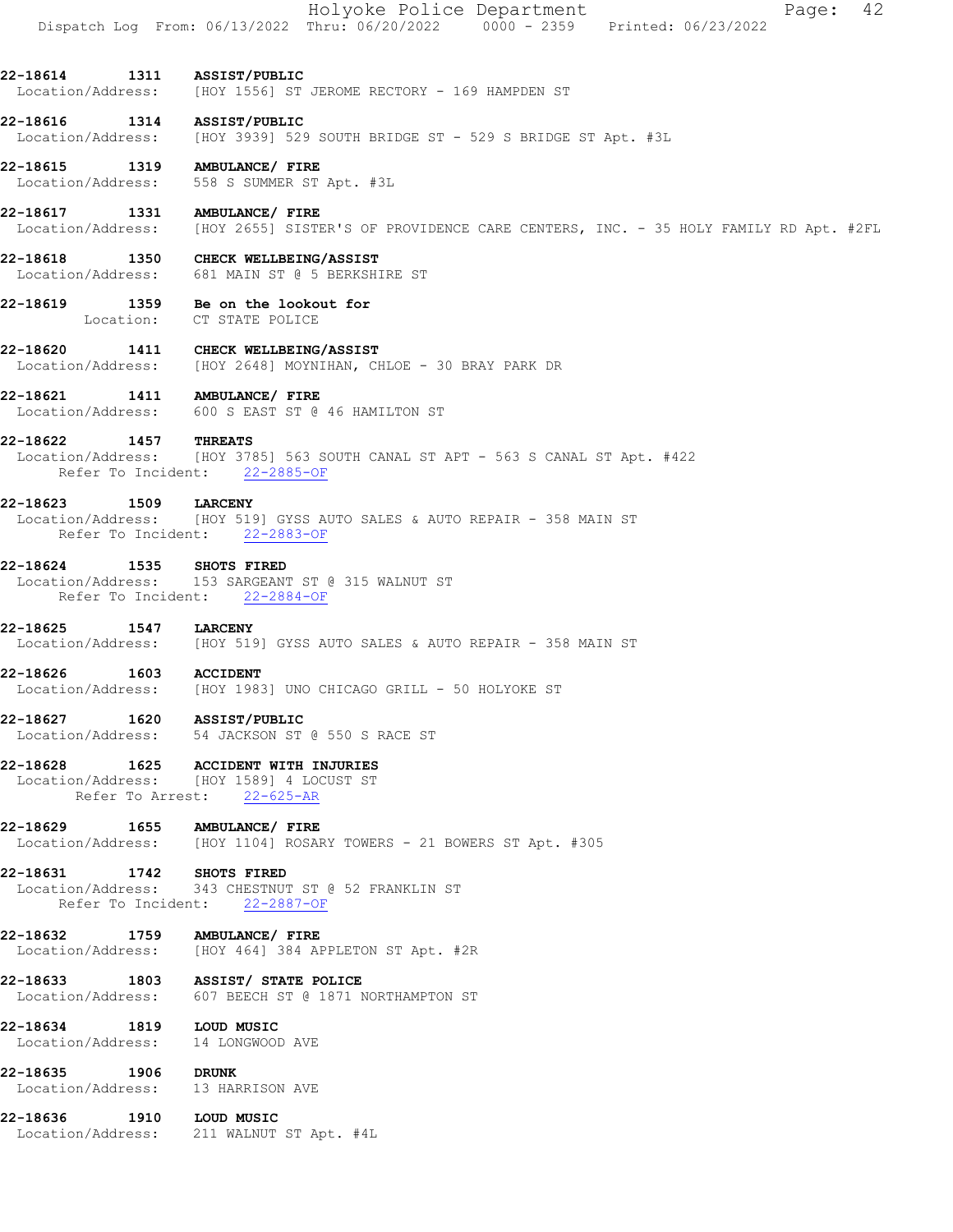| 22-18656 2358 PROPERTY CHECK                               | Location: FRONT STREET GARAGE                                                                                      |
|------------------------------------------------------------|--------------------------------------------------------------------------------------------------------------------|
| 22-18655 2357 OVERDOSE<br>Location/Address: 21 DAVIS ST    | Refer To Incident: 22-2891-OF                                                                                      |
| 22-18654 2341 SUSPICIOUS PERSON                            | Location/Address: 92 BROOK ST Apt. #1L<br>Refer To Incident: 22-2890-OF                                            |
| 22-18653 2317 ALARM<br>Location/Address: 297 MAIN ST       |                                                                                                                    |
| 22-18652 2314 FOLLOW UP                                    | Location/Address: [HOY 619] HOLYOKE HOSPITAL - 575 BEECH ST                                                        |
| 22-18651 2243 LOUD MUSIC<br>Location/Address:              | [HOY 3725] WAYFINDER HAMILTON / SOUTH SUMMER - 13 HAMILTON ST Apt. #2FL                                            |
| Location/Address: 47 N CANAL ST                            | 22-18650 2238 FIRE ALARM/SMOKE ALARM                                                                               |
| 22-18649 2237 ASSAULT<br>Location/Address: 575 BEECH ST    | Refer To Arrest: 22-626-AR                                                                                         |
| 22-18648<br>2226                                           | <b>FIRE</b><br>Location/Address: [HOY 3794] 292 PINE ST - 292 PINE ST Apt. #1FL                                    |
|                                                            | 22-18647 2220 DISTURBANCE/GENERAL<br>Location/Address: [HOY 3145] TJ MAXX - 33 HOLYOKE ST                          |
|                                                            | Location/Address: STOP AND SHOP - LINCOLN ST<br>Refer To Incident: 22-2889-OF                                      |
| 22-18646                                                   | 2149 SHOTS FIRED                                                                                                   |
|                                                            | 22-18645 2125 DISTURBANCE/GENERAL<br>Location/Address: 271 MAIN ST @ 13 SPRING ST<br>Refer To Incident: 22-2888-OF |
|                                                            | Location/Address: 109 HITCHCOCK ST @ 111 WESTFIELD RD                                                              |
| Location/Address: 143 MAPLE ST<br>22-18644 2112 LOUD MUSIC |                                                                                                                    |
| 22-18643                                                   | 2046 PROPERTY CHECK                                                                                                |
| Location/Address:                                          | 22-18642 2028 Accident-Pedistrian Involved<br>200 WHITING FARMS RD @ 1 TOKENEKE RD                                 |
| 22-18641<br>Location/Address:                              | 2007 ALARM<br>[HOY 1091] RIVER VALLEY COUNSELING CENTER, INC. - 303 BEECH ST                                       |
| 22-18640 1953 AMBULANCE/ FIRE<br>Location/Address:         | MIRAVISTA - 1233 MAIN ST Apt. #65A                                                                                 |
| 22-18639 1937 STOLEN M/V                                   | Location/Address: [HOY 3704] 60 CHAPIN ST - 60 CHAPIN ST Apt. #F                                                   |
| 22-18638 1929<br>Location/Address:                         | <b>DRUNK</b><br>[HOY 1145] SHELL FOOD MART (WFCS INC) - 225 WHITING FARMS RD                                       |
| 22-18637 1926 AMBULANCE/ FIRE                              | Location/Address: [HOY 3460] DAY BROOK AVE - 298 JARVIS AVE                                                        |
|                                                            |                                                                                                                    |

# 22-18657 0014 CITY ORDINANCE

Location/Address: 5 LAUREL ST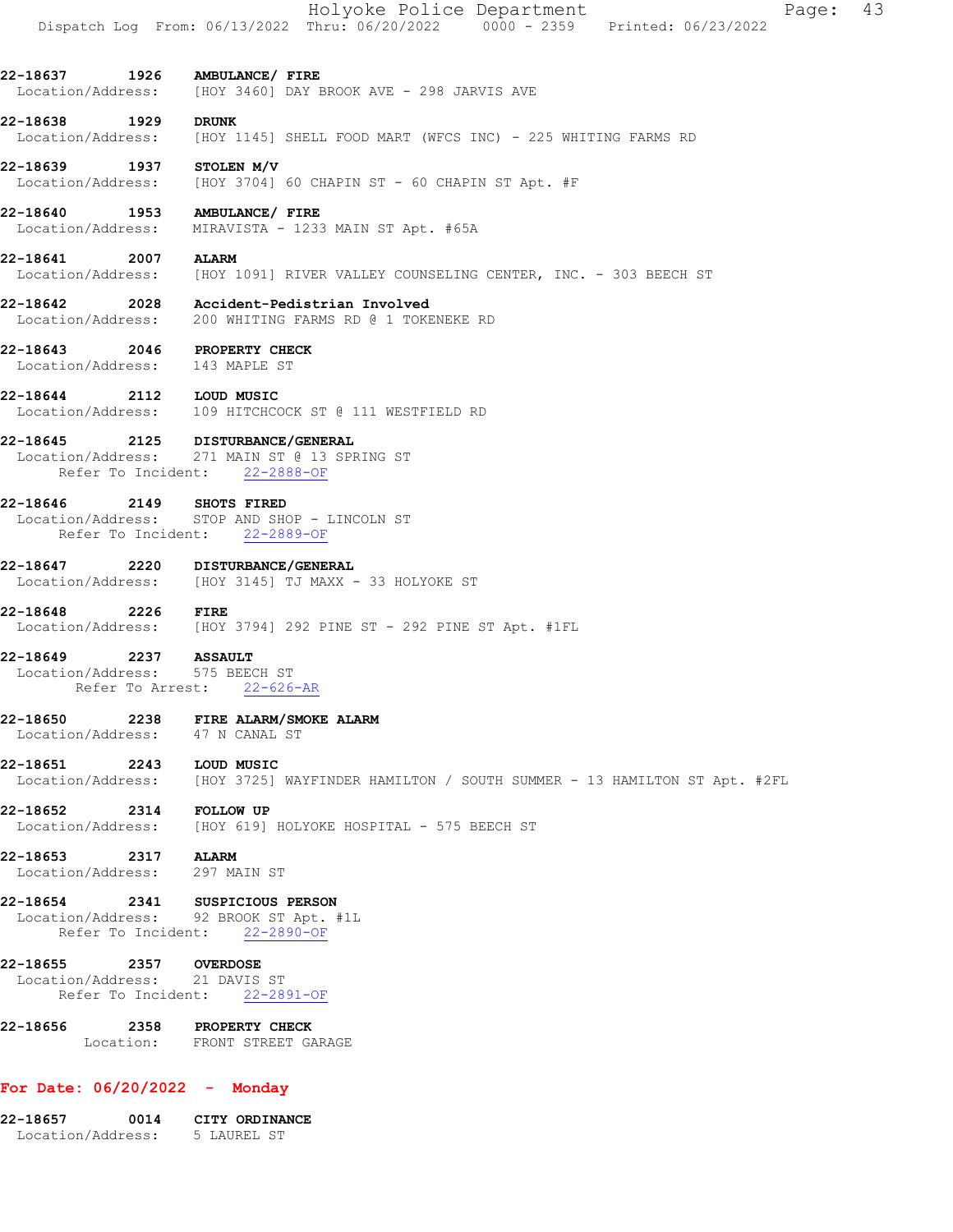- 22-18659 0029 PROPERTY CHECK Location/Address: 143 MAPLE ST
- 22-18660 0044 PREVENT BREACH<br>Location/Address: 1723 NORTHAMPTO 1723 NORTHAMPTON ST
- 22-18661 0046 PROPERTY CHECK Location/Address: [HOY 4545] DEMENTED FX - 530 MAIN ST
- 22-18662 0058 M/V STOP Location/Address: 1735 NORTHAMPTON ST @ 1 COLUMBUS AVE
- 22-18663 0059 LOUD MUSIC Location/Address: 241 OAK ST @ 249 CABOT ST
- 22-18664 0106 PROPERTY CHECK Location: KMART PLAZA
- 22-18665 0110 PARKING VIOLATION<br>Location/Address: CHERRY ST Location/Address:
- 22-18666 0111 PROPERTY CHECK<br>Location/Address: [HOY 1301] WAR [HOY 1301] WAR MEMORIAL - 310 APPLETON ST
- 22-18667 0117 M/V STOP Location/Address: 590 HIGH ST @ 26 HAMPSHIRE ST
- 22-18668 0120 SHOTS FIRED Location/Address: 19 CENTER ST @ 63 LYMAN ST Refer To Incident: 22-2893-OF
- 22-18669 0127 DISTURBANCE/GENERAL Location/Address: 948 DWIGHT ST
- 22-18670 0136 M/V STOP
- Location/Address: 907 DWIGHT ST @ 43 LINDEN ST
- 22-18671 0144 PROPERTY CHECK<br>Location/Address: [HOY 4544] ARC [HOY 4544] ARCADE - 37 COMMERCIAL ST
- 22-18673 0146 PROPERTY CHECK Location/Address: [HOY 874] MCKENZIE FIELD - 444 BEECH ST
- 22-18674 0152 PROPERTY CHECK Location/Address: JIBARITO'S - 252 MAPLE ST
- 22-18675 0219 PROPERTY CHECK<br>Location: [HOY 1399] COMM [HOY 1399] COMMUNITY FIELD
- 22-18676 0224 PROPERTY CHECK Location/Address: [HOY 11] 202 LIQUORS - 518 WESTFIELD RD
- 22-18677 0229 PROPERTY CHECK<br>Location/Address: [HOY 114] BARNE [HOY 114] BARNES & NOBLE - 15 HOLYOKE ST
- 22-18678 0230 PROPERTY CHECK Location: FRONT STREET GARAGE
- 22-18681 0231 ASSAULT Location/Address: [HOY 619] HOLYOKE HOSPITAL - 575 BEECH ST Refer To Incident: 22-2894-OF
- 22-18679 0233 PROPERTY CHECK Location/Address: [HOY 1992] HOLYOKE LIQUOR MART - 2217 NORTHAMPTON ST
- 22-18680 0237 PROPERTY CHECK<br>
Location: [HOY 1399] COMP [HOY 1399] COMMUNITY FIELD
- 22-18682 0323 PROPERTY CHECK Location/Address: [HOY 4545] DEMENTED FX - 530 MAIN ST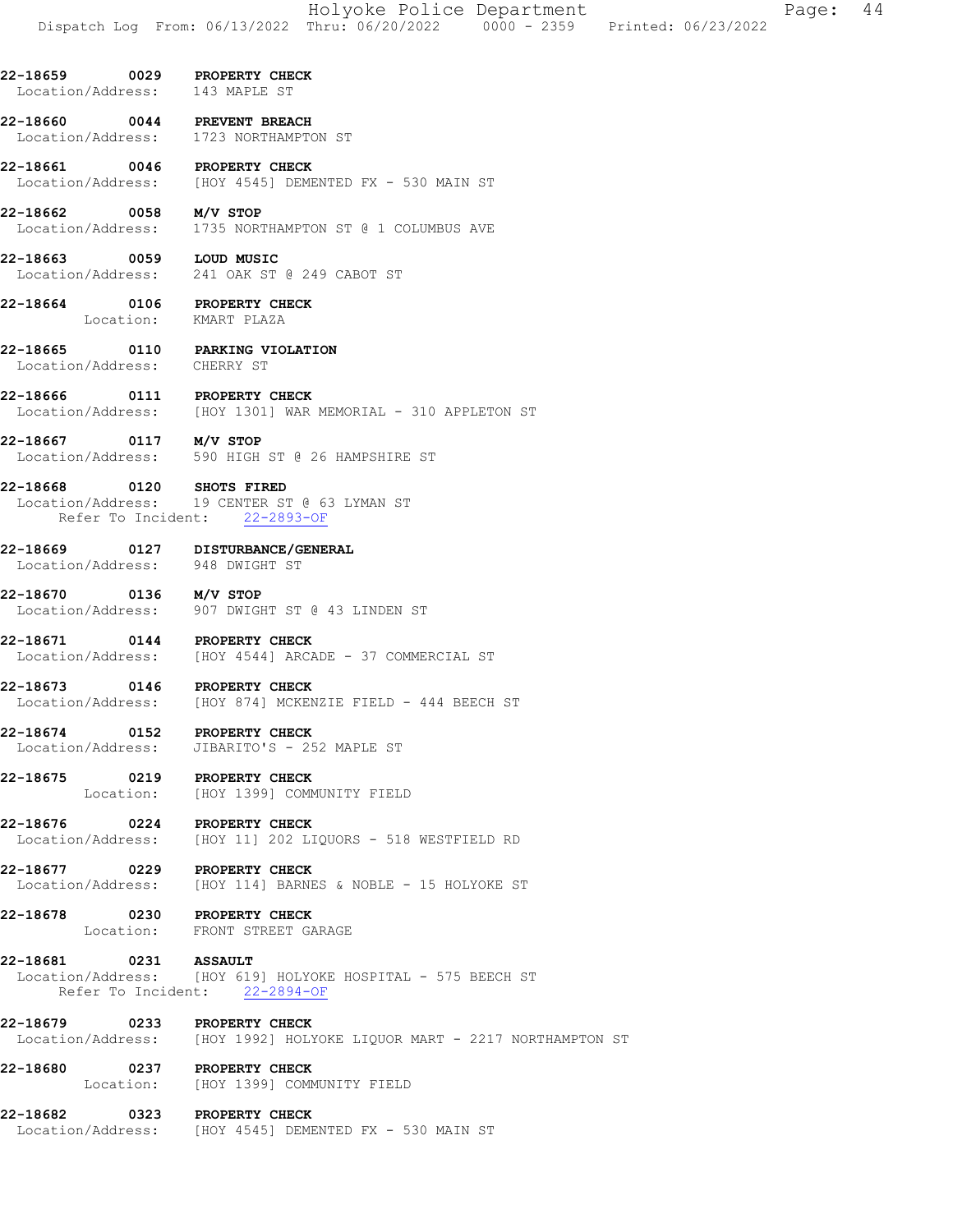Location/Address: [LUD] 627 RANDALL

22-18684 0352 PARKING VIOLATION Location/Address: 4 ADAMS ST @ 572 S CANAL ST

22-18685 0352 LOUD MUSIC Location/Address: 13 SPRING ST @ 271 MAIN ST

22-18686 0357 AMBULANCE Location/Address: 68 CABOT ST Apt. #703

22-18687 0444 PROPERTY CHECK Location/Address: [HOY 874] MCKENZIE FIELD - 444 BEECH ST

22-18688 0558 PROPERTY CHECK Location/Address: [HOY 1467] PULASKI PARK - LYMAN ST

22-18689 0610 AMBULANCE<br>
Location/Address: 9 BARRETT AVE Location/Address:

22-18690 0614 FOLLOW UP<br>Location/Address: 851 MAIN ST Apt. #4R Location/Address:

22-18691 0734 VANDALISM<br>Location/Address: 417 MAIN ST

Location/Address: Refer To Incident: 22-2895-OF

22-18694 0917 CITY ORDINANCE Location/Address: 20 RICHARD EGER DR

22-18695 0930 PROPERTY CHECK Location/Address: [HOY 879] MCNULTY PARK - 29 LINCOLN ST

22-18696 0937 PROPERTY CHECK Location/Address: 433 MAIN ST Apt. #REAR

22-18697 0945 SHOPLIFTING Location/Address: [HOY 2698] CVS - 400 BEECH ST Refer To Incident: 22-2896-OF

22-18699 0953 AMBULANCE/ FIRE Location/Address: 464 MAPLE ST Apt. #4A

22-18698 0954 AMBULANCE/ FIRE Location/Address: 296 OAK ST Apt. #1A

22-18700 0955 CHECK WELLBEING/ASSIST

 Location/Address: 163 ELM ST Refer To Incident: 22-2897-OF

22-18702 1025 B & E AUTO

 Location/Address: 19 SPRINGDALE AVE Refer To Incident: 22-2899-OF

22-18703 1026 PROPERTY CHECK Location/Address: BEAUDOIN VILLAGE - CHERRY ST

22-18704 1035 INVESTIGATION

 Location/Address: [HOY 1390] HOLYOKE POLICE DEPT - 138 APPLETON ST Refer To Incident: 22-2900-OF

22-18706 1038 ACC INVOLVING CITY OWNED M/V

 Location/Address: [HOY 331] DEAN TECH - 1045 MAIN ST Refer To Accident: 22-782-AC

22-18707 1041 PROPERTY CHECK Location/Address: [HOY 878] KENNY FIELD - 121 BEMIS RD

22-18705 1044 CHECK WELLBEING/ASSIST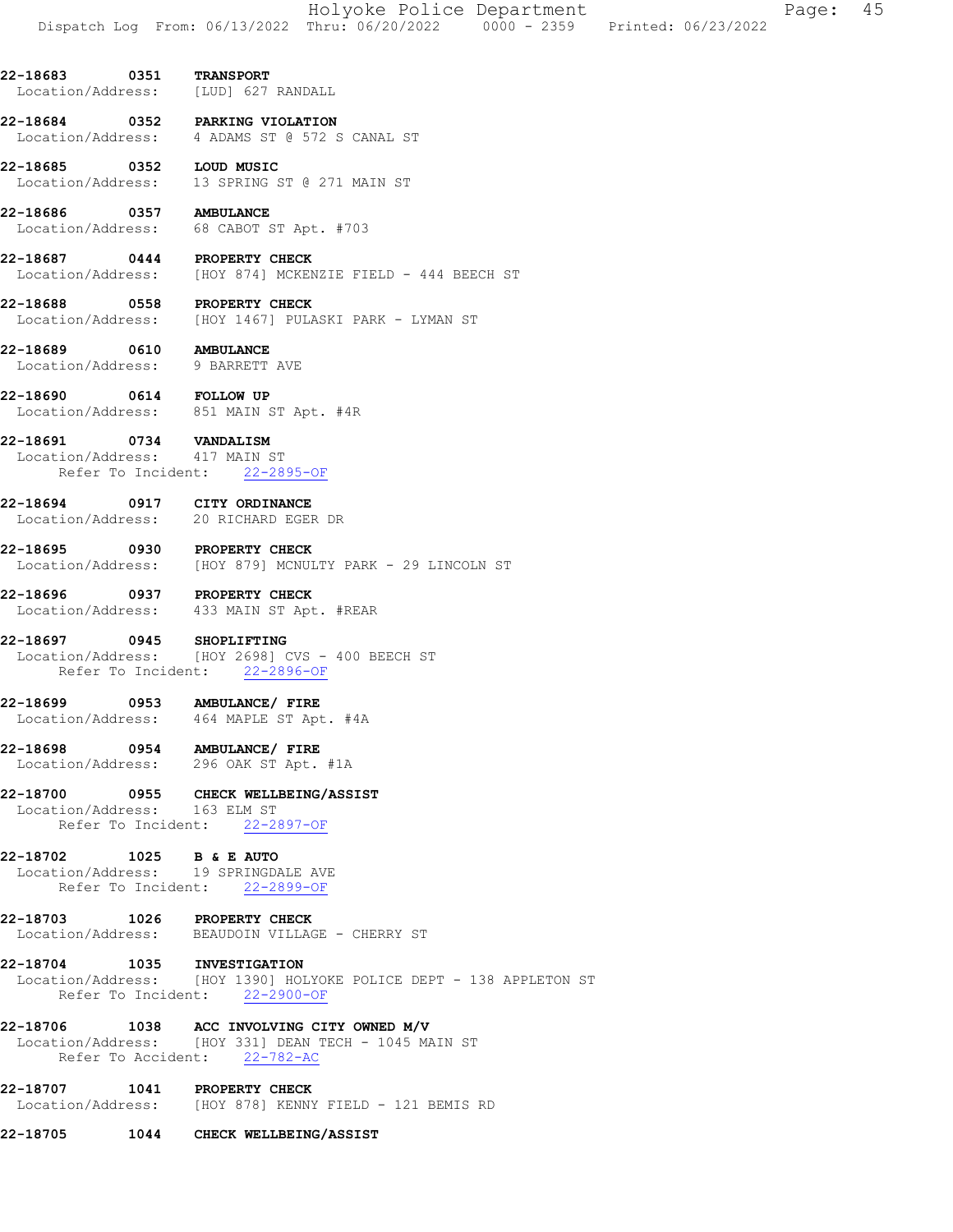|                                                                 | Holyoke Police Department<br>-46<br>Page:<br>Dispatch Log From: 06/13/2022 Thru: 06/20/2022 0000 - 2359 Printed: 06/23/2022                                                |
|-----------------------------------------------------------------|----------------------------------------------------------------------------------------------------------------------------------------------------------------------------|
| Location/Address:                                               | 21 ALLYN ST Apt. #1L                                                                                                                                                       |
| 22-18708<br>Location/Address: CLEVELAND ST                      | 1056 CITY ORDINANCE                                                                                                                                                        |
| 22-18709 1140 SHOPLIFTING                                       | Location/Address: [HOY 1199] STOP & SHOP - 28 LINCOLN ST                                                                                                                   |
| 22-18710<br>Location/Address: 75 FRANKLIN ST                    | 1148 AMBULANCE/ FIRE                                                                                                                                                       |
| 22-18711 1150 AMBULANCE/ FIRE                                   | Location/Address: 23 HAMILTON ST Apt. #3R                                                                                                                                  |
| 22-18712 1154 ASSIST/PUBLIC                                     | Location/Address: [HOY 628] 123 HIGH ST<br>Refer To Incident: 22-2902-OF                                                                                                   |
| 22-18713 1203 PROPERTY CHECK<br>Location/Address: CABOT ST      |                                                                                                                                                                            |
| Location/Address: 31 TEMPLE ST                                  | 22-18714 1210 DISTURBANCE/GENERAL<br>Refer To Incident: 22-2905-OF                                                                                                         |
| 22-18715                                                        | 1215 OVERDOSE<br>Location/Address: 295 WALNUT ST Apt. #3<br>Refer To Incident: 22-2904-OF                                                                                  |
| 22-18716                                                        | 1220 SHOPLIFTING<br>Location/Address: [HOY 1384] STOP & SHOP - 2265 NORTHAMPTON ST<br>Refer To Incident: 22-2903-OF                                                        |
| 22-18718                                                        | 1230 M/V-- FAILURE TO STOP<br>Location/Address: [HOY 2819] MT MARIE CONDOS - 32 LOWER WESTFIELD RD<br>Refer To Arrest: 22-628-AR                                           |
| 22-18720<br>1231                                                | <b>ALARM</b><br>Location/Address: [HOY 1862] WEST SIDE FINISHING - 15 SAMOSETT ST                                                                                          |
| 22-18721                                                        | 1232 ACC INVOLVING CITY OWNED M/V<br>Location/Address: [HOY 2751] BURLINGTON COAT FACTORY - 50 HOLYOKE ST<br>Refer To Incident: 22-2907-OF<br>Refer To Accident: 22-783-AC |
| 22-18719 1235 ASSIST/PUBLIC                                     | Location/Address: 213 ELM ST @ 141 ESSEX ST                                                                                                                                |
| 22-18723 1236 AMBULANCE/ FIRE                                   | Location/Address: FIRE DEPARTMENT - HAMPSHIRE ST                                                                                                                           |
| 22-18724 1242 PROPERTY CHECK<br>Location/Address: 171 CABOT ST  |                                                                                                                                                                            |
| 22-18725 1244 PROPERTY CHECK                                    | Location/Address: [HOY 3608] 145 ESSEX ST                                                                                                                                  |
| 22-18726 1247 ASSIST/PUBLIC                                     | Location/Address: [HOY 101] CITY GAS - 3 BROWN AVE<br>Refer To Incident: 22-2908-OF                                                                                        |
| 22-18728 1255 AMBULANCE/ FIRE<br>Location/Address: 58 LAWLER ST |                                                                                                                                                                            |
| 22-18727 1259 ASSAULT                                           | Location/Address: [HOY 2962] PROVIDENCE MINISTRIES-KATES KITCHEN - 51 HAMILTON ST<br>Refer To Incident: 22-2906-OF                                                         |
| 22-18729 1301 FOLLOW UP                                         | Location/Address: 295 WALNUT ST Apt. #3R                                                                                                                                   |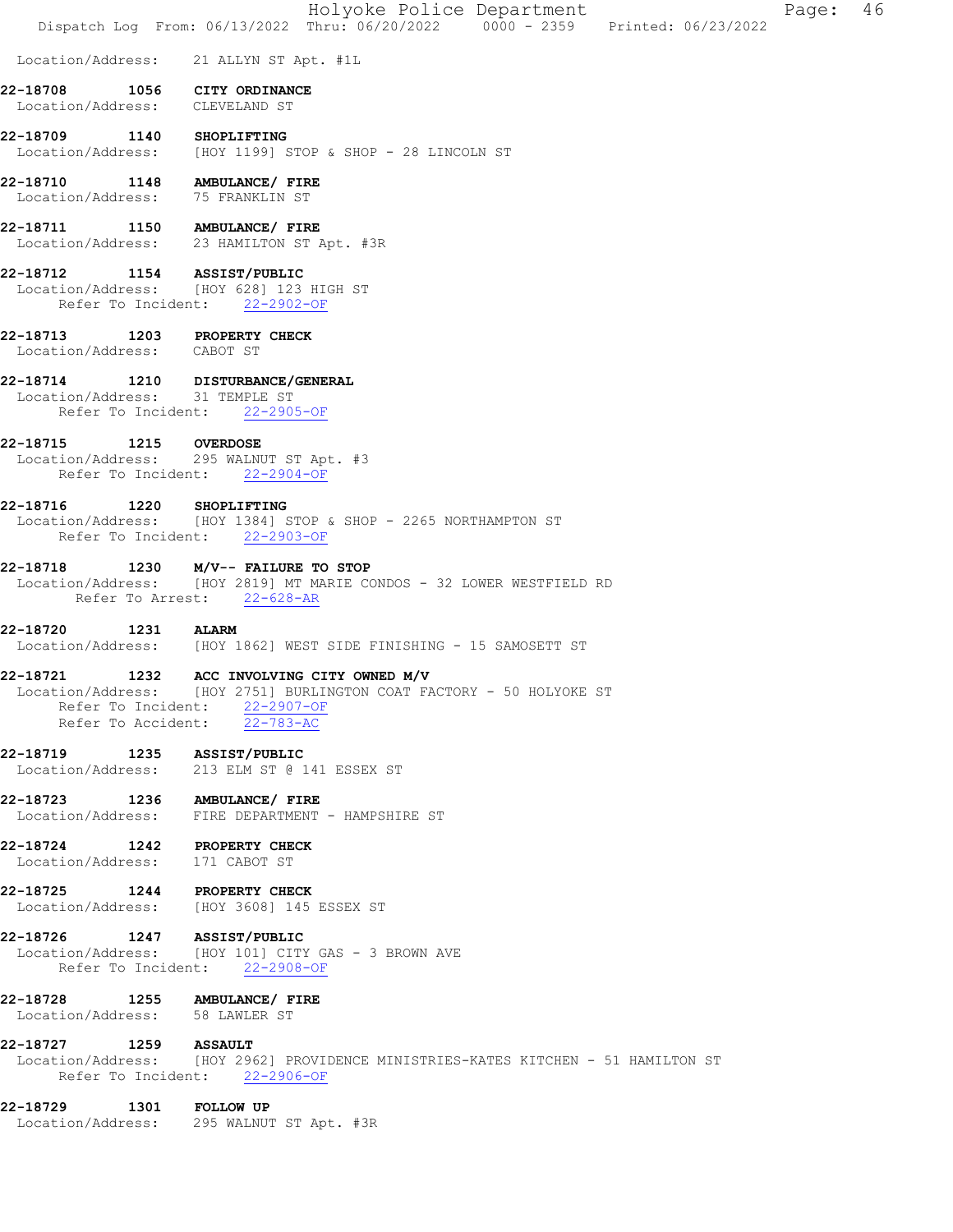|                                                               |                  | Holyoke Police Department<br>47<br>Page:<br>Dispatch Log From: 06/13/2022 Thru: 06/20/2022 0000 - 2359 Printed: 06/23/2022 |
|---------------------------------------------------------------|------------------|----------------------------------------------------------------------------------------------------------------------------|
| 22-18730 1310 FOLLOW UP<br>Location/Address: 31 TEMPLE ST     |                  |                                                                                                                            |
| Location/Address: 332 PINE ST                                 |                  | 22-18731   1311   AMBULANCE/ FIRE                                                                                          |
| 22-18733 1317 PROPERTY CHECK                                  |                  | Location/Address: [HOY 613] HOLYOKE G & E - 99 SUFFOLK ST                                                                  |
| 22-18734                                                      |                  | 1319 PROPERTY CHECK<br>Location/Address: [HOY 1376] VETERANS PARK - MAPLE ST                                               |
| 22-18732 1322 PROPERTY CHECK                                  |                  | Location/Address: HOLYOKE LIBRARY - 250 CHESTNUT ST                                                                        |
| 22-18735 1337 ACCIDENT                                        |                  | Location/Address: 375 MAPLE ST @ 155 CABOT ST<br>Refer To Accident: 22-784-AC                                              |
| 22-18736<br>Location/Address: ST KOLBE DR                     |                  | 1338 PROPERTY CHECK                                                                                                        |
|                                                               |                  | 22-18737 1344 RECOVERED PROPERTY<br>Location/Address: 295 WALNUT ST Apt. #3R                                               |
| 22-18738 1350                                                 |                  | <b>SHOPLIFTING</b><br>Location/Address: [HOY 2698] CVS - 400 BEECH ST<br>Refer To Incident: 22-2909-OF                     |
| 22-18740 1404 ASSIST/PUBLIC                                   |                  | Location/Address: [HOY 2015] HOLYOKE MALL PROPER - 50 HOLYOKE ST<br>Refer To Incident: 22-2910-OF                          |
| 22-18739                                                      |                  | 1412 PROPERTY CHECK<br>Location/Address: [HOY 1033] POULIOT POOL - 575 MAPLE ST                                            |
| 22-18741                                                      |                  | <b>1421 PREVENT BREACH</b><br>Location/Address: [HOY 4204] 104 LEARY DR - 104 LEARY DR                                     |
| $22 - 18742$<br>Location/Address: 18 LINDEN ST                | Refer To Arrest: | 1430 STREET STOP<br>22-629-AR                                                                                              |
| 22-18743 1430 LARCENY<br>Location/Address: 50 HOLYOKE ST      |                  | Refer To Incident: 22-2912-OF                                                                                              |
| 22-18744 1432 FOLLOW UP                                       |                  | Location/Address: [HOY 619] HOLYOKE HOSPITAL - 575 BEECH ST                                                                |
| 22-18745 1438 STOLEN M/V                                      |                  | Location/Address: [HOY 2965] FAMILY DOLLAR - 223 SOUTH ST<br>Refer To Incident: 22-2911-OF                                 |
| 22-18746 1439 PROPERTY CHECK<br>Location/Address: 308 RACE ST |                  |                                                                                                                            |
| 22-18747 1446 STREET STOP                                     |                  | Location/Address:    [HOY 2817] HOLYOKE TRANSPORTATION CENTER - 206 MAPLE ST<br>Refer To Arrest: 22-630-AR                 |
| 22-18748 1447 PROPERTY CHECK                                  |                  | Location: [HOY 1399] COMMUNITY FIELD                                                                                       |
| 22-18750 1447 THREATS                                         |                  | Location/Address: [HOY 176] BURGER KING - 2177 NORTHAMPTON ST                                                              |
|                                                               |                  | 22-18749 1454 PROPERTY CHECK<br>Location/Address: [HOY 707] IVORY BILLIARDS - 151 CHESTNUT ST                              |
| 22-18751 1457 PROPERTY CHECK                                  |                  |                                                                                                                            |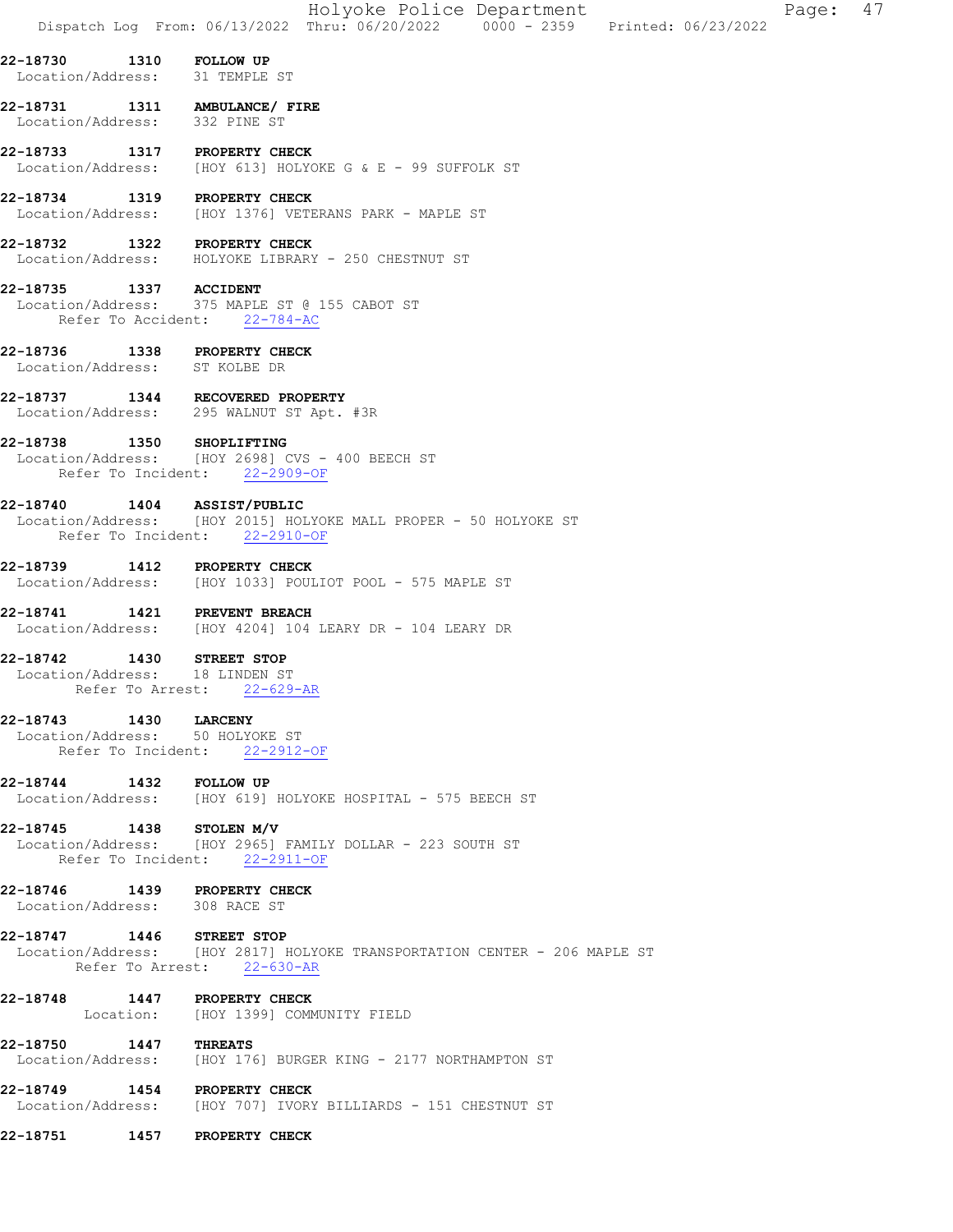|                                                                         | Holyoke Police Department<br>Page: 48<br>Dispatch Log From: $06/13/2022$ Thru: $06/20/2022$ 0000 - 2359 Printed: $06/23/2022$ |
|-------------------------------------------------------------------------|-------------------------------------------------------------------------------------------------------------------------------|
|                                                                         | Location/Address: [HOY 2939] VICTORY THEATER = 81-89 SUFFOLK STREET - 81 SUFFOLK ST                                           |
| 22-18752 1457 STREET STOP                                               |                                                                                                                               |
|                                                                         | Location/Address: [HOY 1771] HOLYOKE JUVENILE COURT - 121 ELM ST<br>Refer To Arrest: 22-631-AR                                |
| Location/Address: 24 TOKENEKE RD                                        |                                                                                                                               |
| 22-18754 1507 STREET STOP<br>Location/Address: 128 BEECH ST             | Refer To Arrest: 22-632-AR                                                                                                    |
|                                                                         |                                                                                                                               |
| 22-18755 1523 M/V STOP                                                  | Location/Address: 241 ELM ST @ 184 CABOT ST `<br>Refer To Arrest: 22-633-AR                                                   |
| 22-18756 1530 ACCIDENT HIT & RUN                                        | Location/Address: 607 BEECH ST @ 1871 NORTHAMPTON ST                                                                          |
| 22-18757 1541 CHECK WELLBEING/ASSIST<br>Location/Address: LINE RD       |                                                                                                                               |
| 22-18758 1547 AMBULANCE/FIRE<br>Location/Address: 36 LOWER WESTFIELD RD |                                                                                                                               |
| 22-18759 1554 M/V STOP                                                  | Location/Address: 63 CHESTNUT ST @ 170 HAMPDEN ST                                                                             |
|                                                                         | 22-18760   1603   AMBULANCE/ FIRE<br>Location/Address: [HOY 1857] HOLYOKE DENTAL ASSOC - 610 SOUTH ST                         |
| 22-18761 1605 M/V STOP<br>Location/Address: 201 PINE ST                 | Refer To Arrest: 22-634-AR                                                                                                    |
| 22-18762 1633 AMBULANCE/ FIRE                                           | Location/Address: [HOY 3486] 5 GAMELIN ST - 5 GAMELIN ST                                                                      |
| 22-18763 1635 DISTURBANCE/GENERAL<br>Refer To Arrest:                   | Location/Address: 177 SARGEANT ST @ 322 BEECH ST<br>Refer To Incident: 22-2913-OF<br>$22 - 635 - AR$                          |
| 22-18764 1641<br>Location/Address: 232 ELM ST                           | <b>FOLLOW UP</b>                                                                                                              |
| 22-18765 1652 FOLLOW UP                                                 | Location/Address: [HOY 2939] VICTORY THEATER = 81-89 SUFFOLK STREET - 81 SUFFOLK ST                                           |
| 22-18766 1658 PROPERTY CHECK                                            | Location/Address: [HOY 1436] UNITED FORCES POST #351 - 50 ST KOLBE DR                                                         |
| 22-18767 1703 AMBULANCE/ FIRE                                           | Location/Address: [HOY 3486] 5 GAMELIN ST - 5 GAMELIN ST                                                                      |
| 22-18768 1722 ASSIST/PUBLIC<br>Location/Address: 286 PINE ST            | Refer To Incident: 22-2914-OF                                                                                                 |
|                                                                         |                                                                                                                               |
| 22-18769 1737 TRANSPORT<br>Location/Address: [CHI] 701 CENTER           |                                                                                                                               |
| 22-18771 1759                                                           | <b>ALARM</b><br>Location/Address: [HOY 408] FAMILY DOLLAR - 555 HIGH ST                                                       |
| 22-18772 1805 STREET STOP<br>Location/Address: 137 SARGEANT ST          |                                                                                                                               |
| 22-18773   1811   AMBULANCE/ FIRE                                       | Location/Address: [HOY 2316] HAMPSHIRE PINE - 100 HAMPSHIRE ST Apt. #4C R                                                     |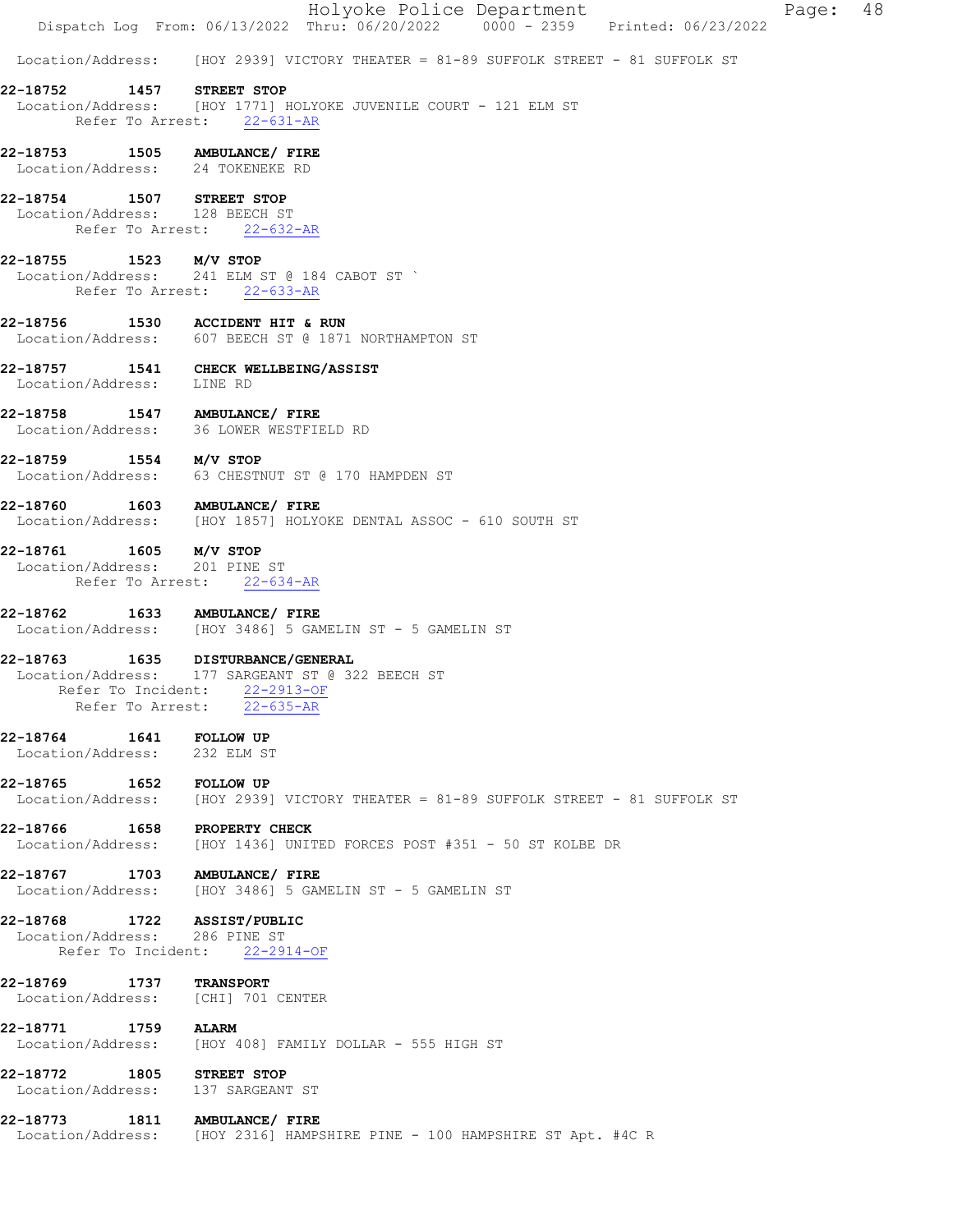- 22-18774 1813 PROPERTY CHECK Location/Address: 456 MAPLE ST
- 22-18775 1814 AMBULANCE/ FIRE Location/Address: 16 MAPLECREST CIR Apt. #B
- **22-18776 1823 ALARM**<br>Location/Address: [HOY 5 [HOY 511] G & H LANDSCAPING - 58 COMMERCIAL ST
- 22-18777 1834 PROPERTY CHECK Location/Address: [HOY 2561] 365 APPLETON ST - 365 APPLETON ST
- 22-18778 1849 AMBULANCE/ FIRE Location/Address: [HOY 1199] STOP & SHOP - 28 LINCOLN ST
- 22-18780 1902 ALARM Location/Address: [HOY 335] DELANEY HOUSE - 3 COUNTRY CLUB RD
- 22-18781 1905 STREET STOP Location/Address: 136 SARGEANT ST Refer To Arrest: 22-636-AR
- 22-18782 1910 CHECK WELLBEING/ASSIST<br>Location/Address: [HOY 1199] STOP & SHOP [HOY 1199] STOP & SHOP - 28 LINCOLN ST
- 22-18783 1916 LOUD MUSIC Location/Address: 400 TOKENEKE RD
- 22-18785 1920 PROPERTY CHECK Location/Address: 141 CABOT ST @ 517 HIGH ST
- 22-18784 1922 UNWANTED GUEST
- Location/Address: 194 BEECH ST Refer To Incident: 22-2915-OF
- 22-18786 1939 PROPERTY CHECK Location/Address: 191 WALNUT ST
- 22-18787 1954 DRUG ACTIVITY Location/Address: 7 MAPLECREST CIR Apt. #C
- 22-18788 2018 AMBULANCE/ FIRE Location/Address: 66 DALE ST
- 22-18789 2025 ALARM
- Location/Address: [HOY 1091] RIVER VALLEY COUNSELING CENTER, INC. 303 BEECH ST
- 22-18790 2106 PROPERTY CHECK Location: KMART PLAZA
- 22-18791 2110 ASSIST/PUBLIC Location/Address: [HOY 430] FITZPATRICK SKATING RINK - 575 MAPLE ST
- 22-18792 2121 MALICIOUS DAMAGE

Location/Address: [HOY 3890] 649 SOUTH SUMMER ST - 649 S SUMMER ST Refer To Incident: 22-2916-OF

- 22-18793 2131 CHECK WELLBEING/ASSIST Location/Address: 36 HAMILTON ST
- 22-18794 2147 TRANSPORT Location/Address: [LUD] 627 RANDALL RD
- 22-18795 2214 AMBULANCE/ FIRE Location/Address: 314 ELM ST
- 22-18798 2341 UNWANTED GUEST<br>Location/Address: [HOY 3757] 16 F [HOY 3757] 16 RIDGEWOOD AVE - 16 RIDGEWOOD AVE
- 22-18796 2342 PROPERTY CHECK